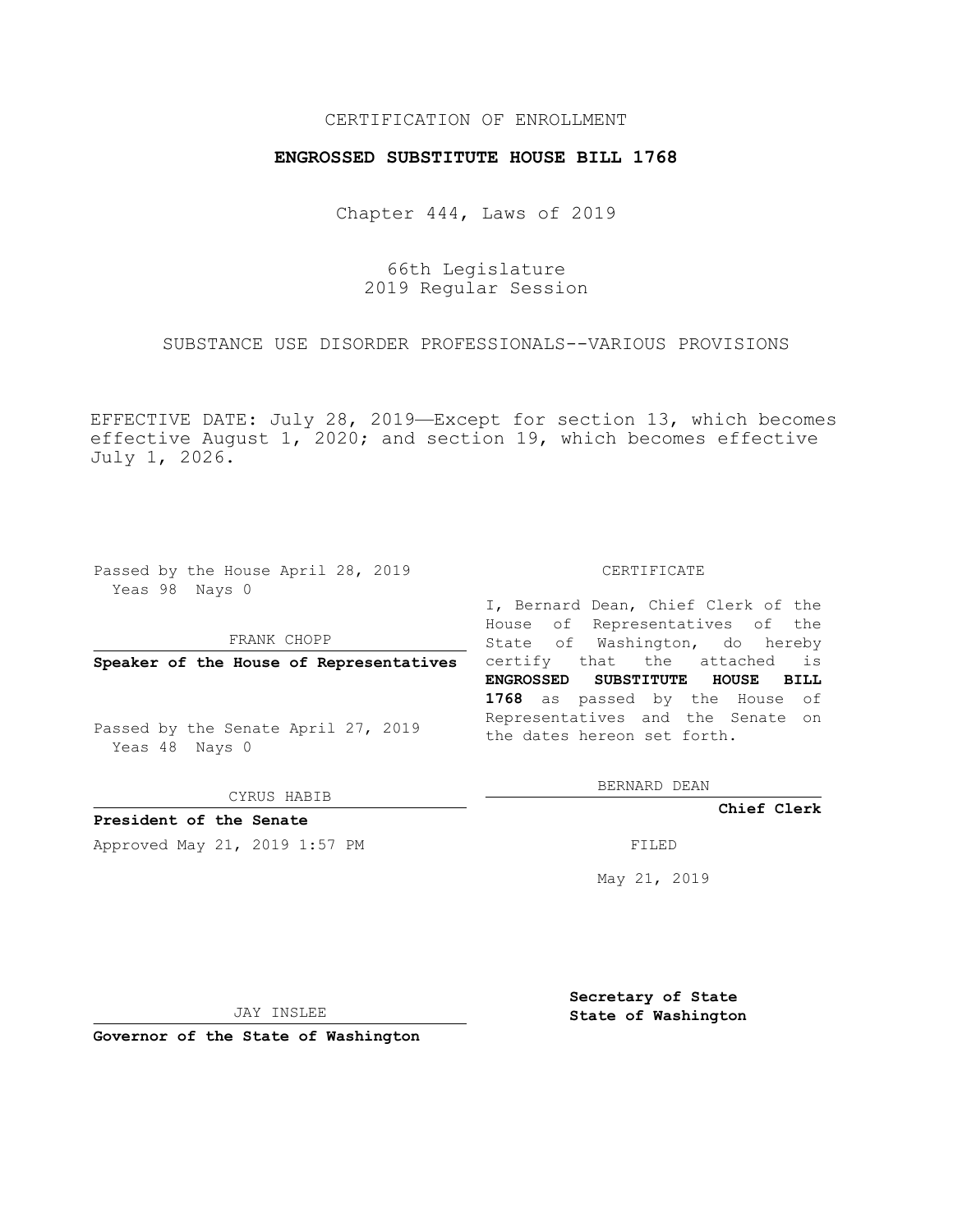### **ENGROSSED SUBSTITUTE HOUSE BILL 1768**

AS AMENDED BY THE SENATE

Passed Legislature - 2019 Regular Session

# **State of Washington 66th Legislature 2019 Regular Session**

**By** House Health Care & Wellness (originally sponsored by Representatives Davis, Macri, Jinkins, Ormsby, Slatter, and Tharinger)

READ FIRST TIME 02/22/19.

 AN ACT Relating to modernizing substance use disorder professional practice; amending RCW 18.205.010, 18.205.020, 18.205.030, 18.205.080, 18.205.090, 18.205.095, 18.205.100, 10.77.079, 13.40.020, 13.40.042, 18.130.040, 43.70.442, 43.70.442, 70.97.010, 70.97.030, 71.34.020, 71.34.720, 71.34.720, 71.34.760, 18.130.175, 43.43.842, and 18.130.055; reenacting and amending RCW 71.05.020; adding new sections to chapter 18.205 RCW; adding a new section to chapter 18.83 RCW; adding a new section to chapter 18.225 RCW; creating new sections; providing effective dates; and providing 10 expiration dates.

11 BE IT ENACTED BY THE LEGISLATURE OF THE STATE OF WASHINGTON:

12 **Sec. 1.** RCW 18.205.010 and 1998 c 243 s 1 are each amended to 13 read as follows:

14 The legislature recognizes ((chemical dependency)) substance use 15 disorder professionals as discrete health professionals. ((Chemical 16 dependency)) Substance use disorder professional certification serves 17 the public interest.

18 **Sec. 2.** RCW 18.205.020 and 2008 c 135 s 15 are each amended to 19 read as follows: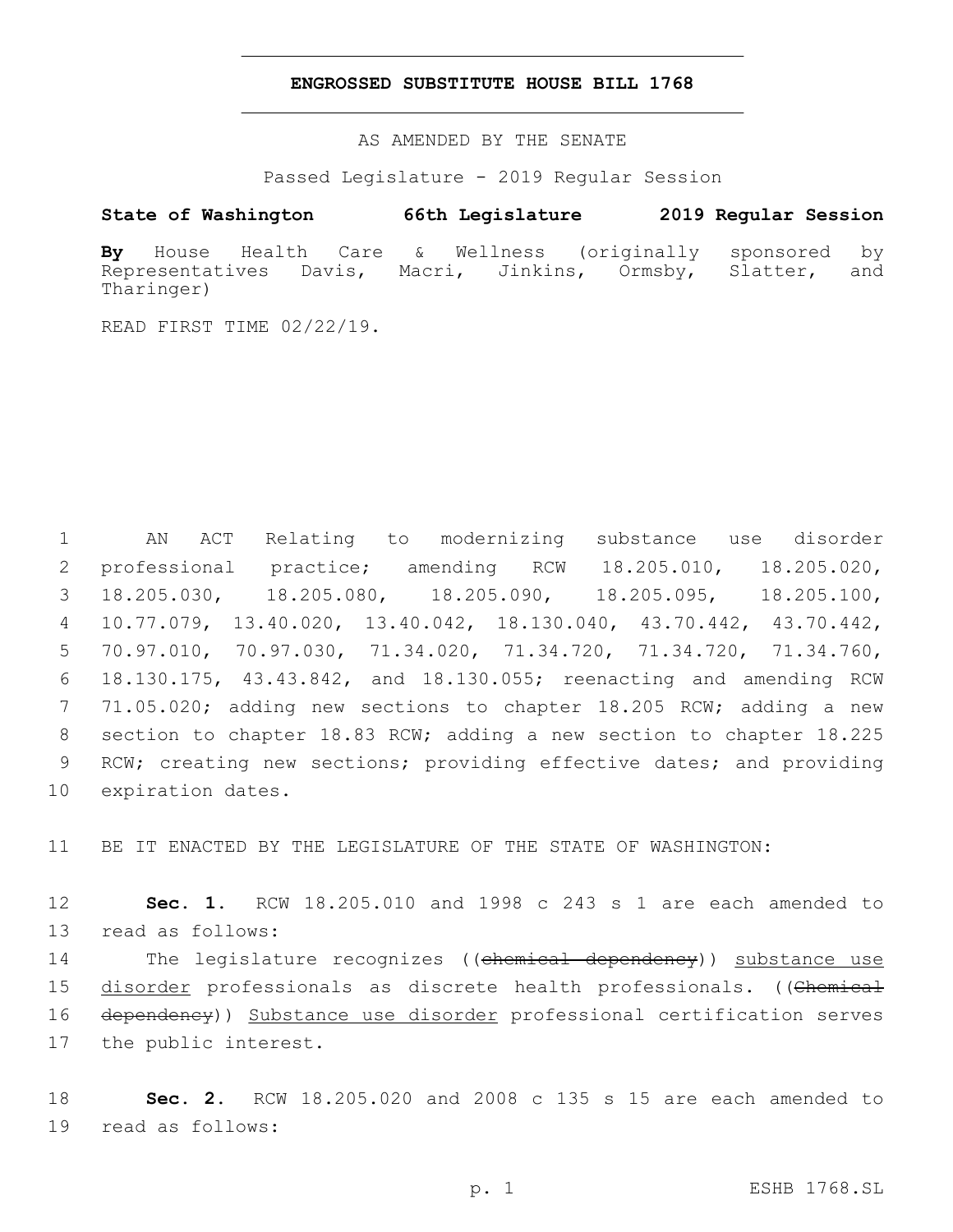1 The definitions in this section apply throughout this chapter 2 unless the context clearly requires otherwise.

3 (1) "Certification" means a voluntary process recognizing an 4 individual who qualifies by examination and meets established 5 educational prerequisites, and which protects the title of practice.

6 (2) (("Certified chemical dependency professional" means an 7 individual certified in chemical dependency counseling, under this 8 chapter.

9 (3) "Certified chemical dependency professional trainee" means an 10 individual working toward the education and experience requirements 11 for certification as a chemical dependency professional.

12 (4) "Chemical dependency counseling" means employing the core 13 competencies of chemical dependency counseling to assist or attempt 14 to assist an alcohol or drug addicted person to develop and maintain 15 abstinence from alcohol and other mood-altering drugs.

16 (5)) "Committee" means the ((chemical dependency)) substance use 17 disorder professional certification advisory committee established 18 under this chapter.

19 (((6)) (3) "Core competencies of ((chemical dependency)) 20 substance use disorder counseling" means competency in the nationally 21 recognized knowledge, skills, and attitudes of professional practice, 22 including assessment and diagnosis of ((chemical dependency)) 23 substance use disorders, ((chemical dependency)) substance use 24 disorder treatment planning and referral, patient and family 25 education in the disease of ((chemical dependency)) substance use 26 disorders, individual and group counseling ((with alcoholic and drug 27 addicted individuals)), relapse prevention counseling, and case 28 management, all oriented to assist ((alcoholic and drug addicted 29 patients to achieve and maintain abstinence from mood-altering 30 substances and develop independent support systems)) individuals with 31 substance use disorder in their recovery.

32  $((+7+))$   $(4)$  "Department" means the department of health.

33 (((48)) (5) "Health profession" means a profession providing 34 health services regulated under the laws of this state.

35 (((49))) (6) "Recovery" means a process of change through which 36 individuals improve their health and wellness, live self-directed 37 lives, and strive to reach their full potential. Recovery often 38 involves achieving remission from active substance use disorder.

39 (7) "Secretary" means the secretary of health or the secretary's 40 designee.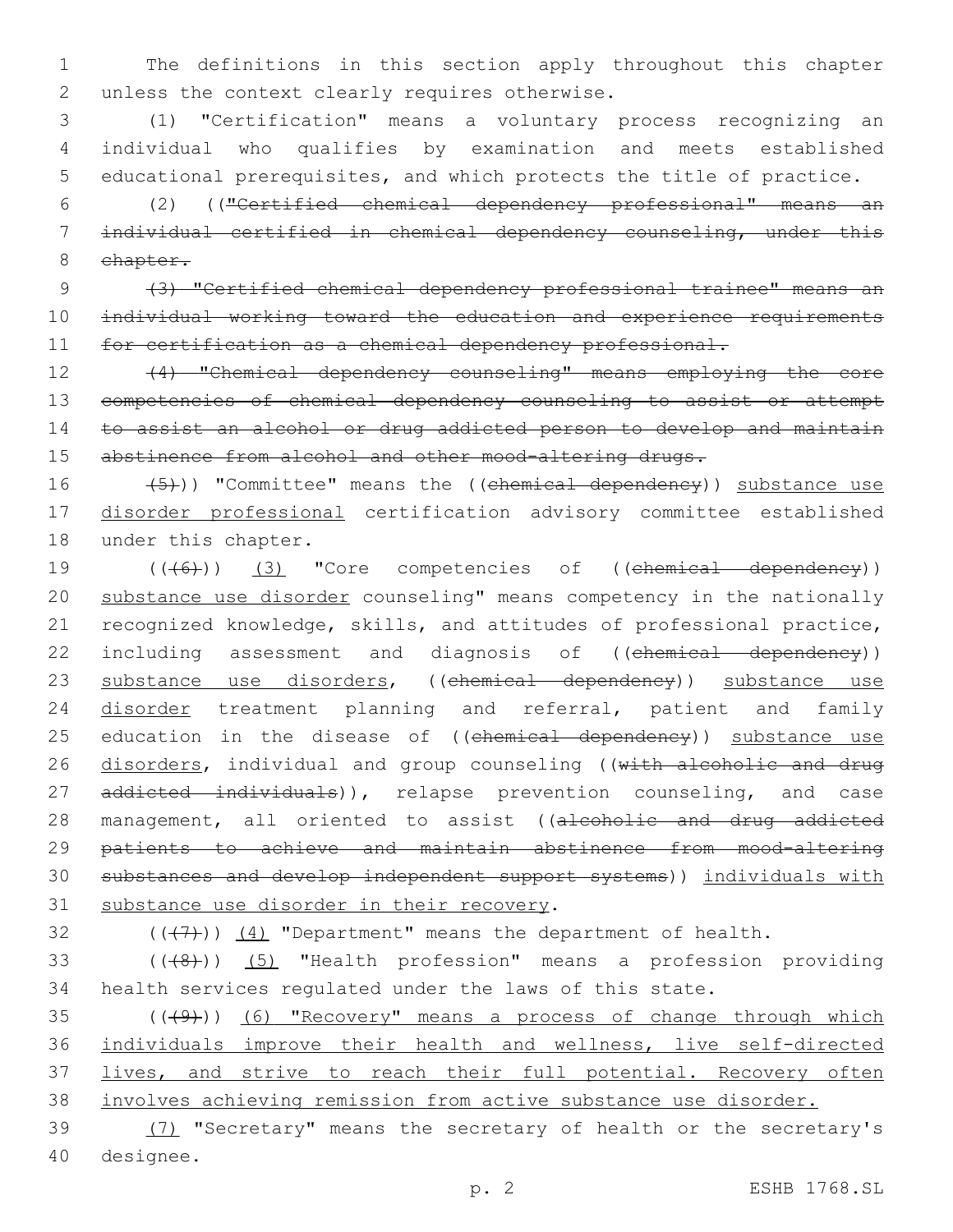(8) "Substance use disorder counseling" means employing the core competencies of substance use disorder counseling to assist or attempt to assist individuals with substance use disorder in their recovery. (9) "Substance use disorder professional" means an individual certified in substance use disorder counseling under this chapter. (10) "Substance use disorder professional trainee" means an individual working toward the education and experience requirements for certification as a substance use disorder professional. (11) "Co-occurring disorder specialist" means an individual possessing an enhancement that certifies the individual to provide substance use disorder counseling subject to the practice limitations 13 under section 25 of this act. (12) "Agency" means (a) a community behavioral health agency or facility operated, licensed, or certified by the state of Washington; (b) a federally recognized Indian tribe located within the state; (c) a county; (d) a federally qualified health center; or (e) a hospital. (13) "Counseling" means employing any therapeutic techniques 19 including, but not limited to, social work, mental health counseling, 20 marriage and family therapy, and hypnotherapy, for a fee, that offer, assist, or attempt to assist an individual or individuals in the amelioration or adjustment of mental, emotional, or behavioral 23 problems, and includes therapeutic techniques to achieve sensitivity and awareness of self and others and the development of human 25 potential. For the purposes of this chapter, nothing may be construed to imply that the practice of hypnotherapy is necessarily limited to counseling.

 **Sec. 3.** RCW 18.205.030 and 2008 c 135 s 16 are each amended to 29 read as follows:

30 Mo person may represent oneself as a certified ((chemical 31 dependency)) substance use disorder professional  $((\theta F))_L$  certified 32 ((chemical dependency)) substance use disorder professional trainee, or co-occurring disorder specialist or use any title or description 34 of services of a certified ((chemical dependency)) substance use 35 disorder professional  $((e^p)_L$  certified ((chemical dependency)) 36 substance use disorder professional trainee, or co-occurring disorder 37 specialist without applying for certification, meeting the required qualifications, and being certified by the department of health, 39 unless otherwise exempted by this chapter.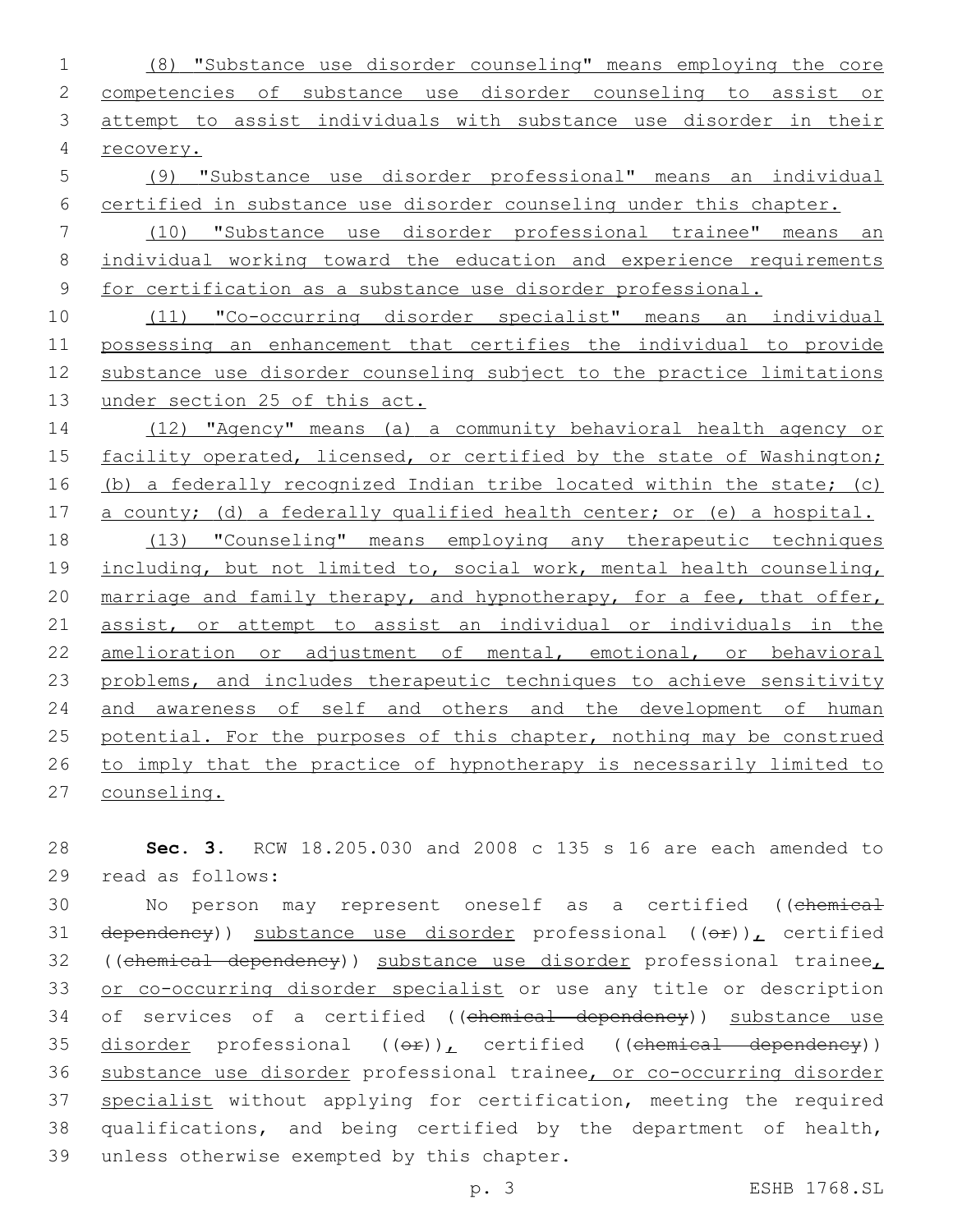**Sec. 4.** RCW 18.205.080 and 2018 c 201 s 9007 are each amended to 2 read as follows:

 (1) The secretary shall appoint a ((chemical dependency)) substance use disorder certification advisory committee to further the purposes of this chapter. The committee shall be composed of seven members, one member initially appointed for a term of one year, three for a term of two years, and three for a term of three years. Subsequent appointments shall be for terms of three years. No person may serve as a member of the committee for more than two consecutive terms. Members of the committee shall be residents of this state. The 11 committee shall be composed of four certified ((chemical dependency)) 12 substance use disorder professionals; one ((chemical dependency)) 13 substance use disorder treatment program director; one physician licensed under chapter 18.71 or 18.57 RCW who is certified in addiction medicine or a licensed or certified mental health practitioner; and one member of the public who has received ((chemical dependency)) substance use disorder counseling.

 (2) The secretary may remove any member of the committee for cause as specified by rule. In the case of a vacancy, the secretary shall appoint a person to serve for the remainder of the unexpired 21 term.

 (3) The committee shall meet at the times and places designated by the secretary and shall hold meetings during the year as necessary to provide advice to the director. The committee may elect a chair and a vice chair. A majority of the members currently serving shall 26 constitute a quorum.

 (4) Each member of the committee shall be reimbursed for travel expenses as authorized in RCW 43.03.050 and 43.03.060. In addition, members of the committee shall be compensated in accordance with RCW 43.03.240 when engaged in the authorized business of the committee.

 (5) The director of the health care authority, or his or her designee, shall serve as an ex officio member of the committee.

 (6) The secretary, members of the committee, or individuals acting on their behalf are immune from suit in any action, civil or criminal, based on any certification or disciplinary proceedings or other official acts performed in the course of their duties.

 **Sec. 5.** RCW 18.205.090 and 2001 c 251 s 30 are each amended to 38 read as follows: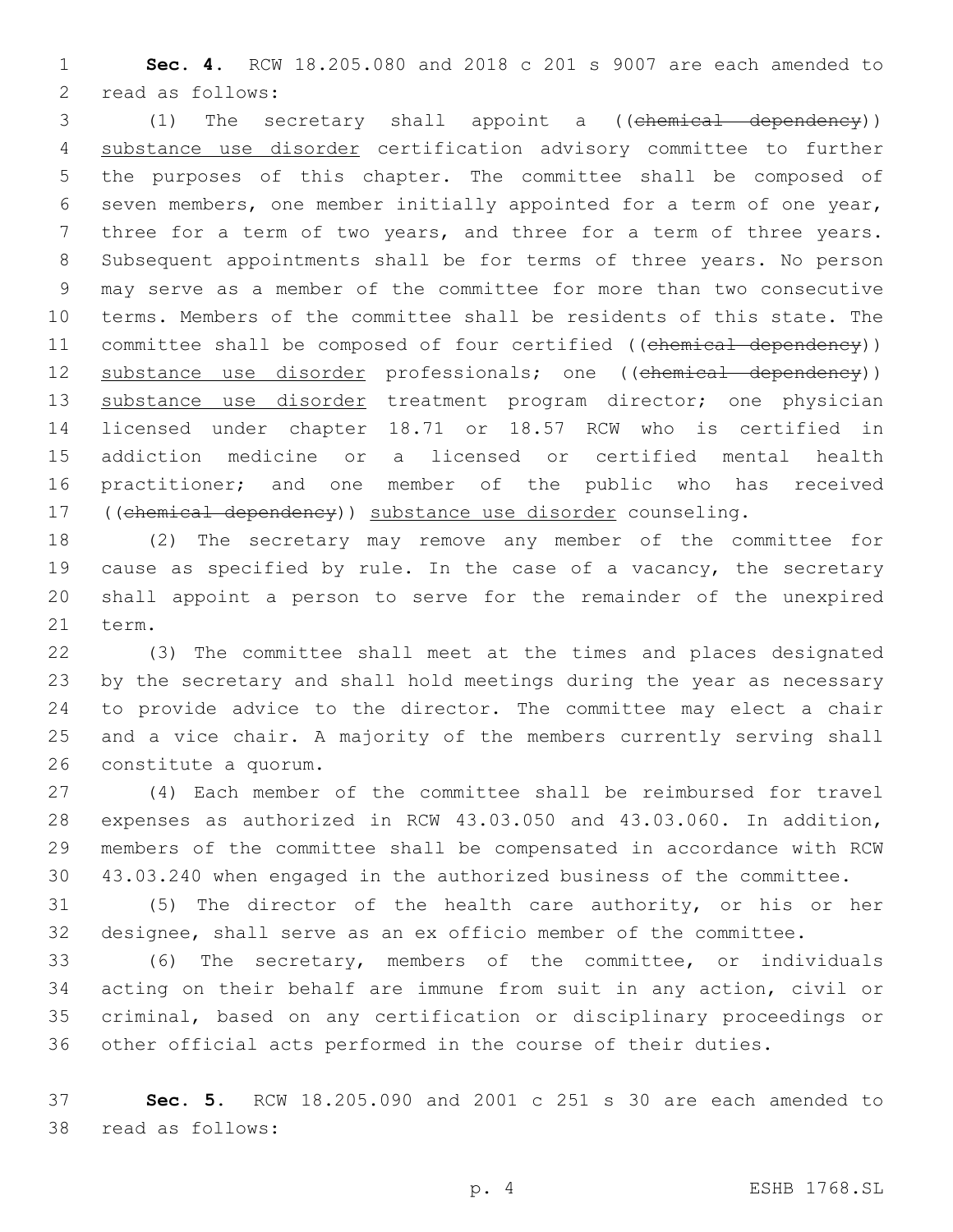1 (1) The secretary shall issue a certificate to any applicant who 2 demonstrates to the secretary's satisfaction that the following 3 requirements have been met:

4 (a) Completion of an educational program approved by the 5 secretary or successful completion of alternate training that meets 6 established criteria;

7 (b) Successful completion of an approved examination, based on 8 core competencies of ((chemical dependency)) substance use disorder 9 counseling; and

10 (c) Successful completion of an experience requirement that 11 establishes fewer hours of experience for applicants with higher 12 levels of relevant education. In meeting any experience requirement 13 established under this subsection, the secretary may not require more 14 than one thousand five hundred hours of experience in ((chemical 15 dependency)) substance use disorder counseling for applicants who are 16 licensed under chapter 18.83 RCW or under chapter 18.79 RCW as 17 advanced registered nurse practitioners.

18 (2) The secretary shall establish by rule what constitutes 19 adequate proof of meeting the criteria.

20 (3) Applicants are subject to the grounds for denial of a 21 certificate or issuance of a conditional certificate under chapter 22 18.130 RCW.

23 (4) Certified ((chemical dependency)) substance use disorder 24 professionals shall not be required to be registered under chapter 25 18.19 RCW or licensed under chapter 18.225 RCW.

26 (5) As of the effective date of this section, a person certified 27 under this chapter holding the title of chemical dependency 28 professional is considered to hold the title of substance use 29 disorder professional until such time as the person's present 30 certification expires or is renewed.

31 **Sec. 6.** RCW 18.205.095 and 2008 c 135 s 18 are each amended to 32 read as follows:

 (1) The secretary shall issue a trainee certificate to any applicant who demonstrates to the satisfaction of the secretary that he or she is working toward the education and experience requirements 36 in RCW 18.205.090.

37 (2) A trainee certified under this section shall submit to the 38 secretary for approval a declaration, in accordance with rules 39 adopted by the department, that he or she is enrolled in an approved

p. 5 ESHB 1768.SL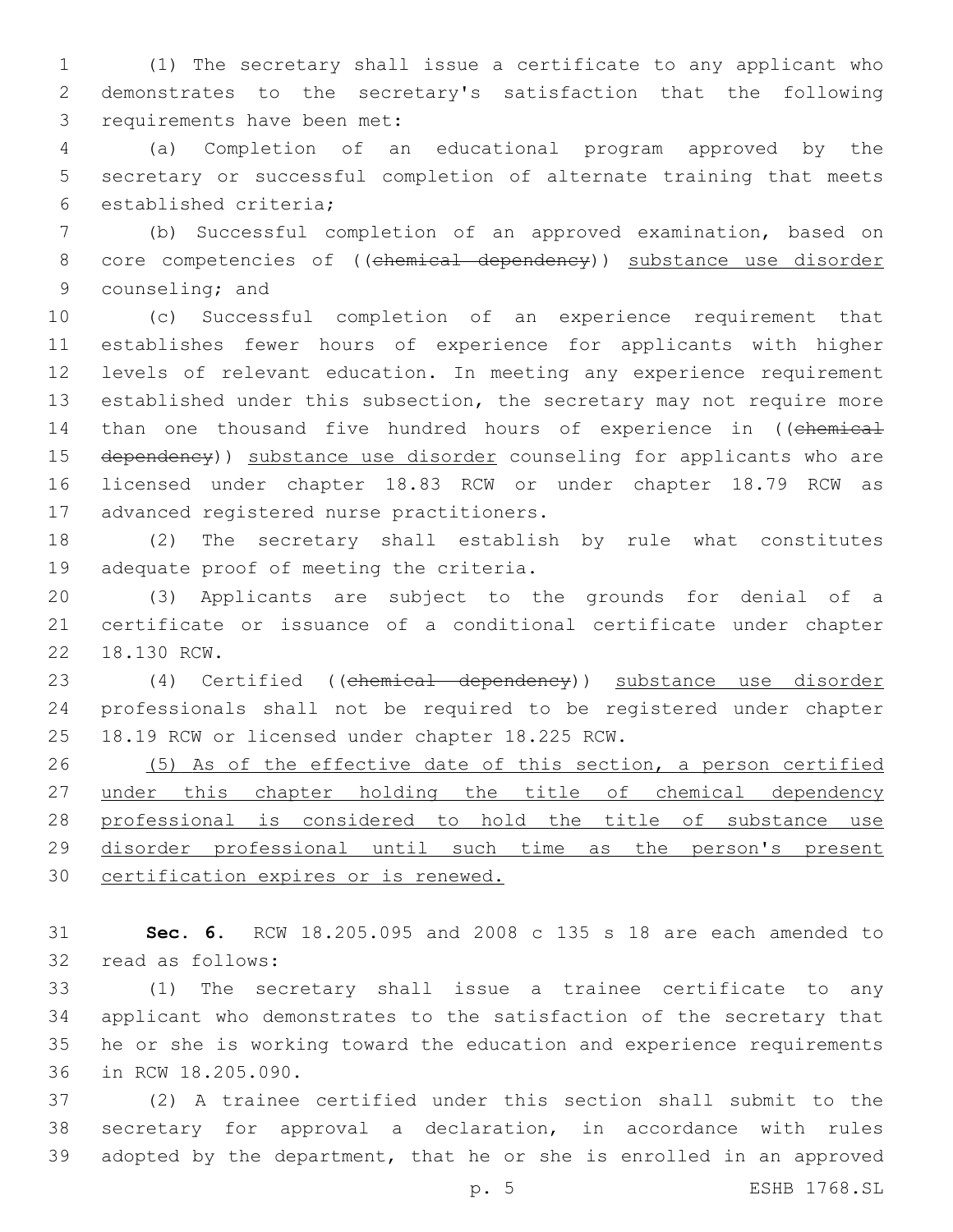education program and actively pursuing the experience requirements in RCW 18.205.090. This declaration must be updated with the 3 trainee's annual renewal.

 (3) A trainee certified under this section may practice only 5 under the supervision of a certified ((chemical dependency)) substance use disorder professional. The first fifty hours of any face-to-face client contact must be under direct observation. All remaining experience must be under supervision in accordance with 9 rules adopted by the department.

10 (4) A certified ((chemical dependency)) substance use disorder 11 professional trainee provides ((chemical dependency)) substance use 12 disorder assessments, counseling, and case management with a state regulated agency and can provide clinical services to patients consistent with his or her education, training, and experience as 15 approved by his or her supervisor.

(5) A trainee certification may only be renewed four times.

 (6) Applicants are subject to denial of a certificate or issuance of a conditional certificate for the reasons set forth in chapter 19 18.130 RCW.

 (7) As of the effective date of this section, a person certified 21 under this chapter holding the title of chemical dependency professional trainee is considered to hold the title of substance use disorder professional trainee until such time as the person's present certification expires or is renewed.

 **Sec. 7.** RCW 18.205.100 and 2000 c 171 s 42 are each amended to 26 read as follows:

 The secretary may establish by rule the standards and procedures 28 for approval of educational programs and alternative training. The 29 requirements for who may provide approved supervision towards training must be the same for all applicants in the regular or alternative training pathways. The requirements for who may provide approved supervision towards training must allow approved supervision to be provided by a person who meets or exceeds the requirements of a certified substance use disorder professional in the state of Washington and who would be eligible to take the examination required for certification. The secretary may utilize or contract with individuals or organizations having expertise in the profession or in education to assist in the evaluations. The secretary shall establish by rule the standards and procedures for revocation of approval of

p. 6 ESHB 1768.SL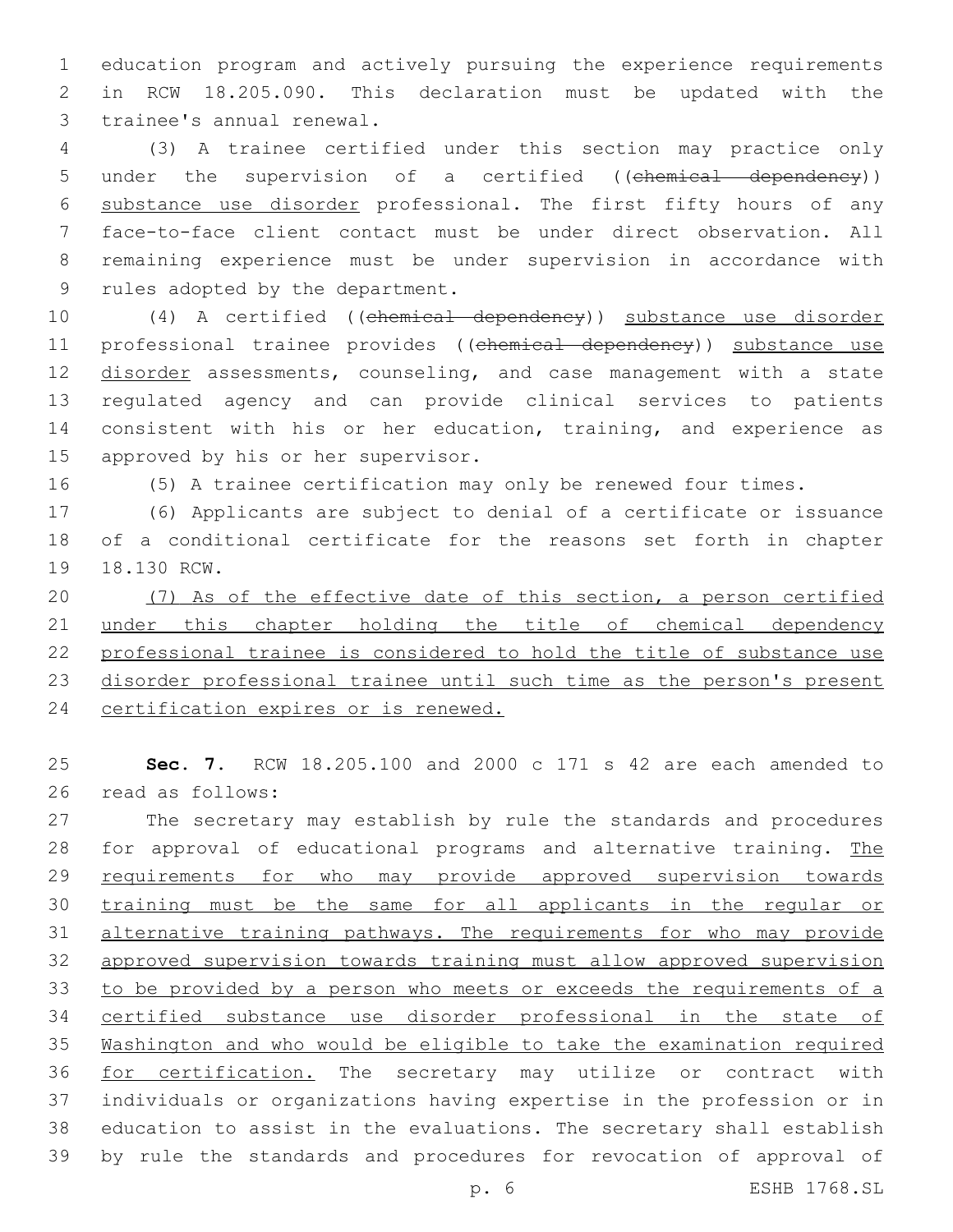educational programs. The standards and procedures set shall apply equally to educational programs and training in the United States and in foreign jurisdictions. The secretary may establish a fee for 4 educational program evaluations.

 **Sec. 8.** RCW 10.77.079 and 2015 1st sp.s. c 7 s 9 are each amended to read as follows:6

 (1) If the issue of competency to stand trial is raised by the court or a party under RCW 10.77.060, the prosecutor may continue with the competency process or dismiss the charges without prejudice and refer the defendant for assessment by a mental health 11 professional, ((chemical dependency)) substance use disorder professional, co-occurring disorder specialist, or developmental disabilities professional to determine the appropriate service needs 14 for the defendant.

 (2) This section does not apply to defendants with a current charge or prior conviction for a violent offense or sex offense as defined in RCW 9.94A.030, or a violation of RCW 9A.36.031(1) (d), 18 (f), or (h).

 **Sec. 9.** RCW 13.40.020 and 2018 c 82 s 3 are each amended to read as follows:20

21 For the purposes of this chapter:

 (1) "Assessment" means an individualized examination of a child to determine the child's psychosocial needs and problems, including the type and extent of any mental health, substance abuse, or co- occurring mental health and substance abuse disorders, and recommendations for treatment. "Assessment" includes, but is not limited to, drug and alcohol evaluations, psychological and psychiatric evaluations, records review, clinical interview, and 29 administration of a formal test or instrument;

 (2) "Community-based rehabilitation" means one or more of the following: Employment; attendance of information classes; literacy classes; counseling, outpatient substance abuse treatment programs, outpatient mental health programs, anger management classes, education or outpatient treatment programs to prevent animal cruelty, or other services including, when appropriate, restorative justice programs; or attendance at school or other educational programs appropriate for the juvenile as determined by the school district.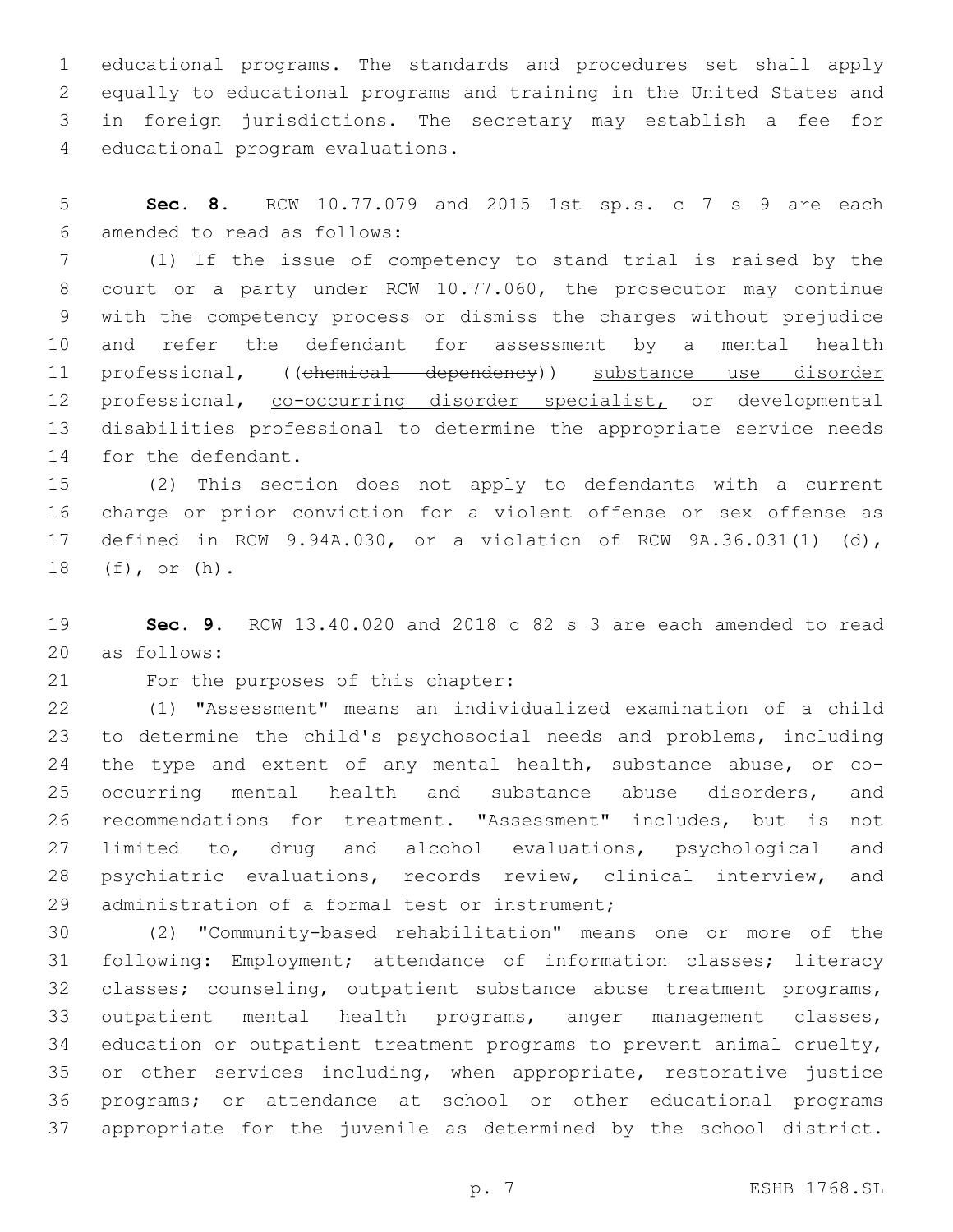Placement in community-based rehabilitation programs is subject to 2 available funds;

 (3) "Community-based sanctions" may include one or more of the following:4

(a) A fine, not to exceed five hundred dollars;

 (b) Community restitution not to exceed one hundred fifty hours 7 of community restitution;

 (4) "Community restitution" means compulsory service, without compensation, performed for the benefit of the community by the offender as punishment for committing an offense. Community restitution may be performed through public or private organizations 12 or through work crews;

 (5) "Community supervision" means an order of disposition by the court of an adjudicated youth not committed to the department or an order granting a deferred disposition. A community supervision order for a single offense may be for a period of up to two years for a sex offense as defined by RCW 9.94A.030 and up to one year for other offenses. As a mandatory condition of any term of community supervision, the court shall order the juvenile to refrain from committing new offenses. As a mandatory condition of community supervision, the court shall order the juvenile to comply with the mandatory school attendance provisions of chapter 28A.225 RCW and to inform the school of the existence of this requirement. Community supervision is an individualized program comprised of one or more of 25 the following:

(a) Community-based sanctions;26

27 (b) Community-based rehabilitation;

28 (c) Monitoring and reporting requirements;

29 (d) Posting of a probation bond;

 (e) Residential treatment, where substance abuse, mental health, and/or co-occurring disorders have been identified in an assessment by a qualified mental health professional, psychologist, 33 psychiatrist, co-occurring disorder specialist, or ((chemical dependency)) substance use disorder professional and a funded bed is available. If a child agrees to voluntary placement in a state-funded long-term evaluation and treatment facility, the case must follow the existing placement procedure including consideration of less restrictive treatment options and medical necessity.

 (i) A court may order residential treatment after consideration 40 and findings regarding whether: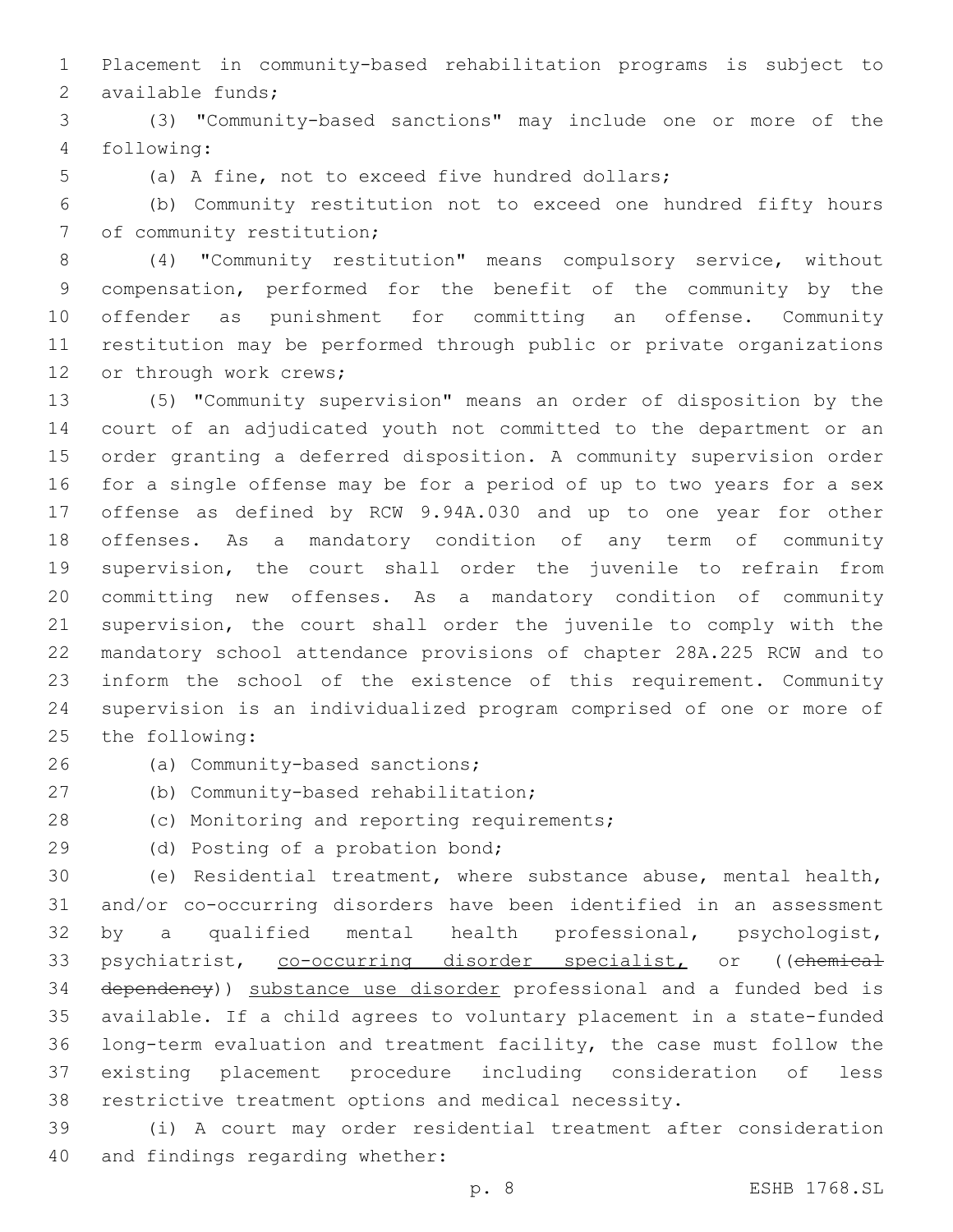(A) The referral is necessary to rehabilitate the child;

(B) The referral is necessary to protect the public or the child;

(C) The referral is in the child's best interest;

 (D) The child has been given the opportunity to engage in less restrictive treatment and has been unable or unwilling to comply; and

 (E) Inpatient treatment is the least restrictive action consistent with the child's needs and circumstances.

 (ii) In any case where a court orders a child to inpatient treatment under this section, the court must hold a review hearing no 10 later than sixty days after the youth begins inpatient treatment, and 11 every thirty days thereafter, as long as the youth is in inpatient 12 treatment;

 (6) "Confinement" means physical custody by the department of children, youth, and families in a facility operated by or pursuant 15 to a contract with the state, or physical custody in a detention facility operated by or pursuant to a contract with any county. The county may operate or contract with vendors to operate county detention facilities. The department may operate or contract to operate detention facilities for juveniles committed to the department. Pretrial confinement or confinement of less than thirty- one days imposed as part of a disposition or modification order may 22 be served consecutively or intermittently, in the discretion of the 23 court;

 (7) "Court," when used without further qualification, means the 25 juvenile court judge(s) or commissioner(s);

 (8) "Criminal history" includes all criminal complaints against the respondent for which, prior to the commission of a current 28 offense:

 (a) The allegations were found correct by a court. If a respondent is convicted of two or more charges arising out of the same course of conduct, only the highest charge from among these shall count as an offense for the purposes of this chapter; or

 (b) The criminal complaint was diverted by a prosecutor pursuant to the provisions of this chapter on agreement of the respondent and after an advisement to the respondent that the criminal complaint would be considered as part of the respondent's criminal history. A successfully completed deferred adjudication that was entered before July 1, 1998, or a deferred disposition shall not be considered part 39 of the respondent's criminal history;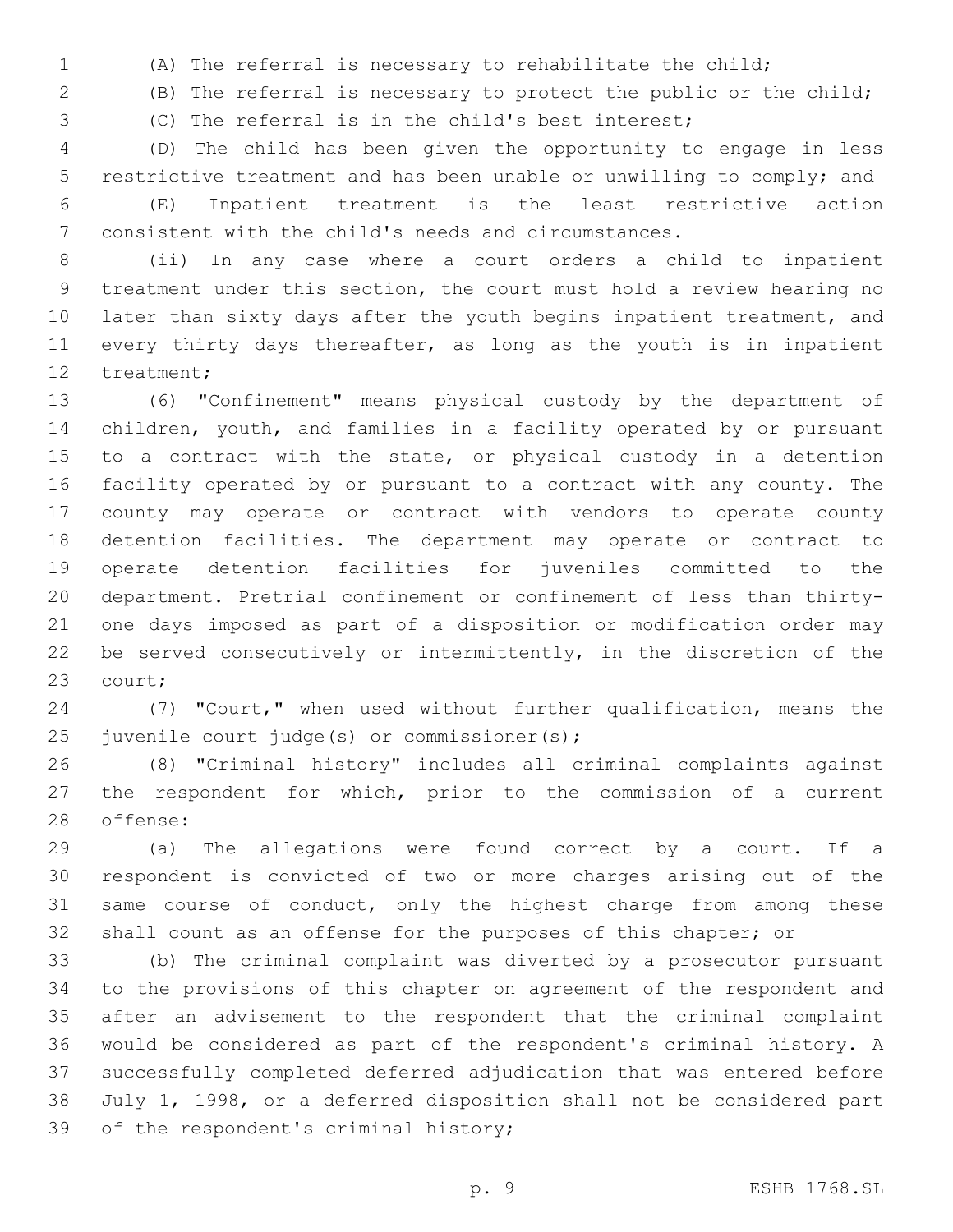(9) "Department" means the department of children, youth, and 2 families;

 (10) "Detention facility" means a county facility, paid for by the county, for the physical confinement of a juvenile alleged to have committed an offense or an adjudicated offender subject to a disposition or modification order. "Detention facility" includes county group homes, inpatient substance abuse programs, juvenile 8 basic training camps, and electronic monitoring;

 (11) "Diversion unit" means any probation counselor who enters into a diversion agreement with an alleged youthful offender, or any other person, community accountability board, youth court under the supervision of the juvenile court, or other entity with whom the juvenile court administrator has contracted to arrange and supervise such agreements pursuant to RCW 13.40.080, or any person, community 15 accountability board, or other entity specially funded by the legislature to arrange and supervise diversion agreements in accordance with the requirements of this chapter. For purposes of this subsection, "community accountability board" means a board comprised of members of the local community in which the juvenile offender resides. The superior court shall appoint the members. The boards shall consist of at least three and not more than seven members. If possible, the board should include a variety of representatives from the community, such as a law enforcement officer, teacher or school administrator, high school student, 25 parent, and business owner, and should represent the cultural 26 diversity of the local community;

 (12) "Foster care" means temporary physical care in a foster family home or group care facility as defined in RCW 74.15.020 and licensed by the department, or other legally authorized care;

 (13) "Institution" means a juvenile facility established pursuant 31 to chapters 72.05 and 72.16 through 72.20 RCW;

 (14) "Intensive supervision program" means a parole program that requires intensive supervision and monitoring, offers an array of individualized treatment and transitional services, and emphasizes community involvement and support in order to reduce the likelihood a 36 juvenile offender will commit further offenses;

 (15) "Juvenile," "youth," and "child" mean any individual who is under the chronological age of eighteen years and who has not been previously transferred to adult court pursuant to RCW 13.40.110, unless the individual was convicted of a lesser charge or acquitted

p. 10 ESHB 1768.SL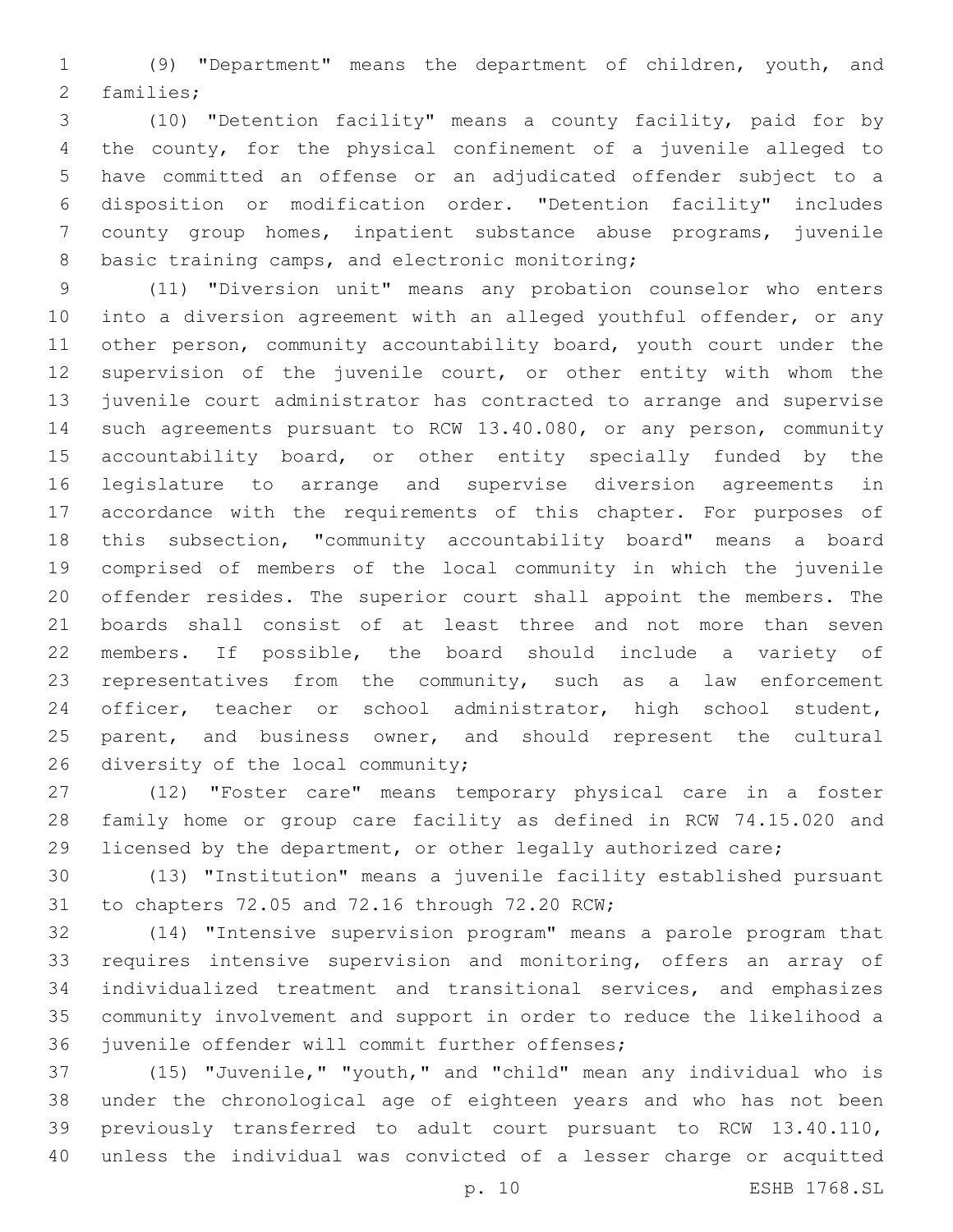of the charge for which he or she was previously transferred pursuant to RCW 13.40.110 or who is not otherwise under adult court 3 jurisdiction;

 (16) "Juvenile offender" means any juvenile who has been found by the juvenile court to have committed an offense, including a person eighteen years of age or older over whom jurisdiction has been 7 extended under RCW 13.40.300;

 (17) "Labor" means the period of time before a birth during which contractions are of sufficient frequency, intensity, and duration to 10 bring about effacement and progressive dilation of the cervix;

 (18) "Local sanctions" means one or more of the following: (a) 0-30 days of confinement; (b) 0-12 months of community supervision; (c) 0-150 hours of community restitution; or (d) \$0-\$500 fine;

 (19) "Manifest injustice" means a disposition that would either impose an excessive penalty on the juvenile or would impose a serious, and clear danger to society in light of the purposes of this 17 chapter;

 (20) "Monitoring and reporting requirements" means one or more of the following: Curfews; requirements to remain at home, school, work, or court-ordered treatment programs during specified hours; restrictions from leaving or entering specified geographical areas; requirements to report to the probation officer as directed and to remain under the probation officer's supervision; and other conditions or limitations as the court may require which may not 25 include confinement;

 (21) "Offense" means an act designated a violation or a crime if 27 committed by an adult under the law of this state, under any 28 ordinance of any city or county of this state, under any federal law, 29 or under the law of another state if the act occurred in that state;

 (22) "Physical restraint" means the use of any bodily force or physical intervention to control a juvenile offender or limit a juvenile offender's freedom of movement in a way that does not involve a mechanical restraint. Physical restraint does not include momentary periods of minimal physical restriction by direct person- to-person contact, without the aid of mechanical restraint, 36 accomplished with limited force and designed to:

 (a) Prevent a juvenile offender from completing an act that would result in potential bodily harm to self or others or damage property;

 (b) Remove a disruptive juvenile offender who is unwilling to 40 leave the area voluntarily; or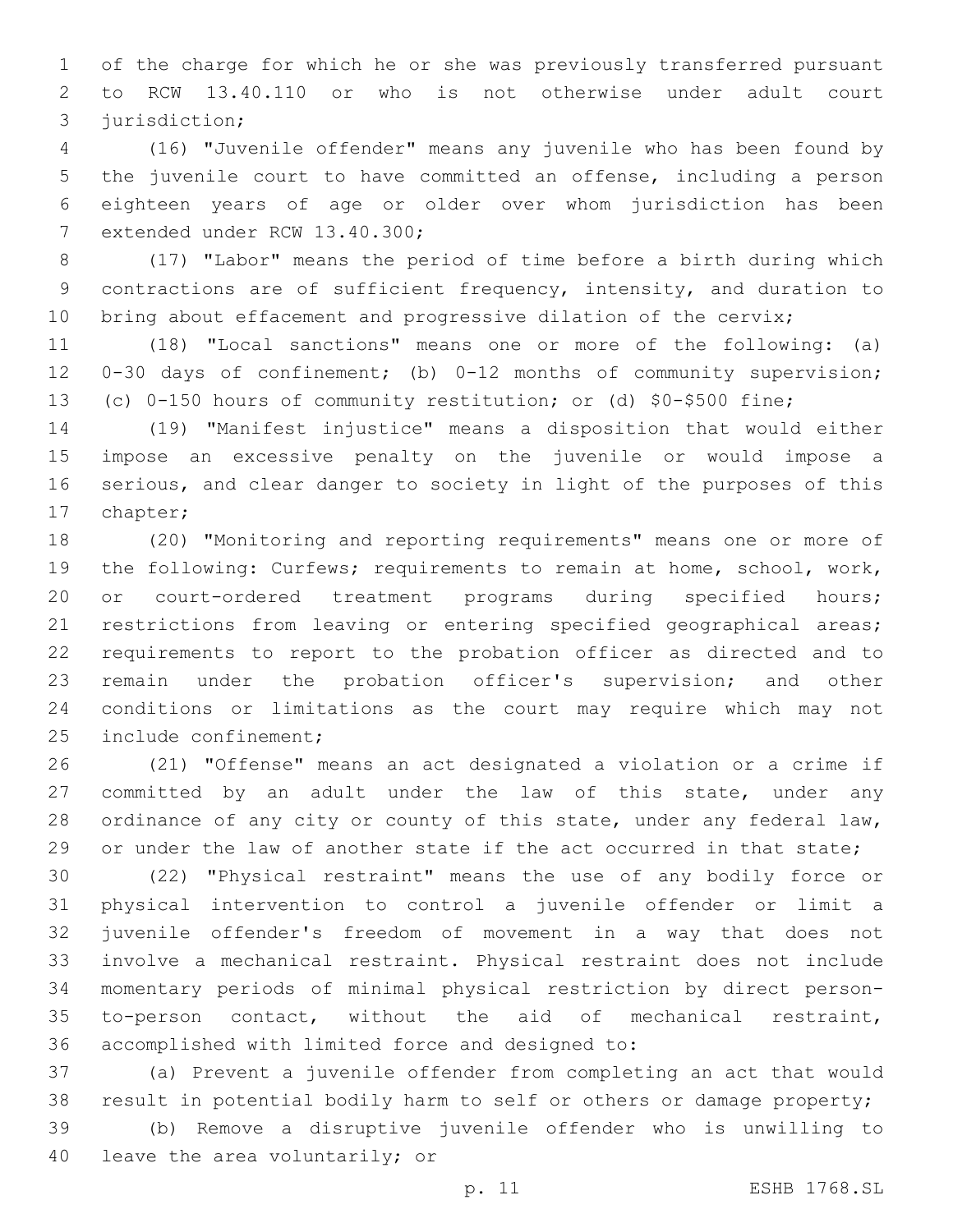(c) Guide a juvenile offender from one location to another;

 (23) "Postpartum recovery" means (a) the entire period a woman or youth is in the hospital, birthing center, or clinic after giving birth and (b) an additional time period, if any, a treating physician determines is necessary for healing after the youth leaves the 6 hospital, birthing center, or clinic;

 (24) "Probation bond" means a bond, posted with sufficient security by a surety justified and approved by the court, to secure the offender's appearance at required court proceedings and compliance with court-ordered community supervision or conditions of release ordered pursuant to RCW 13.40.040 or 13.40.050. It also means a deposit of cash or posting of other collateral in lieu of a bond if 13 approved by the court;

 (25) "Respondent" means a juvenile who is alleged or proven to 15 have committed an offense;

 (26) "Restitution" means financial reimbursement by the offender to the victim, and shall be limited to easily ascertainable damages for injury to or loss of property, actual expenses incurred for medical treatment for physical injury to persons, lost wages resulting from physical injury, and costs of the victim's counseling reasonably related to the offense. Restitution shall not include reimbursement for damages for mental anguish, pain and suffering, or other intangible losses. Nothing in this chapter shall limit or replace civil remedies or defenses available to the victim or 25 offender;

 (27) "Restorative justice" means practices, policies, and programs informed by and sensitive to the needs of crime victims that are designed to encourage offenders to accept responsibility for repairing the harm caused by their offense by providing safe and supportive opportunities for voluntary participation and communication between the victim, the offender, their families, and 32 relevant community members;

 (28) "Restraints" means anything used to control the movement of 34 a person's body or limbs and includes:

35 (a) Physical restraint; or

 (b) Mechanical device including but not limited to: Metal handcuffs, plastic ties, ankle restraints, leather cuffs, other 38 hospital-type restraints, tasers, or batons;

 (29) "Screening" means a process that is designed to identify a child who is at risk of having mental health, substance abuse, or co-

p. 12 ESHB 1768.SL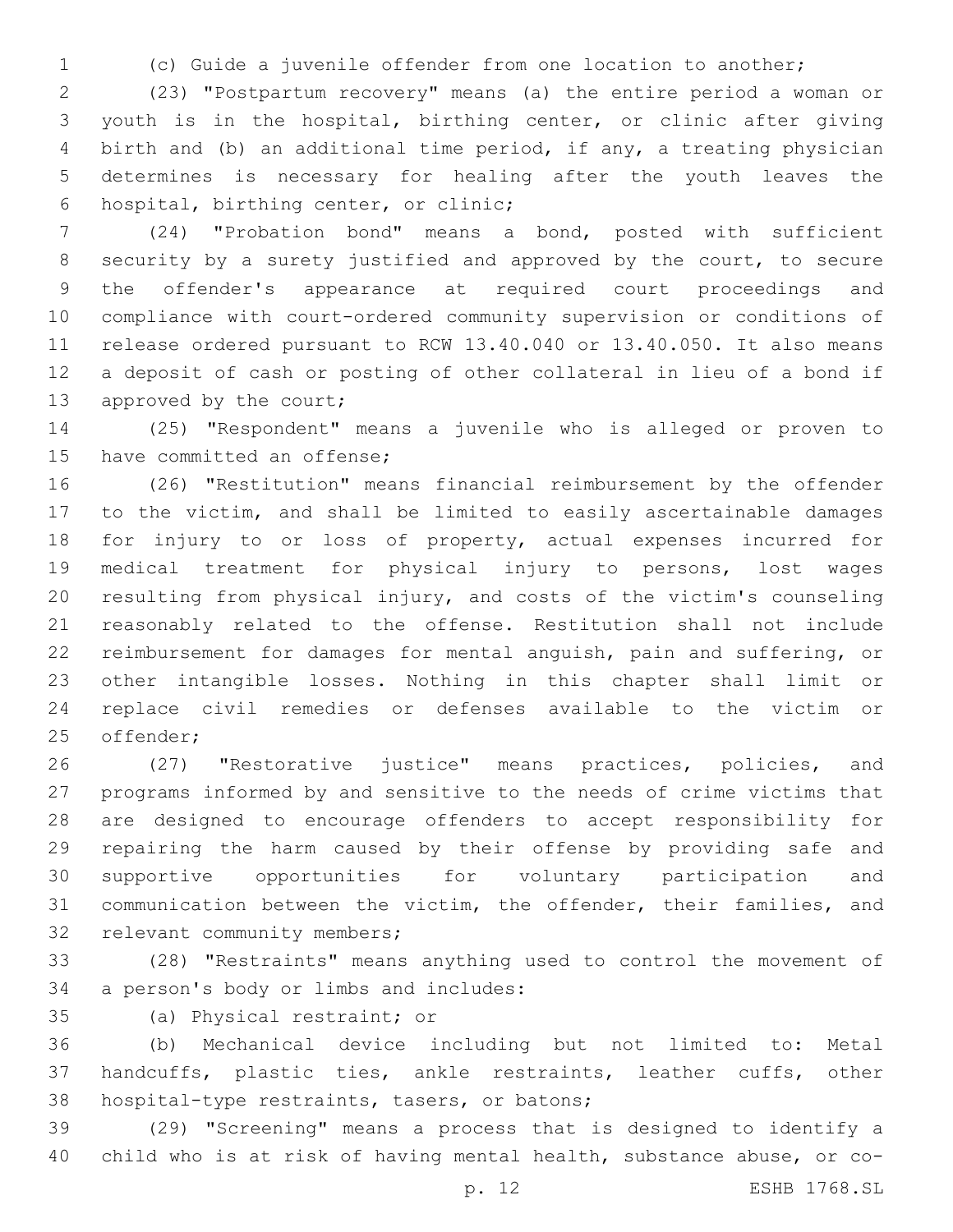occurring mental health and substance abuse disorders that warrant immediate attention, intervention, or more comprehensive assessment. A screening may be undertaken with or without the administration of a formal instrument;4

(30) "Secretary" means the secretary of the department;

 (31) "Services" means services which provide alternatives to incarceration for those juveniles who have pleaded or been adjudicated guilty of an offense or have signed a diversion agreement 9 pursuant to this chapter;

 (32) "Sex offense" means an offense defined as a sex offense in 11 RCW 9.94A.030;

 (33) "Sexual motivation" means that one of the purposes for which the respondent committed the offense was for the purpose of his or 14 her sexual gratification;

 (34) "Surety" means an entity licensed under state insurance laws 16 or by the state department of licensing, to write corporate, property, or probation bonds within the state, and justified and approved by the superior court of the county having jurisdiction of 19 the case;

 (35) "Transportation" means the conveying, by any means, of an incarcerated pregnant youth from the institution or detention facility to another location from the moment she leaves the institution or detention facility to the time of arrival at the other location, and includes the escorting of the pregnant incarcerated youth from the institution or detention facility to a transport 26 vehicle and from the vehicle to the other location;

 (36) "Violation" means an act or omission, which if committed by an adult, must be proven beyond a reasonable doubt, and is punishable 29 by sanctions which do not include incarceration;

 (37) "Violent offense" means a violent offense as defined in RCW 31 9.94A.030;

 (38) "Youth court" means a diversion unit under the supervision 33 of the juvenile court.

 **Sec. 10.** RCW 13.40.042 and 2014 c 128 s 4 are each amended to 35 read as follows:

 (1) When a police officer has reasonable cause to believe that a juvenile has committed acts constituting a nonfelony crime that is not a serious offense as identified in RCW 10.77.092, and the officer believes that the juvenile suffers from a mental disorder, and the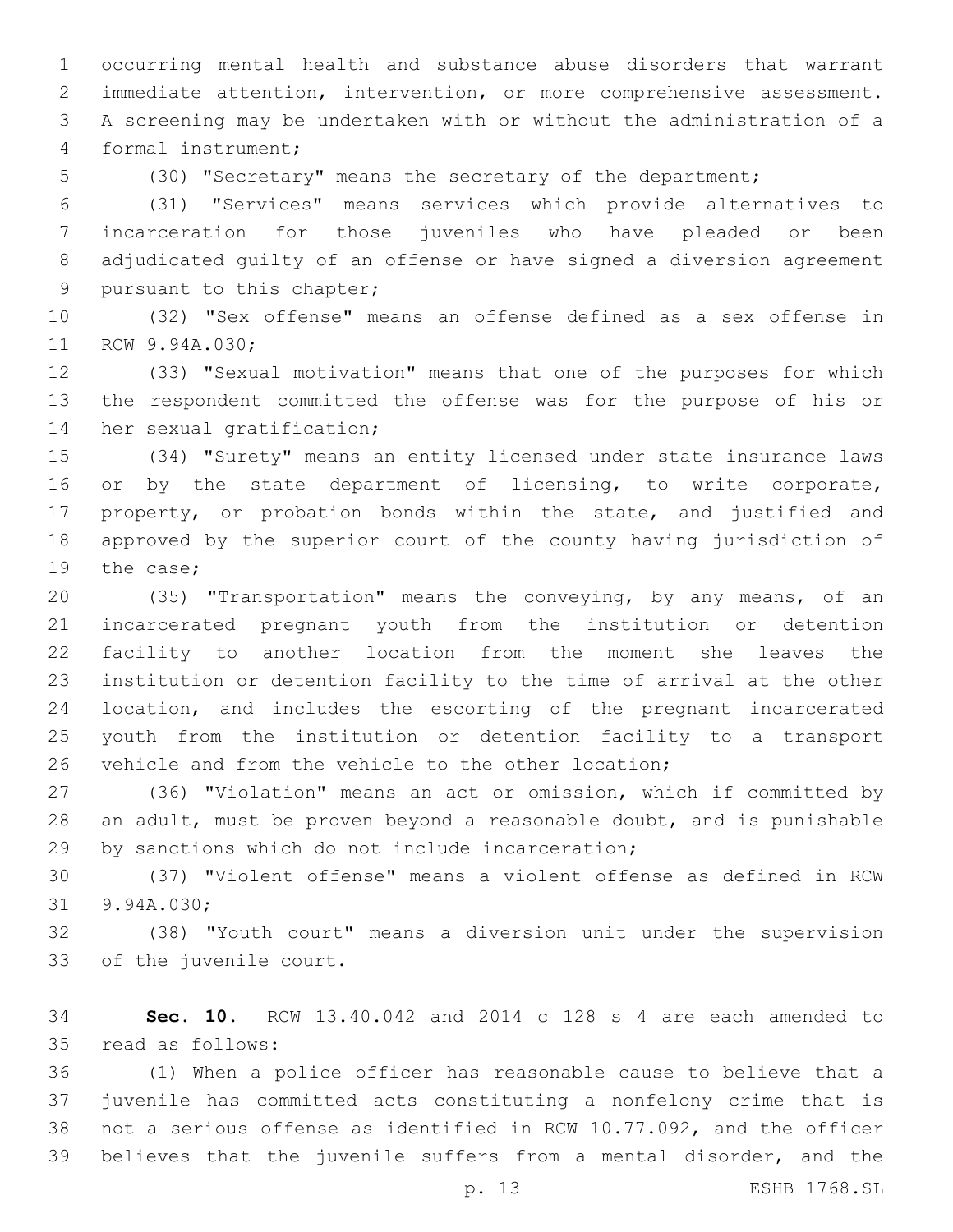local prosecutor has entered into an agreement with law enforcement regarding the detention of juveniles who may have a mental disorder or may be suffering from chemical dependency, the arresting officer, instead of taking the juvenile to the local juvenile detention 5 facility, may take the juvenile to:

 (a) An evaluation and treatment facility as defined in RCW 71.34.020 if the juvenile suffers from a mental disorder and the facility has been identified as an alternative location by agreement of the prosecutor, law enforcement, and the mental health provider;

 (b) A facility or program identified by agreement of the 11 prosecutor and law enforcement; or

 (c) A location already identified and in use by law enforcement 13 for the purpose of a behavioral health diversion.

 (2) For the purposes of this section, an "alternative location" means a facility or program that has the capacity to evaluate a youth and, if determined to be appropriate, develop a behavioral health 17 intervention plan and initiate treatment.

 (3) If a juvenile is taken to any location described in subsection (1)(a) or (b) of this section, the juvenile may be held for up to twelve hours and must be examined by a mental health or ((chemical dependency)) substance use disorder professional within 22 three hours of arrival.

 (4) The authority provided pursuant to this section is in addition to existing authority under RCW 10.31.110 and 10.31.120.

 **Sec. 11.** RCW 18.130.040 and 2017 c 336 s 18 are each amended to 26 read as follows:

 (1) This chapter applies only to the secretary and the boards and commissions having jurisdiction in relation to the professions licensed under the chapters specified in this section. This chapter does not apply to any business or profession not licensed under the 31 chapters specified in this section.

 (2)(a) The secretary has authority under this chapter in relation 33 to the following professions:

 (i) Dispensing opticians licensed and designated apprentices 35 under chapter 18.34 RCW;

(ii) Midwives licensed under chapter 18.50 RCW;

(iii) Ocularists licensed under chapter 18.55 RCW;

 (iv) Massage therapists and businesses licensed under chapter 39 18.108 RCW;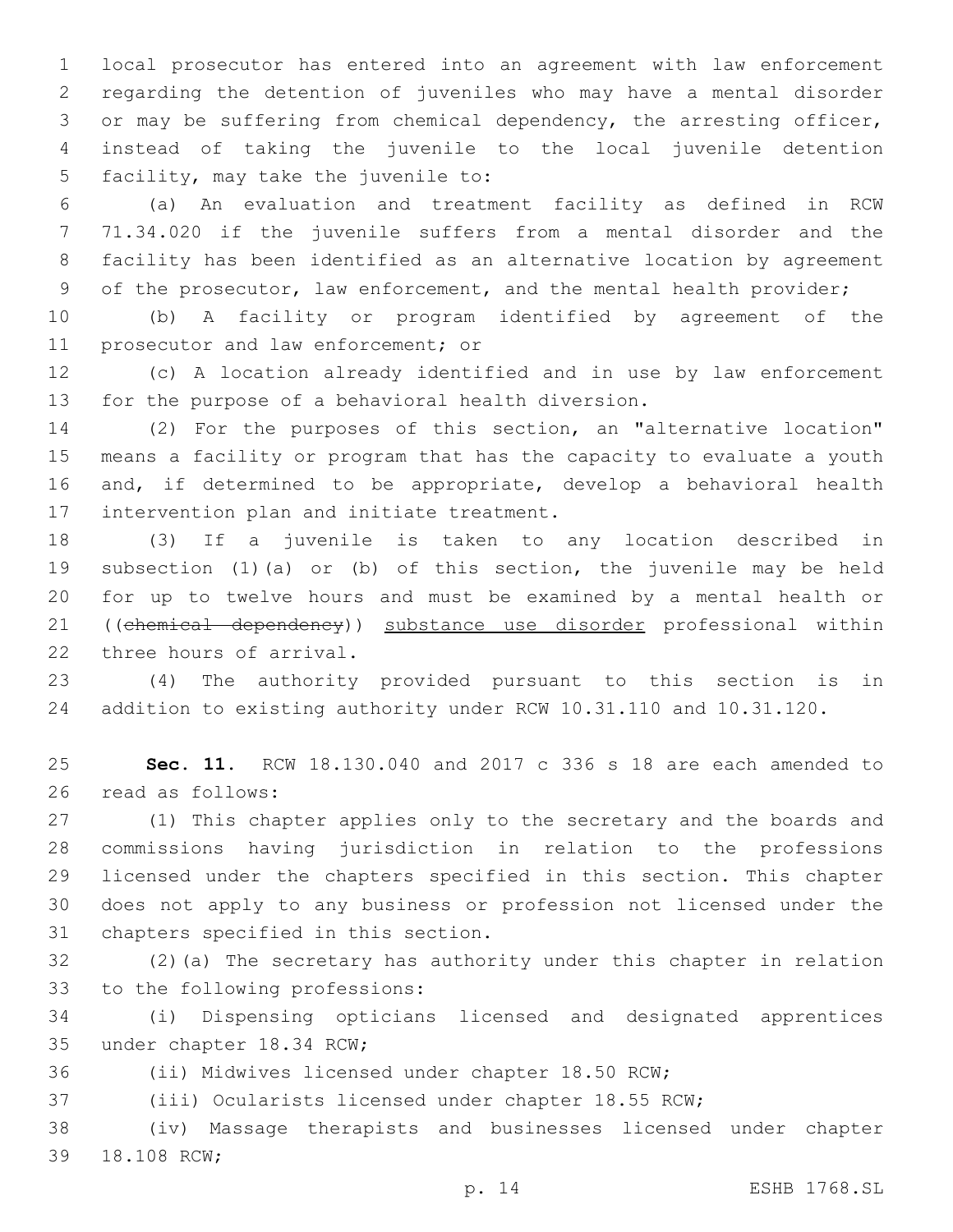1 (v) Dental hygienists licensed under chapter 18.29 RCW;

2 (vi) East Asian medicine practitioners licensed under chapter 3 18.06 RCW;

4 (vii) Radiologic technologists certified and X-ray technicians 5 registered under chapter 18.84 RCW;

6 (viii) Respiratory care practitioners licensed under chapter 7 18.89 RCW;

8 (ix) Hypnotherapists and agency affiliated counselors registered 9 and advisors and counselors certified under chapter 18.19 RCW;

 (x) Persons licensed as mental health counselors, mental health counselor associates, marriage and family therapists, marriage and family therapist associates, social workers, social work associates— advanced, and social work associates—independent clinical under 14 chapter 18.225 RCW;

15 (xi) Persons registered as nursing pool operators under chapter 16 18.52C RCW;

17 (xii) Nursing assistants registered or certified or medication 18 assistants endorsed under chapter 18.88A RCW;

19 (xiii) Dietitians and nutritionists certified under chapter 20 18.138 RCW;

21 (xiv) ((Chemical dependency)) Substance use disorder 22 professionals ((and chemical dependency)), substance use disorder 23 professional trainees, or co-occurring disorder specialists certified 24 under chapter 18.205 RCW;

25 (xv) Sex offender treatment providers and certified affiliate sex 26 offender treatment providers certified under chapter 18.155 RCW;

27 (xvi) Persons licensed and certified under chapter 18.73 RCW or 28 RCW 18.71.205;

29 (xvii) Orthotists and prosthetists licensed under chapter 18.200 30 RCW:

31 (xviii) Surgical technologists registered under chapter 18.215 32 RCW:

33 (xix) Recreational therapists under chapter 18.230 RCW;

34 (xx) Animal massage therapists certified under chapter 18.240 35 RCW;

36 (xxi) Athletic trainers licensed under chapter 18.250 RCW;

37 (xxii) Home care aides certified under chapter 18.88B RCW;

38 (xxiii) Genetic counselors licensed under chapter 18.290 RCW;

39 (xxiv) Reflexologists certified under chapter 18.108 RCW;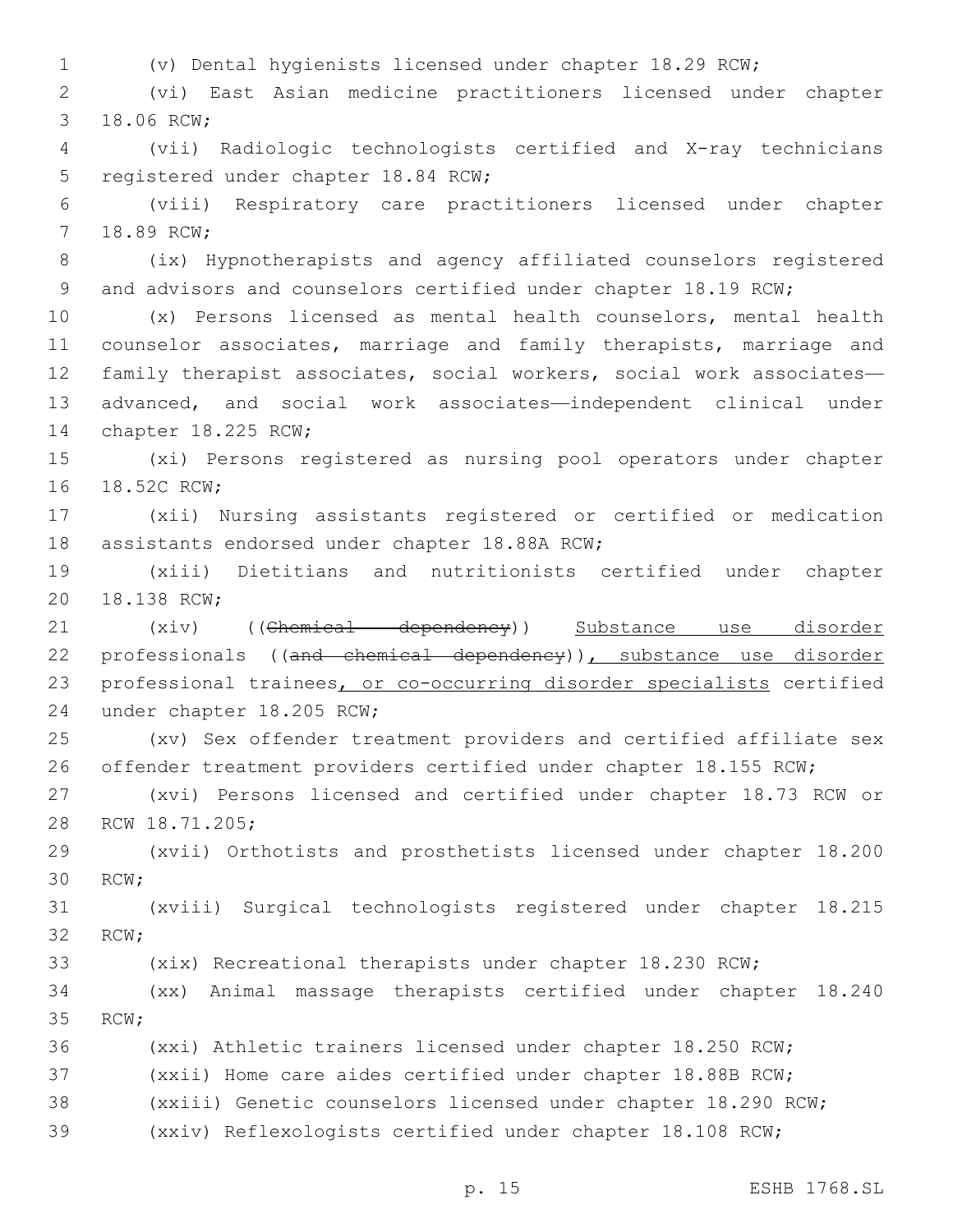(xxv) Medical assistants-certified, medical assistants- hemodialysis technician, medical assistants-phlebotomist, forensic phlebotomist, and medical assistants-registered certified and 4 registered under chapter 18.360 RCW; and

5 (xxvi) Behavior analysts, assistant behavior analysts, and behavior technicians under chapter 18.380 RCW.6

7 (b) The boards and commissions having authority under this 8 chapter are as follows:

9 (i) The podiatric medical board as established in chapter 18.22 10 RCW;

11 (ii) The chiropractic quality assurance commission as established 12 in chapter 18.25 RCW;

13 (iii) The dental quality assurance commission as established in 14 chapter 18.32 RCW governing licenses issued under chapter 18.32 RCW, 15 licenses and registrations issued under chapter 18.260 RCW, and 16 certifications issued under chapter 18.350 RCW;

17 (iv) The board of hearing and speech as established in chapter 18.35 RCW;

19 (v) The board of examiners for nursing home administrators as 20 established in chapter 18.52 RCW;

21 (vi) The optometry board as established in chapter 18.54 RCW 22 governing licenses issued under chapter 18.53 RCW;

23 (vii) The board of osteopathic medicine and surgery as 24 established in chapter 18.57 RCW governing licenses issued under 25 chapters 18.57 and 18.57A RCW;

26 (viii) The pharmacy quality assurance commission as established 27 in chapter 18.64 RCW governing licenses issued under chapters 18.64 28 and 18.64A RCW;

29 (ix) The medical quality assurance commission as established in 30 chapter 18.71 RCW governing licenses and registrations issued under 31 chapters 18.71 and 18.71A RCW;

32 (x) The board of physical therapy as established in chapter 18.74 33 RCW;

34 (xi) The board of occupational therapy practice as established in 35 chapter 18.59 RCW;

36 (xii) The nursing care quality assurance commission as 37 established in chapter 18.79 RCW governing licenses and registrations 38 issued under that chapter;

39 (xiii) The examining board of psychology and its disciplinary 40 committee as established in chapter 18.83 RCW;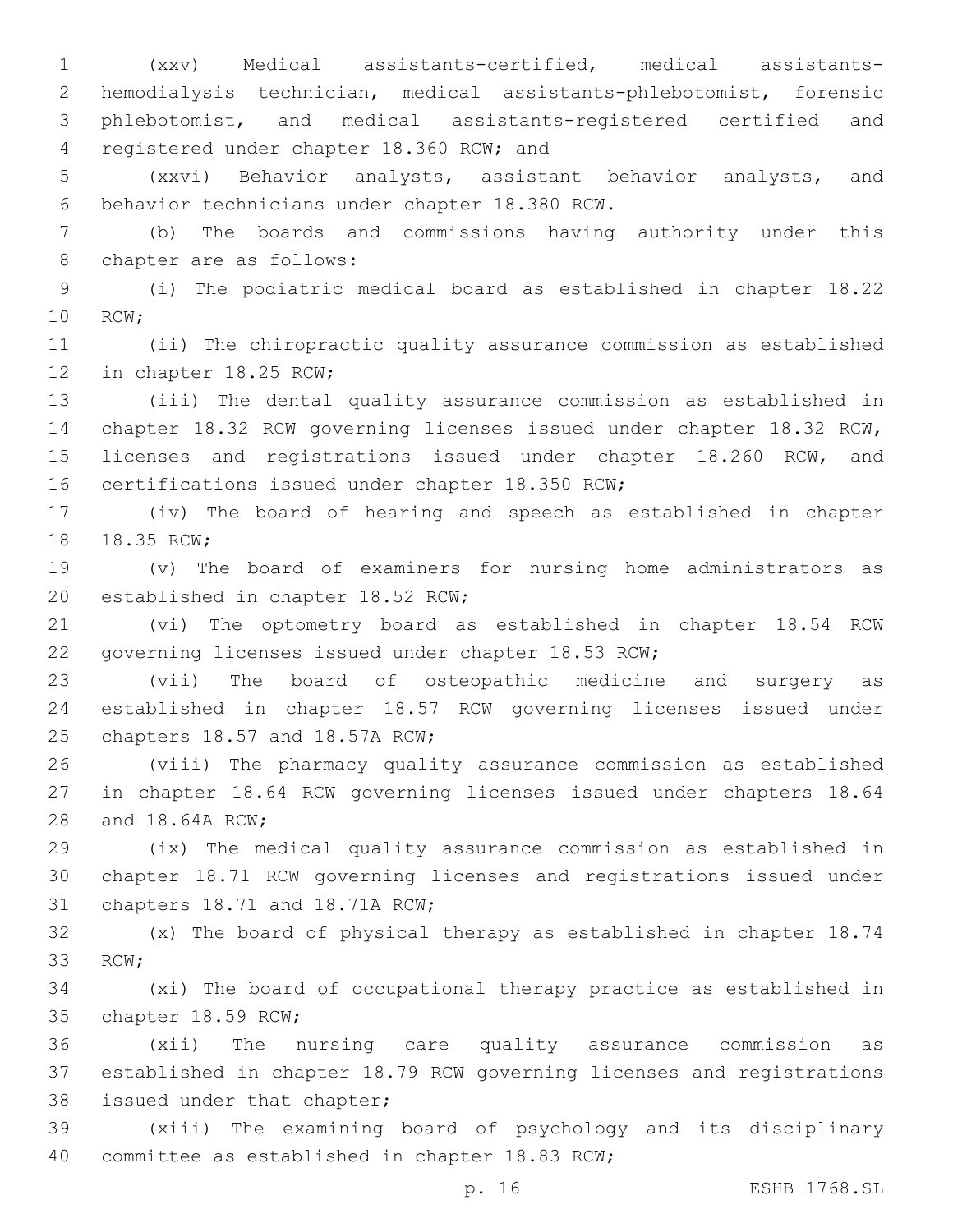(xiv) The veterinary board of governors as established in chapter 2 18.92 RCW;

 (xv) The board of naturopathy established in chapter 18.36A RCW; 4 and

(xvi) The board of denturists established in chapter 18.30 RCW.

 (3) In addition to the authority to discipline license holders, the disciplining authority has the authority to grant or deny licenses. The disciplining authority may also grant a license subject 9 to conditions.

 (4) All disciplining authorities shall adopt procedures to ensure 11 substantially consistent application of this chapter, the uniform disciplinary act, among the disciplining authorities listed in 13 subsection (2) of this section.

 **Sec. 12.** RCW 43.70.442 and 2016 c 90 s 5 are each amended to 15 read as follows:

 (1)(a) Each of the following professionals certified or licensed 17 under Title 18 RCW shall, at least once every six years, complete training in suicide assessment, treatment, and management that is approved, in rule, by the relevant disciplining authority:

(i) An adviser or counselor certified under chapter 18.19 RCW;

 (ii) A ((chemical dependency)) substance use disorder 22 professional licensed under chapter 18.205 RCW;

 (iii) A marriage and family therapist licensed under chapter 24 18.225 RCW;

(iv) A mental health counselor licensed under chapter 18.225 RCW;

 (v) An occupational therapy practitioner licensed under chapter 27 18.59 RCW;

(vi) A psychologist licensed under chapter 18.83 RCW;

 (vii) An advanced social worker or independent clinical social 30 worker licensed under chapter 18.225 RCW; and

 (viii) A social worker associate—advanced or social worker associate—independent clinical licensed under chapter 18.225 RCW.

 (b) The requirements in (a) of this subsection apply to a person holding a retired active license for one of the professions in (a) of 35 this subsection.

 (c) The training required by this subsection must be at least six hours in length, unless a disciplining authority has determined, under subsection (10)(b) of this section, that training that includes only screening and referral elements is appropriate for the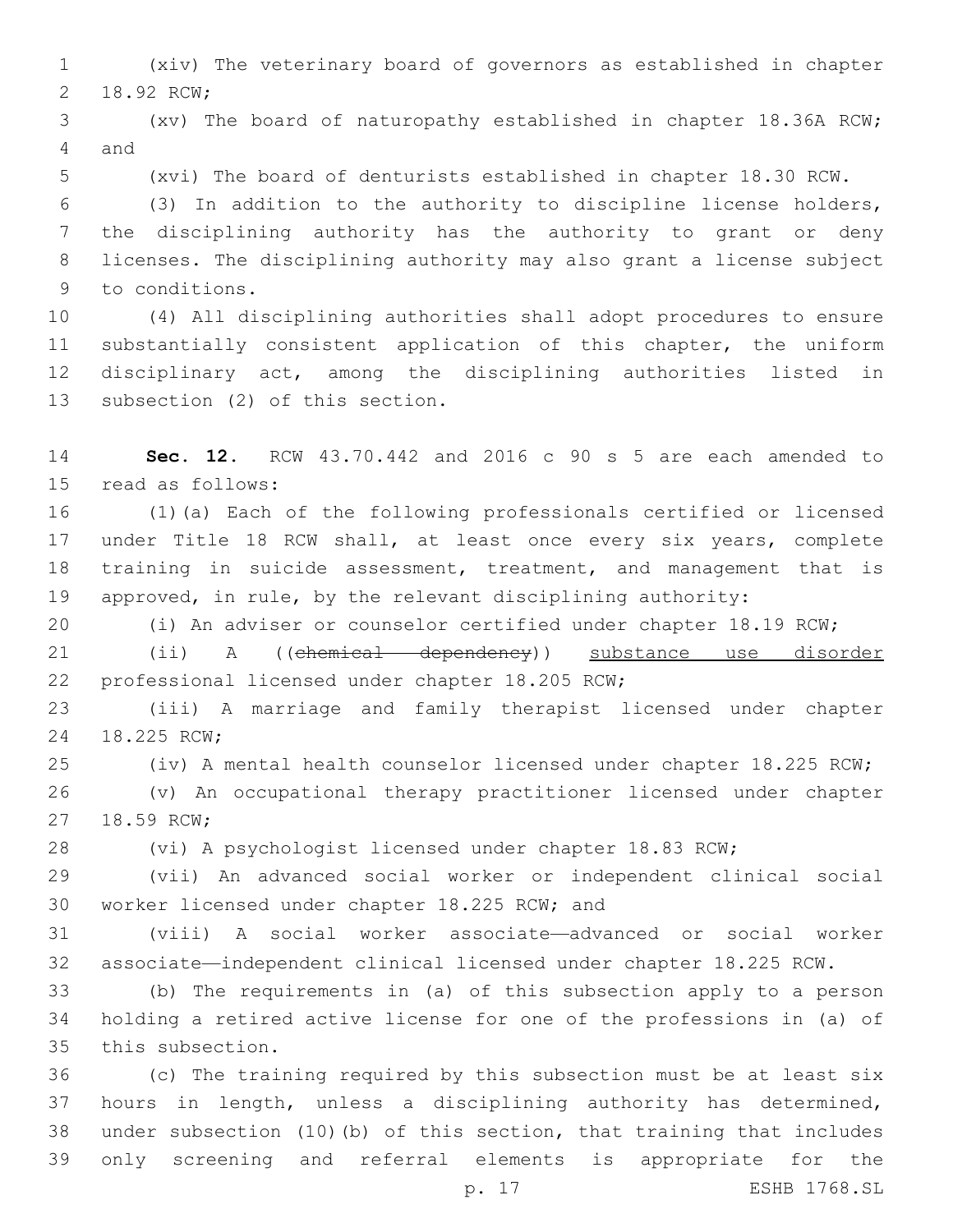profession in question, in which case the training must be at least 2 three hours in length.

 (d) Beginning July 1, 2017, the training required by this subsection must be on the model list developed under subsection (6) of this section. Nothing in this subsection (1)(d) affects the validity of training completed prior to July 1, 2017.

 (2)(a) Except as provided in (b) of this subsection, a professional listed in subsection (1)(a) of this section must complete the first training required by this section by the end of the first full continuing education reporting period after January 1, 2014, or during the first full continuing education reporting period after initial licensure or certification, whichever occurs later.

 (b) A professional listed in subsection (1)(a) of this section applying for initial licensure may delay completion of the first training required by this section for six years after initial licensure if he or she can demonstrate successful completion of the training required in subsection (1) of this section no more than six years prior to the application for initial licensure.

 (3) The hours spent completing training in suicide assessment, treatment, and management under this section count toward meeting any applicable continuing education or continuing competency requirements 22 for each profession.

 (4)(a) A disciplining authority may, by rule, specify minimum training and experience that is sufficient to exempt an individual professional from the training requirements in subsections (1) and (5) of this section. Nothing in this subsection (4)(a) allows a disciplining authority to provide blanket exemptions to broad 28 categories or specialties within a profession.

 (b) A disciplining authority may exempt a professional from the training requirements of subsections (1) and (5) of this section if the professional has only brief or limited patient contact.

 (5)(a) Each of the following professionals credentialed under Title 18 RCW shall complete a one-time training in suicide assessment, treatment, and management that is approved by the 35 relevant disciplining authority:

(i) A chiropractor licensed under chapter 18.25 RCW;

(ii) A naturopath licensed under chapter 18.36A RCW;

 (iii) A licensed practical nurse, registered nurse, or advanced registered nurse practitioner, other than a certified registered nurse anesthetist, licensed under chapter 18.79 RCW;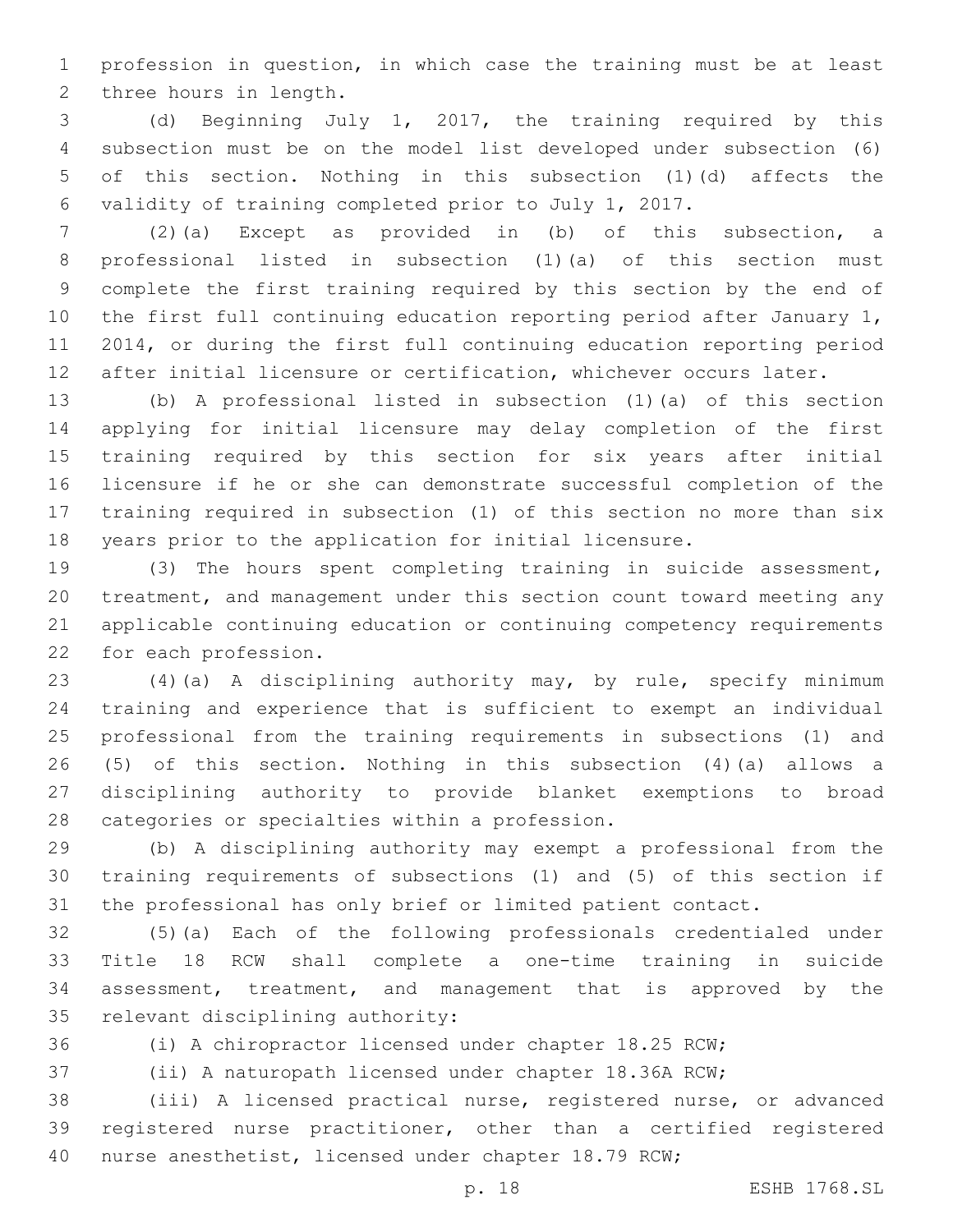(iv) An osteopathic physician and surgeon licensed under chapter 18.57 RCW, other than a holder of a postgraduate osteopathic medicine 3 and surgery license issued under RCW 18.57.035;

 (v) An osteopathic physician assistant licensed under chapter 5 18.57A RCW;

 (vi) A physical therapist or physical therapist assistant 7 licensed under chapter 18.74 RCW;

 (vii) A physician licensed under chapter 18.71 RCW, other than a 9 resident holding a limited license issued under RCW 18.71.095(3);

(viii) A physician assistant licensed under chapter 18.71A RCW;

(ix) A pharmacist licensed under chapter 18.64 RCW; and

 (x) A person holding a retired active license for one of the professions listed in (a)(i) through (ix) of this subsection.

 (b)(i) A professional listed in (a)(i) through (viii) of this subsection or a person holding a retired active license for one of the professions listed in (a)(i) through (viii) of this subsection must complete the one-time training by the end of the first full continuing education reporting period after January 1, 2016, or during the first full continuing education reporting period after initial licensure, whichever is later. Training completed between June 12, 2014, and January 1, 2016, that meets the requirements of this section, other than the timing requirements of this subsection (5)(b), must be accepted by the disciplining authority as meeting the one-time training requirement of this subsection (5).

 (ii) A licensed pharmacist or a person holding a retired active pharmacist license must complete the one-time training by the end of the first full continuing education reporting period after January 1, 2017, or during the first full continuing education reporting period 29 after initial licensure, whichever is later.

 (c) The training required by this subsection must be at least six hours in length, unless a disciplining authority has determined, under subsection (10)(b) of this section, that training that includes only screening and referral elements is appropriate for the profession in question, in which case the training must be at least 35 three hours in length.

 (d) Beginning July 1, 2017, the training required by this subsection must be on the model list developed under subsection (6) of this section. Nothing in this subsection (5)(d) affects the validity of training completed prior to July 1, 2017.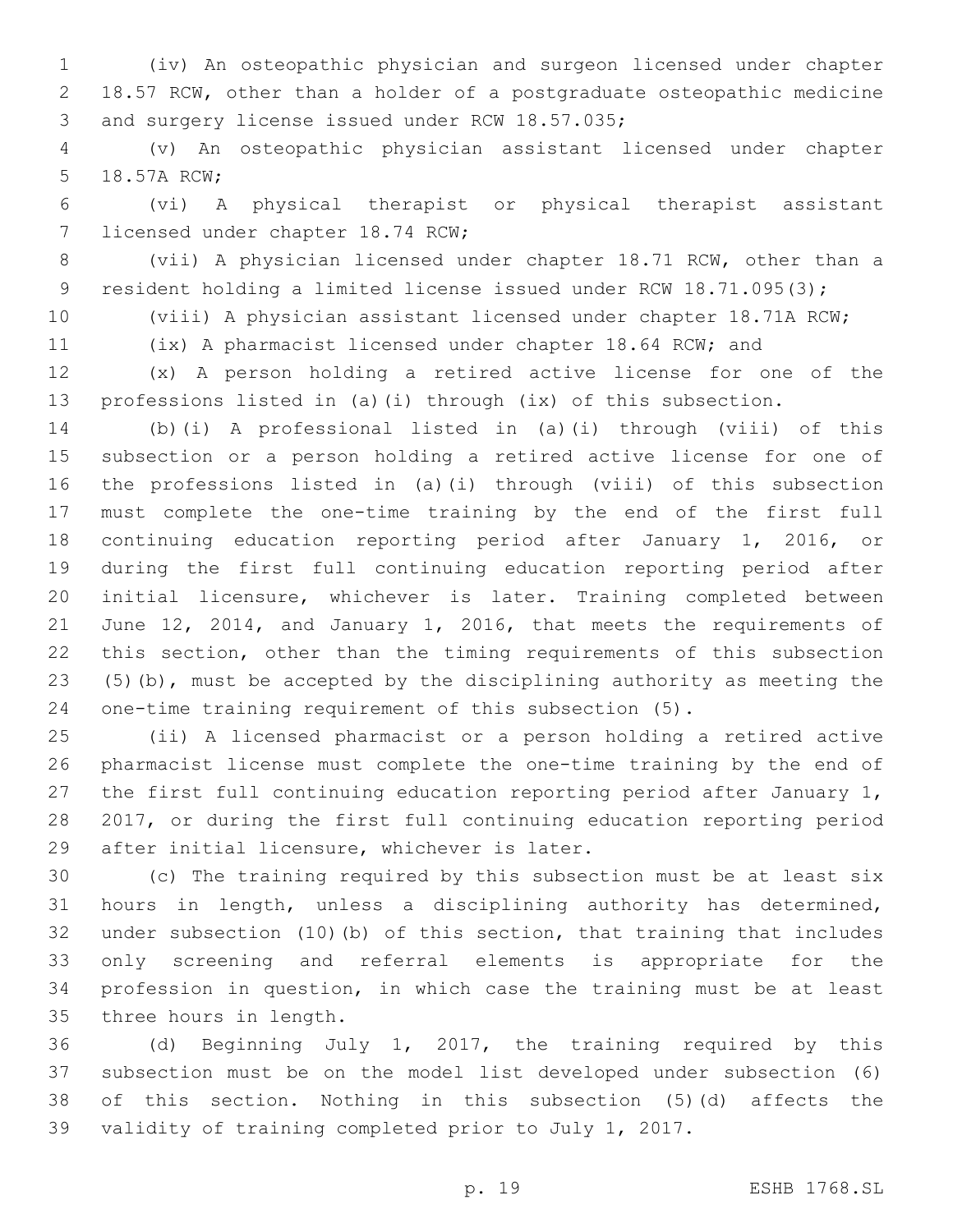(6)(a) The secretary and the disciplining authorities shall work collaboratively to develop a model list of training programs in 3 suicide assessment, treatment, and management.

 (b) The secretary and the disciplining authorities shall update 5 the list at least once every two years.

 (c) By June 30, 2016, the department shall adopt rules establishing minimum standards for the training programs included on the model list. The minimum standards must require that six-hour trainings include content specific to veterans and the assessment of issues related to imminent harm via lethal means or self-injurious behaviors and that three-hour trainings for pharmacists include content related to the assessment of issues related to imminent harm via lethal means. When adopting the rules required under this 14 subsection  $(6)(c)$ , the department shall:

 (i) Consult with the affected disciplining authorities, public and private institutions of higher education, educators, experts in suicide assessment, treatment, and management, the Washington department of veterans affairs, and affected professional 19 associations; and

 (ii) Consider standards related to the best practices registry of the American foundation for suicide prevention and the suicide 22 prevention resource center.

23 (d) Beginning January 1, 2017:

 (i) The model list must include only trainings that meet the minimum standards established in the rules adopted under (c) of this subsection and any three-hour trainings that met the requirements of 27 this section on or before July 24, 2015;

 (ii) The model list must include six-hour trainings in suicide assessment, treatment, and management, and three-hour trainings that 30 include only screening and referral elements; and

 (iii) A person or entity providing the training required in this section may petition the department for inclusion on the model list. The department shall add the training to the list only if the department determines that the training meets the minimum standards established in the rules adopted under (c) of this subsection.

 (7) The department shall provide the health profession training standards created in this section to the professional educator standards board as a model in meeting the requirements of RCW 28A.410.226 and provide technical assistance, as requested, in the review and evaluation of educator training programs. The educator

p. 20 ESHB 1768.SL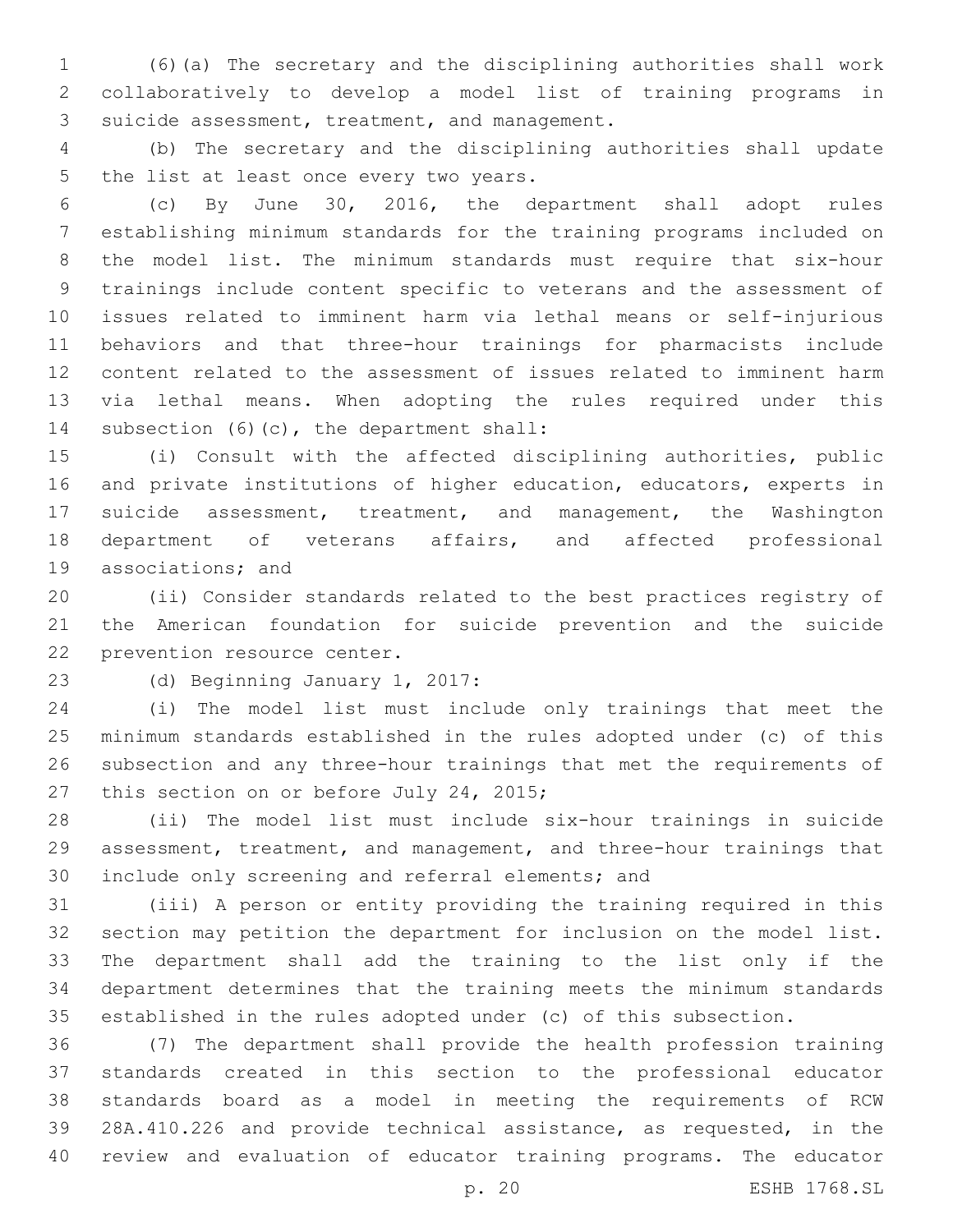training programs approved by the professional educator standards board may be included in the department's model list.

 (8) Nothing in this section may be interpreted to expand or limit the scope of practice of any profession regulated under chapter 5 18.130 RCW.

 (9) The secretary and the disciplining authorities affected by this section shall adopt any rules necessary to implement this 8 section.

(10) For purposes of this section:9

 (a) "Disciplining authority" has the same meaning as in RCW 18.130.020.

 (b) "Training in suicide assessment, treatment, and management" means empirically supported training approved by the appropriate disciplining authority that contains the following elements: Suicide assessment, including screening and referral, suicide treatment, and suicide management. However, the disciplining authority may approve training that includes only screening and referral elements if appropriate for the profession in question based on the profession's scope of practice. The board of occupational therapy may also approve training that includes only screening and referral elements if appropriate for occupational therapy practitioners based on practice 22 setting.

 (11) A state or local government employee is exempt from the requirements of this section if he or she receives a total of at 25 least six hours of training in suicide assessment, treatment, and management from his or her employer every six years. For purposes of this subsection, the training may be provided in one six-hour block or may be spread among shorter training sessions at the employer's 29 discretion.

 (12) An employee of a community mental health agency licensed under chapter 71.24 RCW or a chemical dependency program certified under chapter 70.96A RCW is exempt from the requirements of this section if he or she receives a total of at least six hours of training in suicide assessment, treatment, and management from his or her employer every six years. For purposes of this subsection, the training may be provided in one six-hour block or may be spread among shorter training sessions at the employer's discretion.

 **Sec. 13.** RCW 43.70.442 and 2017 c 262 s 4 are each amended to 39 read as follows: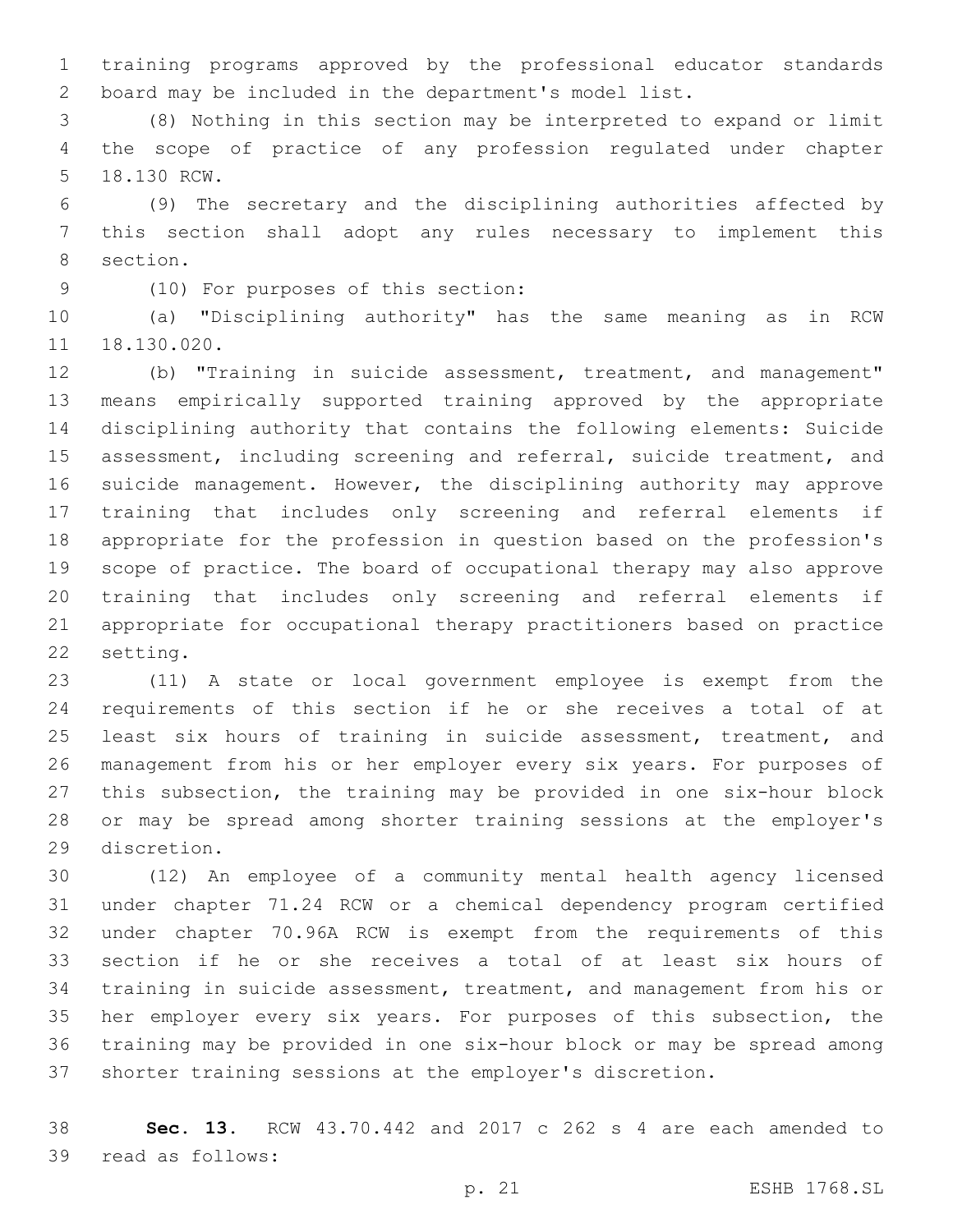(1)(a) Each of the following professionals certified or licensed under Title 18 RCW shall, at least once every six years, complete training in suicide assessment, treatment, and management that is approved, in rule, by the relevant disciplining authority:

(i) An adviser or counselor certified under chapter 18.19 RCW;

 (ii) A ((chemical dependency)) substance use disorder 7 professional licensed under chapter 18.205 RCW;

 (iii) A marriage and family therapist licensed under chapter 9 18.225 RCW;

(iv) A mental health counselor licensed under chapter 18.225 RCW;

 (v) An occupational therapy practitioner licensed under chapter 12 18.59 RCW;

(vi) A psychologist licensed under chapter 18.83 RCW;

 (vii) An advanced social worker or independent clinical social 15 worker licensed under chapter 18.225 RCW; and

 (viii) A social worker associate—advanced or social worker associate—independent clinical licensed under chapter 18.225 RCW.

 (b) The requirements in (a) of this subsection apply to a person holding a retired active license for one of the professions in (a) of 20 this subsection.

 (c) The training required by this subsection must be at least six hours in length, unless a disciplining authority has determined, under subsection (10)(b) of this section, that training that includes only screening and referral elements is appropriate for the profession in question, in which case the training must be at least 26 three hours in length.

 (d) Beginning July 1, 2017, the training required by this subsection must be on the model list developed under subsection (6) of this section. Nothing in this subsection (1)(d) affects the validity of training completed prior to July 1, 2017.

 (2)(a) Except as provided in (b) of this subsection, a professional listed in subsection (1)(a) of this section must complete the first training required by this section by the end of the first full continuing education reporting period after January 1, 2014, or during the first full continuing education reporting period after initial licensure or certification, whichever occurs later.

 (b) A professional listed in subsection (1)(a) of this section applying for initial licensure may delay completion of the first training required by this section for six years after initial licensure if he or she can demonstrate successful completion of the

p. 22 ESHB 1768.SL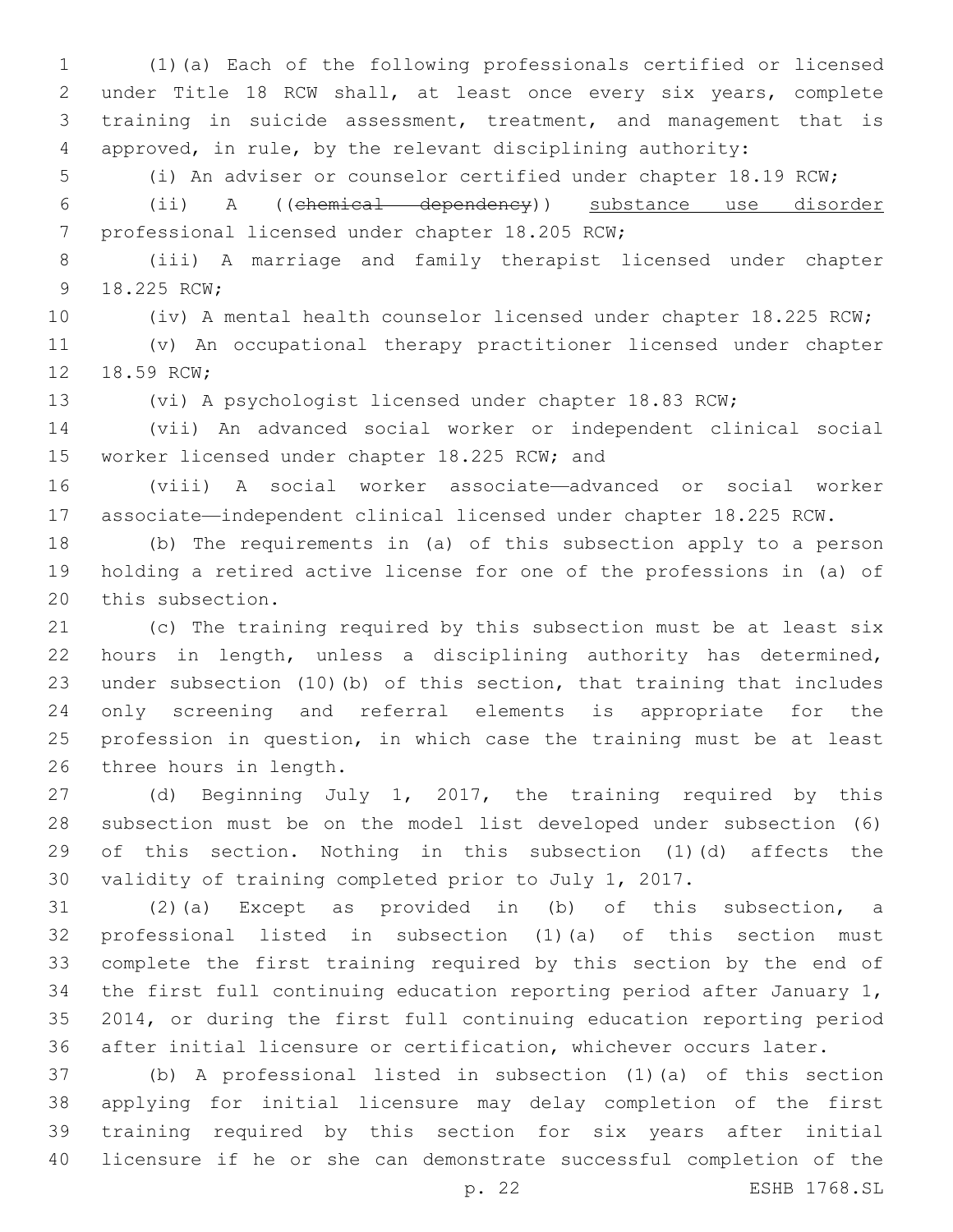training required in subsection (1) of this section no more than six years prior to the application for initial licensure.

 (3) The hours spent completing training in suicide assessment, treatment, and management under this section count toward meeting any applicable continuing education or continuing competency requirements 6 for each profession.

 (4)(a) A disciplining authority may, by rule, specify minimum training and experience that is sufficient to exempt an individual professional from the training requirements in subsections (1) and (5) of this section. Nothing in this subsection (4)(a) allows a disciplining authority to provide blanket exemptions to broad 12 categories or specialties within a profession.

 (b) A disciplining authority may exempt a professional from the training requirements of subsections (1) and (5) of this section if the professional has only brief or limited patient contact.

 (5)(a) Each of the following professionals credentialed under Title 18 RCW shall complete a one-time training in suicide assessment, treatment, and management that is approved by the 19 relevant disciplining authority:

(i) A chiropractor licensed under chapter 18.25 RCW;

(ii) A naturopath licensed under chapter 18.36A RCW;

 (iii) A licensed practical nurse, registered nurse, or advanced registered nurse practitioner, other than a certified registered nurse anesthetist, licensed under chapter 18.79 RCW;

 (iv) An osteopathic physician and surgeon licensed under chapter 18.57 RCW, other than a holder of a postgraduate osteopathic medicine 27 and surgery license issued under RCW 18.57.035;

 (v) An osteopathic physician assistant licensed under chapter 29 18.57A RCW;

 (vi) A physical therapist or physical therapist assistant 31 licensed under chapter 18.74 RCW;

 (vii) A physician licensed under chapter 18.71 RCW, other than a resident holding a limited license issued under RCW 18.71.095(3);

(viii) A physician assistant licensed under chapter 18.71A RCW;

(ix) A pharmacist licensed under chapter 18.64 RCW;

(x) A dentist licensed under chapter 18.32 RCW;

(xi) A dental hygienist licensed under chapter 18.29 RCW; and

 (xii) A person holding a retired active license for one of the professions listed in (a)(i) through (xi) of this subsection.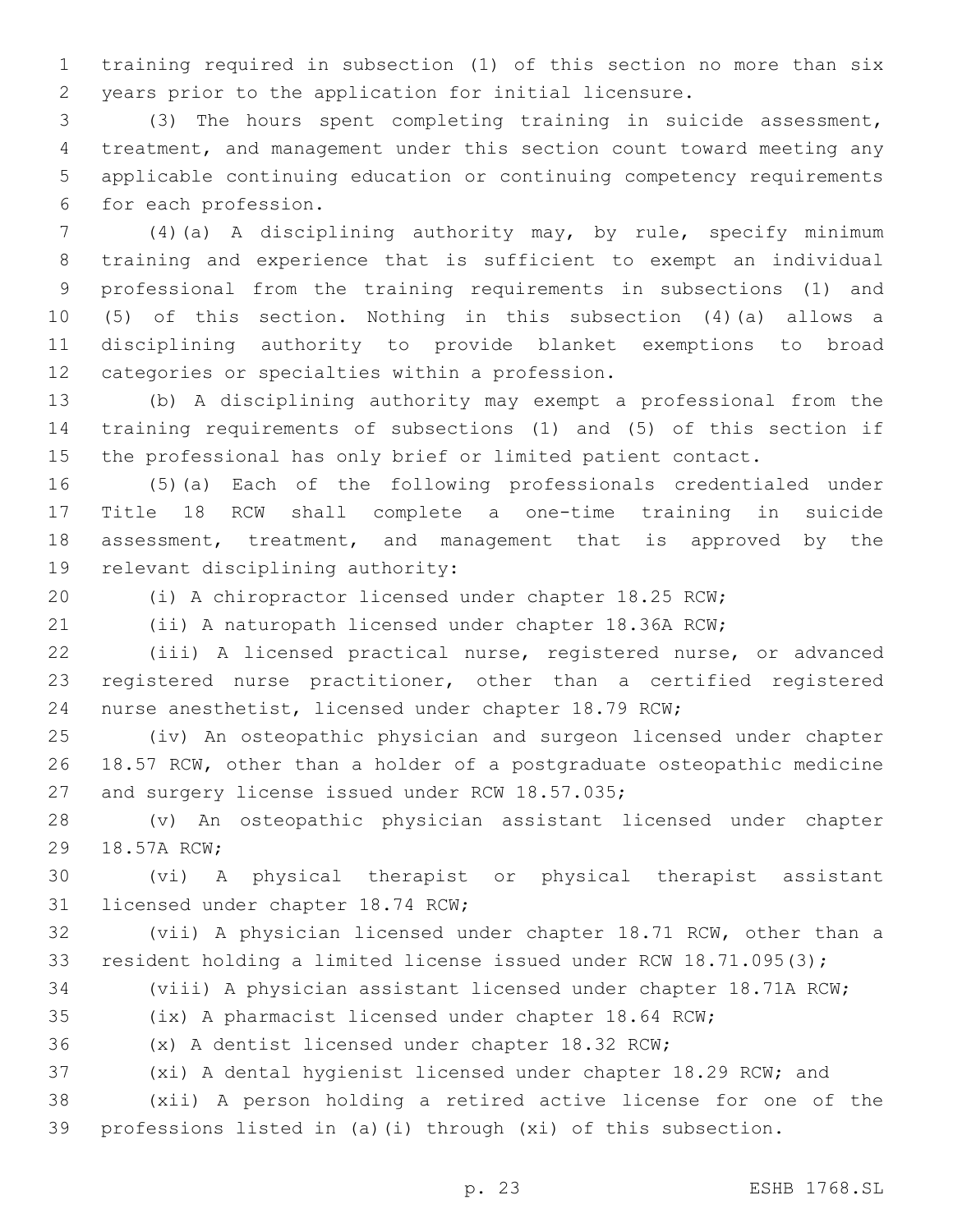(b)(i) A professional listed in (a)(i) through (viii) of this subsection or a person holding a retired active license for one of the professions listed in (a)(i) through (viii) of this subsection must complete the one-time training by the end of the first full continuing education reporting period after January 1, 2016, or during the first full continuing education reporting period after initial licensure, whichever is later. Training completed between June 12, 2014, and January 1, 2016, that meets the requirements of this section, other than the timing requirements of this subsection (5)(b), must be accepted by the disciplining authority as meeting the one-time training requirement of this subsection (5).

 (ii) A licensed pharmacist or a person holding a retired active pharmacist license must complete the one-time training by the end of the first full continuing education reporting period after January 1, 2017, or during the first full continuing education reporting period 16 after initial licensure, whichever is later.

 (iii) A licensed dentist, a licensed dental hygienist, or a person holding a retired active license as a dentist shall complete the one-time training by the end of the full continuing education reporting period after August 1, 2020, or during the first full continuing education reporting period after initial licensure, whichever is later. Training completed between July 23, 2017, and August 1, 2020, that meets the requirements of this section, other than the timing requirements of this subsection (5)(b)(iii), must be accepted by the disciplining authority as meeting the one-time 26 training requirement of this subsection  $(5)$ .

 (c) The training required by this subsection must be at least six hours in length, unless a disciplining authority has determined, under subsection (10)(b) of this section, that training that includes only screening and referral elements is appropriate for the profession in question, in which case the training must be at least 32 three hours in length.

 (d) Beginning July 1, 2017, the training required by this subsection must be on the model list developed under subsection (6) of this section. Nothing in this subsection (5)(d) affects the validity of training completed prior to July 1, 2017.

 (6)(a) The secretary and the disciplining authorities shall work collaboratively to develop a model list of training programs in 39 suicide assessment, treatment, and management.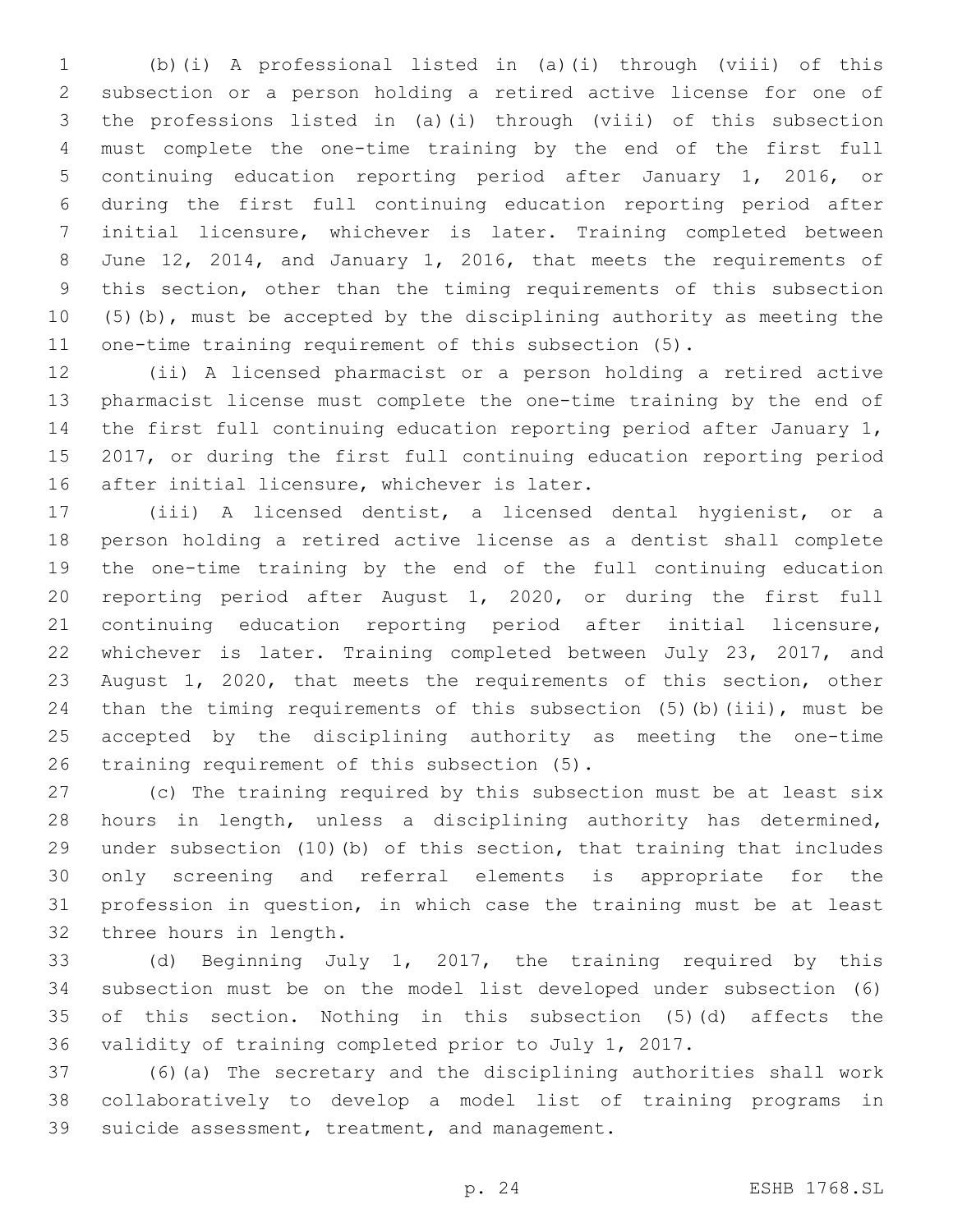(b) The secretary and the disciplining authorities shall update 2 the list at least once every two years.

 (c) By June 30, 2016, the department shall adopt rules establishing minimum standards for the training programs included on the model list. The minimum standards must require that six-hour trainings include content specific to veterans and the assessment of issues related to imminent harm via lethal means or self-injurious behaviors and that three-hour trainings for pharmacists or dentists include content related to the assessment of issues related to imminent harm via lethal means. When adopting the rules required under this subsection (6)(c), the department shall:

 (i) Consult with the affected disciplining authorities, public and private institutions of higher education, educators, experts in suicide assessment, treatment, and management, the Washington department of veterans affairs, and affected professional 16 associations; and

 (ii) Consider standards related to the best practices registry of the American foundation for suicide prevention and the suicide 19 prevention resource center.

20 (d) Beginning January 1, 2017:

 (i) The model list must include only trainings that meet the minimum standards established in the rules adopted under (c) of this subsection and any three-hour trainings that met the requirements of 24 this section on or before July 24, 2015;

 (ii) The model list must include six-hour trainings in suicide assessment, treatment, and management, and three-hour trainings that 27 include only screening and referral elements; and

 (iii) A person or entity providing the training required in this section may petition the department for inclusion on the model list. The department shall add the training to the list only if the department determines that the training meets the minimum standards established in the rules adopted under (c) of this subsection.

 (7) The department shall provide the health profession training standards created in this section to the professional educator standards board as a model in meeting the requirements of RCW 28A.410.226 and provide technical assistance, as requested, in the review and evaluation of educator training programs. The educator training programs approved by the professional educator standards board may be included in the department's model list.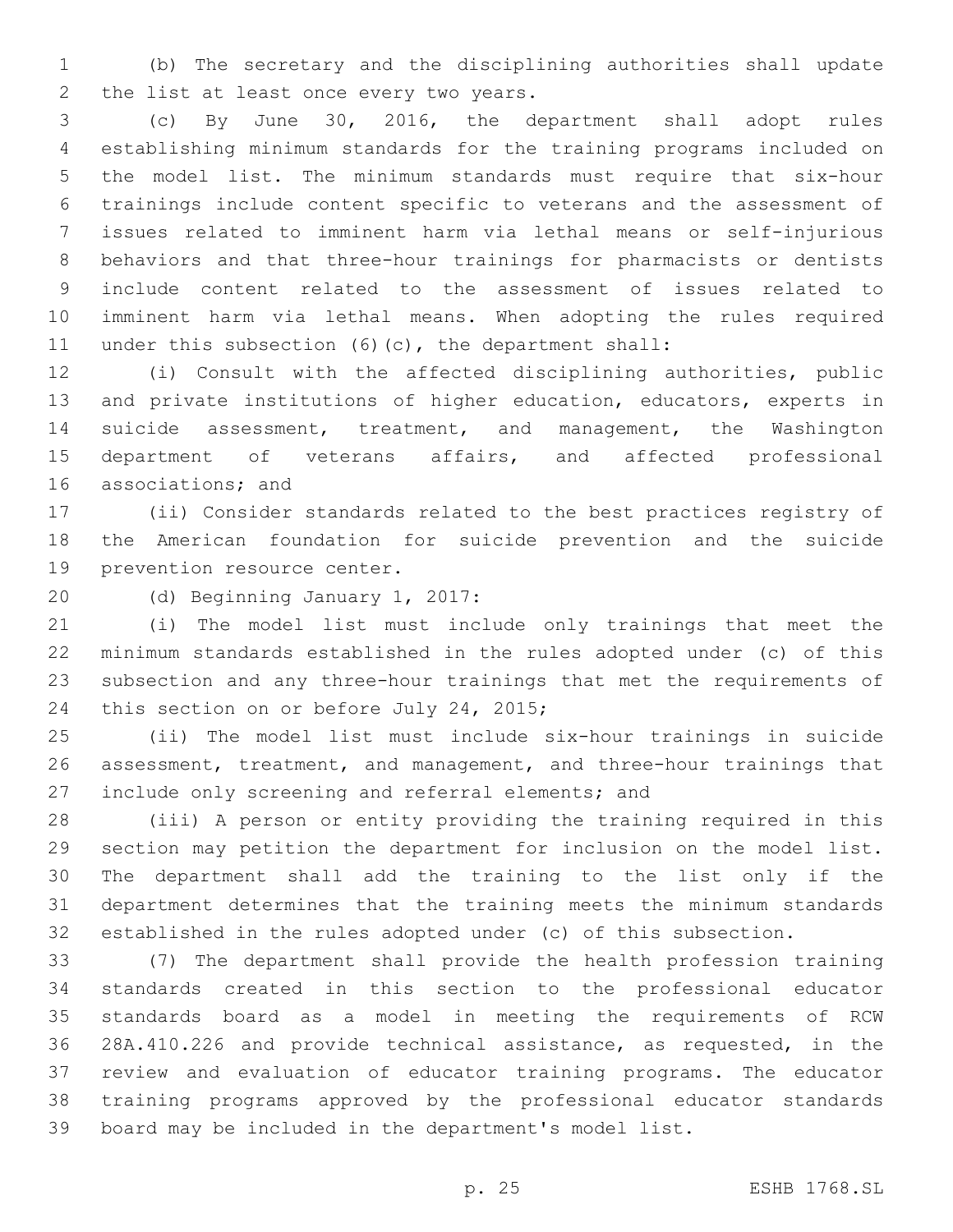(8) Nothing in this section may be interpreted to expand or limit the scope of practice of any profession regulated under chapter 3 18.130 RCW.

 (9) The secretary and the disciplining authorities affected by this section shall adopt any rules necessary to implement this 6 section.

(10) For purposes of this section:7

 (a) "Disciplining authority" has the same meaning as in RCW 18.130.020.9

 (b) "Training in suicide assessment, treatment, and management" means empirically supported training approved by the appropriate disciplining authority that contains the following elements: Suicide assessment, including screening and referral, suicide treatment, and suicide management. However, the disciplining authority may approve training that includes only screening and referral elements if appropriate for the profession in question based on the profession's scope of practice. The board of occupational therapy may also approve training that includes only screening and referral elements if appropriate for occupational therapy practitioners based on practice 20 setting.

 (11) A state or local government employee is exempt from the requirements of this section if he or she receives a total of at least six hours of training in suicide assessment, treatment, and management from his or her employer every six years. For purposes of this subsection, the training may be provided in one six-hour block or may be spread among shorter training sessions at the employer's 27 discretion.

 (12) An employee of a community mental health agency licensed under chapter 71.24 RCW or a chemical dependency program certified under chapter 70.96A RCW is exempt from the requirements of this section if he or she receives a total of at least six hours of training in suicide assessment, treatment, and management from his or her employer every six years. For purposes of this subsection, the training may be provided in one six-hour block or may be spread among shorter training sessions at the employer's discretion.

 **Sec. 14.** RCW 70.97.010 and 2016 sp.s. c 29 s 419 are each 37 amended to read as follows:

 The definitions in this section apply throughout this chapter 39 unless the context clearly requires otherwise.

p. 26 ESHB 1768.SL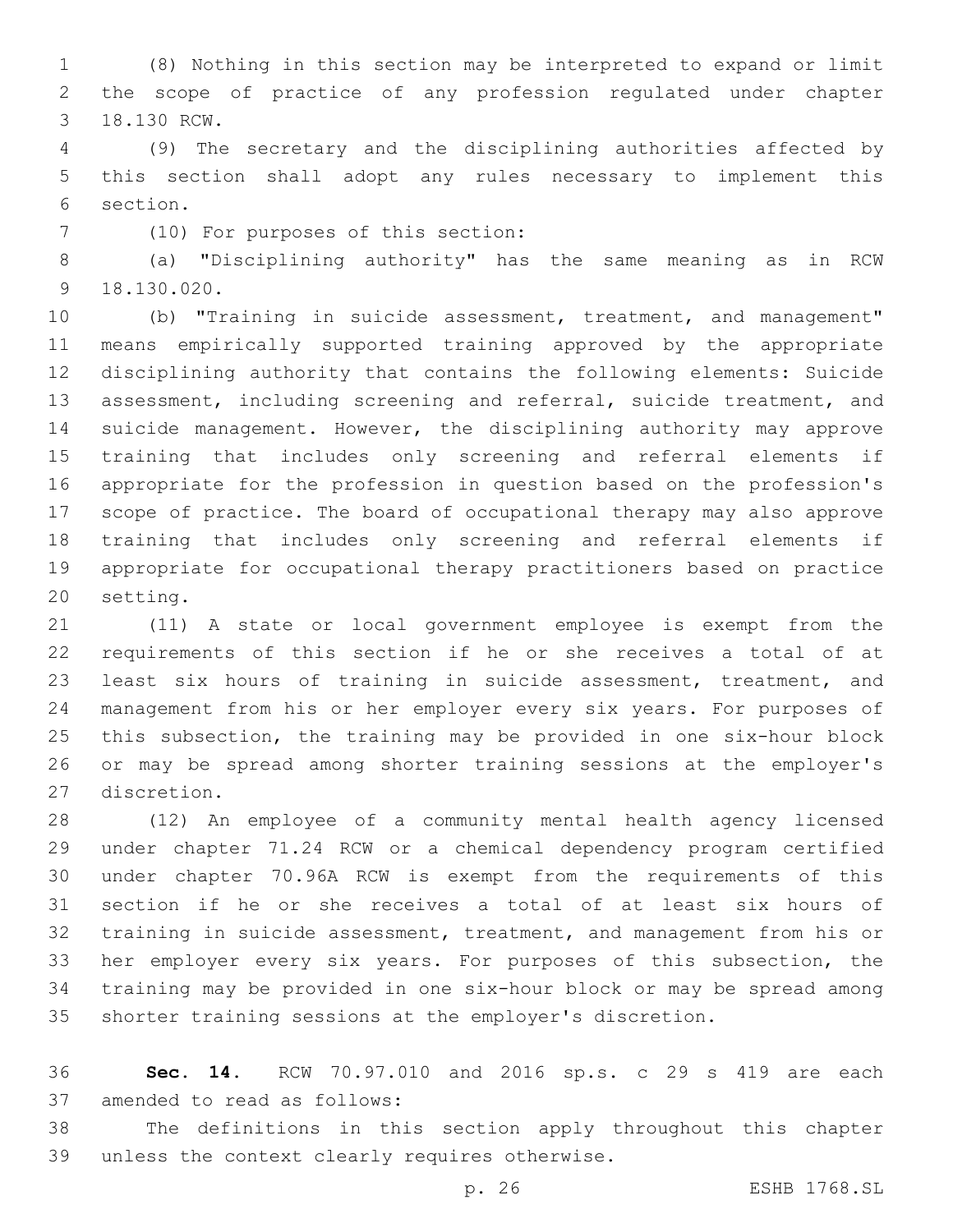(1) "Antipsychotic medications" means that class of drugs primarily used to treat serious manifestations of mental illness associated with thought disorders, which includes but is not limited to atypical antipsychotic medications.4

5 (2) "Attending staff" means any person on the staff of a public 6 or private agency having responsibility for the care and treatment of 7 a patient.

 (3) "Chemical dependency" means alcoholism, drug addiction, or dependence on alcohol and one or more other psychoactive chemicals, as the context requires and as those terms are defined in chapter 11 71.05 RCW.

12 (4) (("Chemical dependency professional" means a person certified 13 as a chemical dependency professional by the department of health 14 under chapter 18.205 RCW.

15  $(5)$ )) "Commitment" means the determination by a court that an 16 individual should be detained for a period of either evaluation or 17 treatment, or both, in an inpatient or a less restrictive setting.

18 ((+6)) (5) "Conditional release" means a modification of a 19 commitment that may be revoked upon violation of any of its terms.

20  $((+7+))$  (6) "Custody" means involuntary detention under chapter 21 71.05 RCW, uninterrupted by any period of unconditional release from 22 commitment from a facility providing involuntary care and treatment.

23 (((8)) (7) "Department" means the department of social and 24 health services.

25  $((+9)$ )  $(8)$  "Designated crisis responder" has the same meaning as 26 in chapter 71.05 RCW.

27 (((410)) (9) "Detention" or "detain" means the lawful confinement 28 of an individual under chapter 71.05 RCW.

29  $((+11))$  (10) "Discharge" means the termination of facility 30 authority. The commitment may remain in place, be terminated, or be 31 amended by court order.

 $(1)$   $(1)$   $(11)$  "Enhanced services facility" means a facility that provides treatment and services to persons for whom acute inpatient treatment is not medically necessary and who have been determined by the department to be inappropriate for placement in other licensed facilities due to the complex needs that result in behavioral and 37 security issues.

38 ((+13))) (12) "Expanded community services program" means a 39 nonsecure program of enhanced behavioral and residential support 40 provided to long-term and residential care providers serving

p. 27 ESHB 1768.SL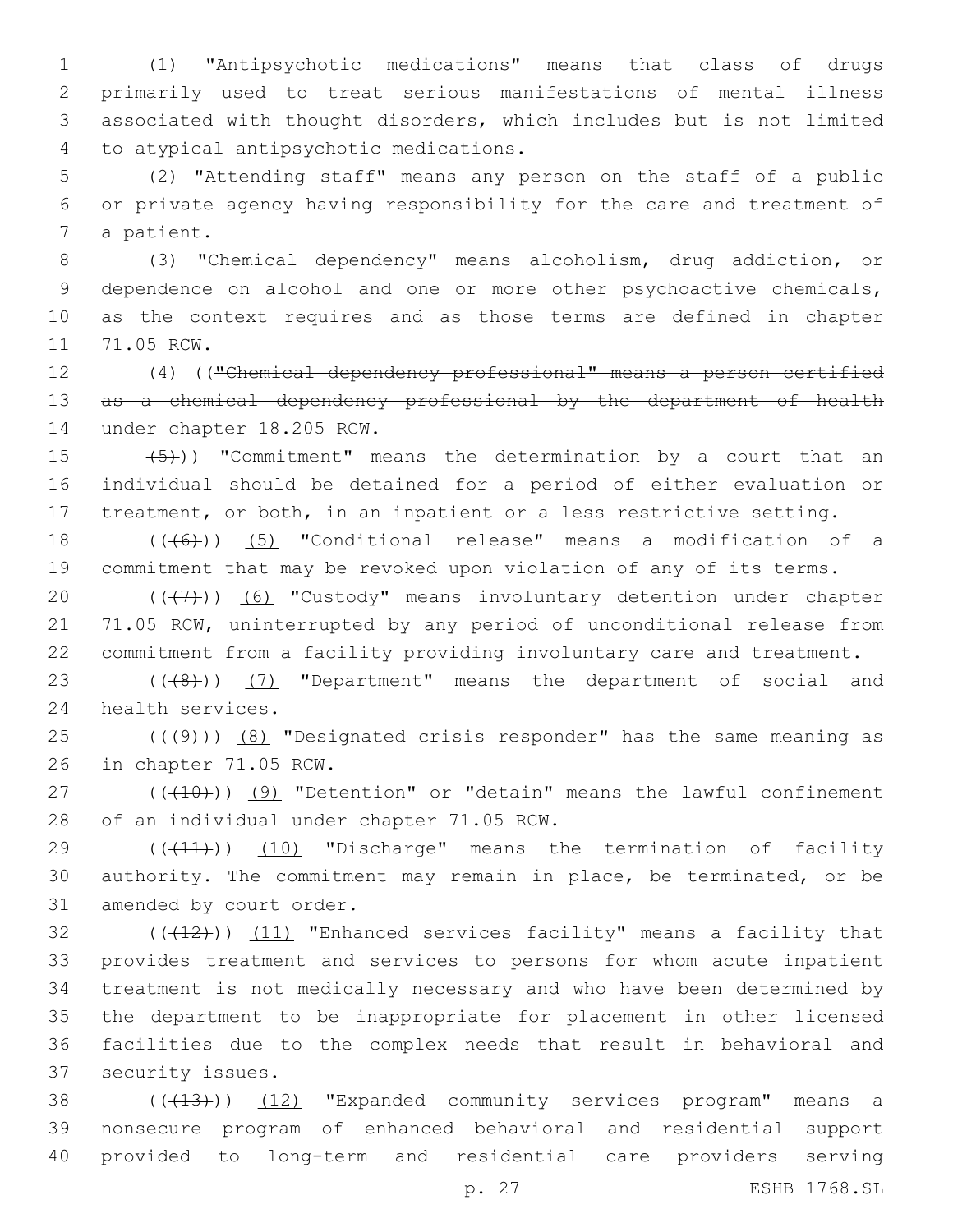1 specifically eligible clients who would otherwise be at risk for 2 hospitalization at state hospital geriatric units.

3 (( $(14)$ )) (13) "Facility" means an enhanced services facility.

4 (((15))) (14) "Gravely disabled" means a condition in which an 5 individual, as a result of a mental disorder, as a result of the use 6 of alcohol or other psychoactive chemicals, or both:

7 (a) Is in danger of serious physical harm resulting from a 8 failure to provide for his or her essential human needs of health or 9 safety; or

 (b) Manifests severe deterioration in routine functioning evidenced by repeated and escalating loss of cognitive or volitional control over his or her actions and is not receiving such care as is 13 essential for his or her health or safety.

14 (((416))) (15) "History of one or more violent acts" refers to the period of time ten years before the filing of a petition under this chapter or chapter 71.05 RCW, excluding any time spent, but not any violent acts committed, in a mental health facility or a long-term alcoholism or drug treatment facility, or in confinement as a result 19 of a criminal conviction.

20 (((17))) (16) "Licensed physician" means a person licensed to 21 practice medicine or osteopathic medicine and surgery in the state of 22 Washington.

23 (((418))) (17) "Likelihood of serious harm" means:

(a) A substantial risk that:24

25 (i) Physical harm will be inflicted by an individual upon his or 26 her own person, as evidenced by threats or attempts to commit suicide 27 or inflict physical harm on oneself;

 (ii) Physical harm will be inflicted by an individual upon another, as evidenced by behavior that has caused such harm or that places another person or persons in reasonable fear of sustaining 31 such harm; or

32 (iii) Physical harm will be inflicted by an individual upon the 33 property of others, as evidenced by behavior that has caused 34 substantial loss or damage to the property of others; or

35 (b) The individual has threatened the physical safety of another 36 and has a history of one or more violent acts.

37 (((19))) (18) "Mental disorder" means any organic, mental, or 38 emotional impairment that has substantial adverse effects on an 39 individual's cognitive or volitional functions.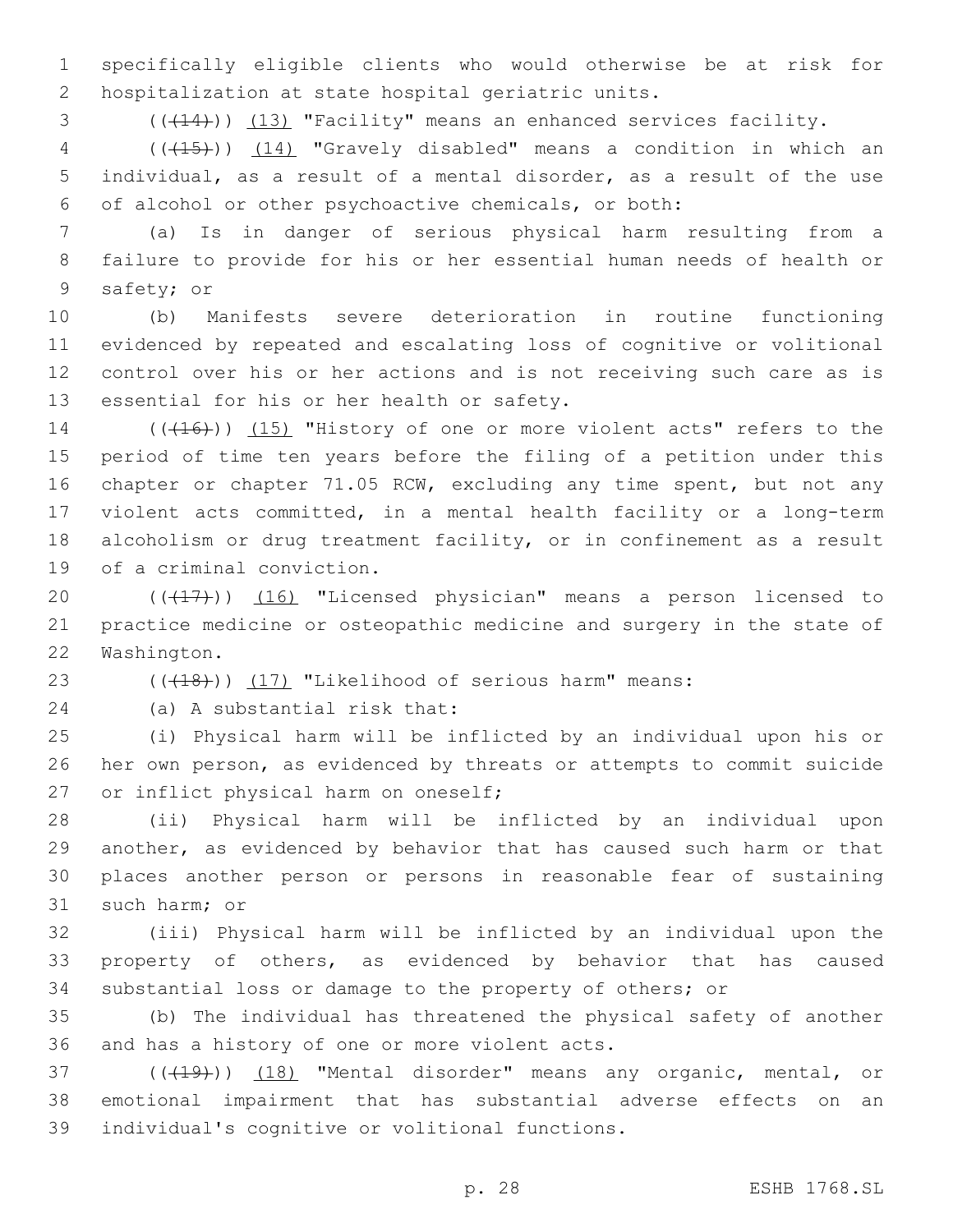(((20))) (19) "Mental health professional" means a psychiatrist, psychologist, psychiatric nurse, or social worker, and such other mental health professionals as may be defined by rules adopted by the secretary under the authority of chapter 71.05 RCW.

 (((21))) (20) "Professional person" means a mental health professional and also means a physician, registered nurse, and such others as may be defined in rules adopted by the secretary pursuant 8 to the provisions of this chapter.

9 (( $(22)$ )) (21) "Psychiatrist" means a person having a license as a physician and surgeon in this state who has in addition completed three years of graduate training in psychiatry in a program approved by the American medical association or the American osteopathic association and is certified or eligible to be certified by the 14 American board of psychiatry and neurology.

15 (( $(23)$ )) (22) "Psychologist" means a person who has been licensed 16 as a psychologist under chapter 18.83 RCW.

17 (((24))) (23) "Registration records" include all the records of the department, behavioral health organizations, treatment facilities, and other persons providing services to the department, county departments, or facilities which identify individuals who are receiving or who at any time have received services for mental 22 illness.

23 (((25))) (24) "Release" means legal termination of the commitment 24 under chapter 71.05 RCW.

 $25$  ( $(\overline{+26})$ )  $(25)$  "Resident" means a person admitted to an enhanced 26 services facility.

27 (((27))) (26) "Secretary" means the secretary of the department 28 or the secretary's designee.

 $(428)$ ) (27) "Significant change" means:

30 (a) A deterioration in a resident's physical, mental, or 31 psychosocial condition that has caused or is likely to cause clinical 32 complications or life-threatening conditions; or

33 (b) An improvement in the resident's physical, mental, or 34 psychosocial condition that may make the resident eligible for 35 release or for treatment in a less intensive or less secure setting.

36  $((+29))$   $(28)$  "Social worker" means a person with a master's or 37 further advanced degree from a social work educational program 38 accredited and approved as provided in RCW 18.320.010.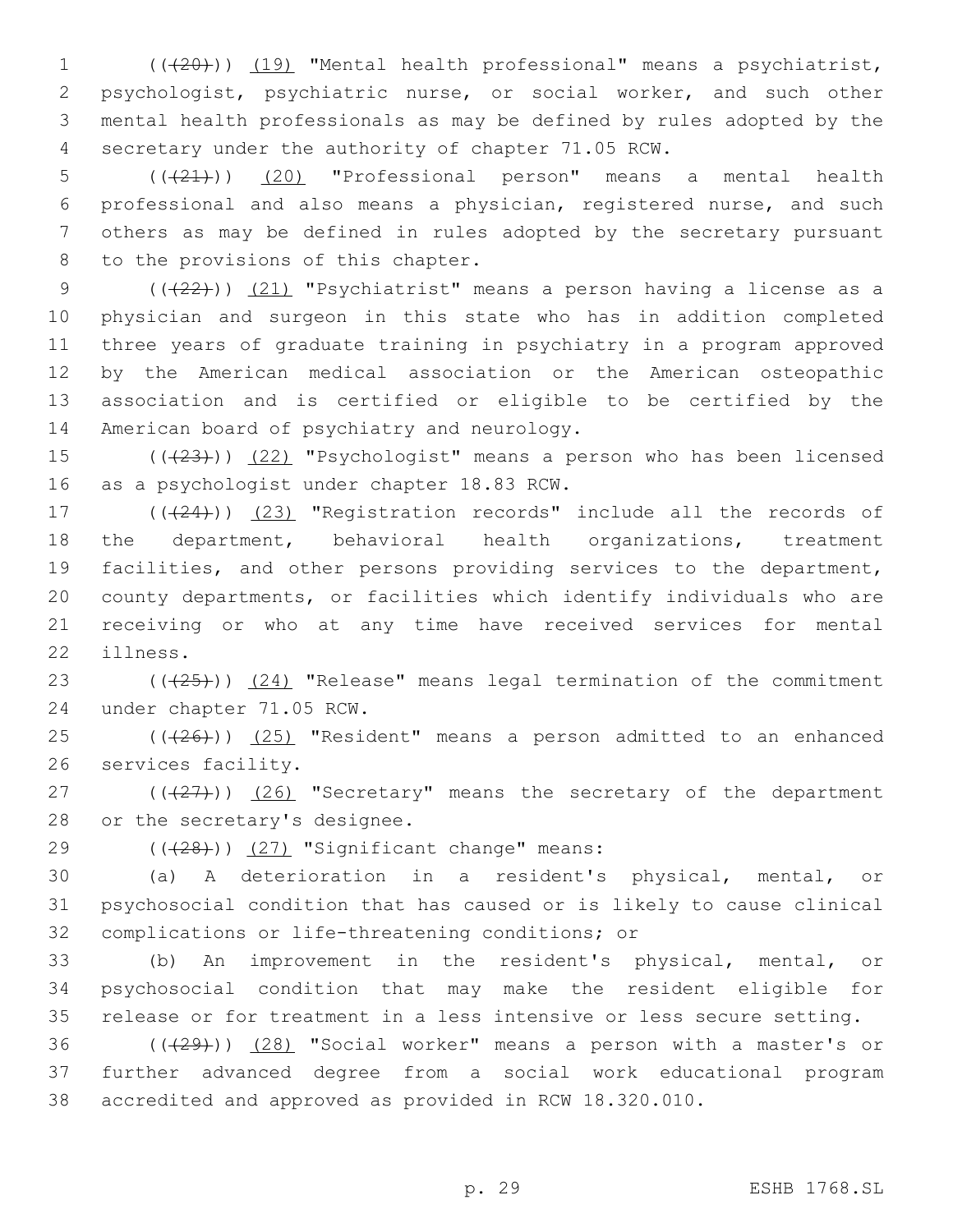(29) "Substance use disorder professional" means a person certified as a substance use disorder professional by the department of health under chapter 18.205 RCW.

 (30) "Treatment" means the broad range of emergency, detoxification, residential, inpatient, and outpatient services and care, including diagnostic evaluation, mental health or chemical dependency education and counseling, medical, psychiatric, psychological, and social service care, vocational rehabilitation, and career counseling, which may be extended to persons with mental disorders, chemical dependency disorders, or both, and their 11 families.

 (31) "Treatment records" include registration and all other records concerning individuals who are receiving or who at any time have received services for mental illness, which are maintained by 15 the department, by behavioral health organizations and their staffs, and by treatment facilities. "Treatment records" do not include notes or records maintained for personal use by an individual providing treatment services for the department, behavioral health organizations, or a treatment facility if the notes or records are 20 not available to others.

 (32) "Violent act" means behavior that resulted in homicide, attempted suicide, nonfatal injuries, or substantial damage to 23 property.

 **Sec. 15.** RCW 70.97.030 and 2005 c 504 s 405 are each amended to 25 read as follows:

 A person, eighteen years old or older, may be admitted to an enhanced services facility if he or she meets the criteria in 28 subsections (1) through (3) of this section:

 (1) The person requires: (a) Daily care by or under the 30 supervision of a mental health professional, ((chemical dependency)) 31 substance use disorder professional, or nurse; or (b) assistance with 32 three or more activities of daily living; and

 (2) The person has: (a) A mental disorder, chemical dependency disorder, or both; (b) an organic or traumatic brain injury; or (c) a cognitive impairment that results in symptoms or behaviors requiring 36 supervision and facility services; (( $\{\text{and}\}$ )) and

(3) The person has two or more of the following:

 (a) Self-endangering behaviors that are frequent or difficult to 39 manage;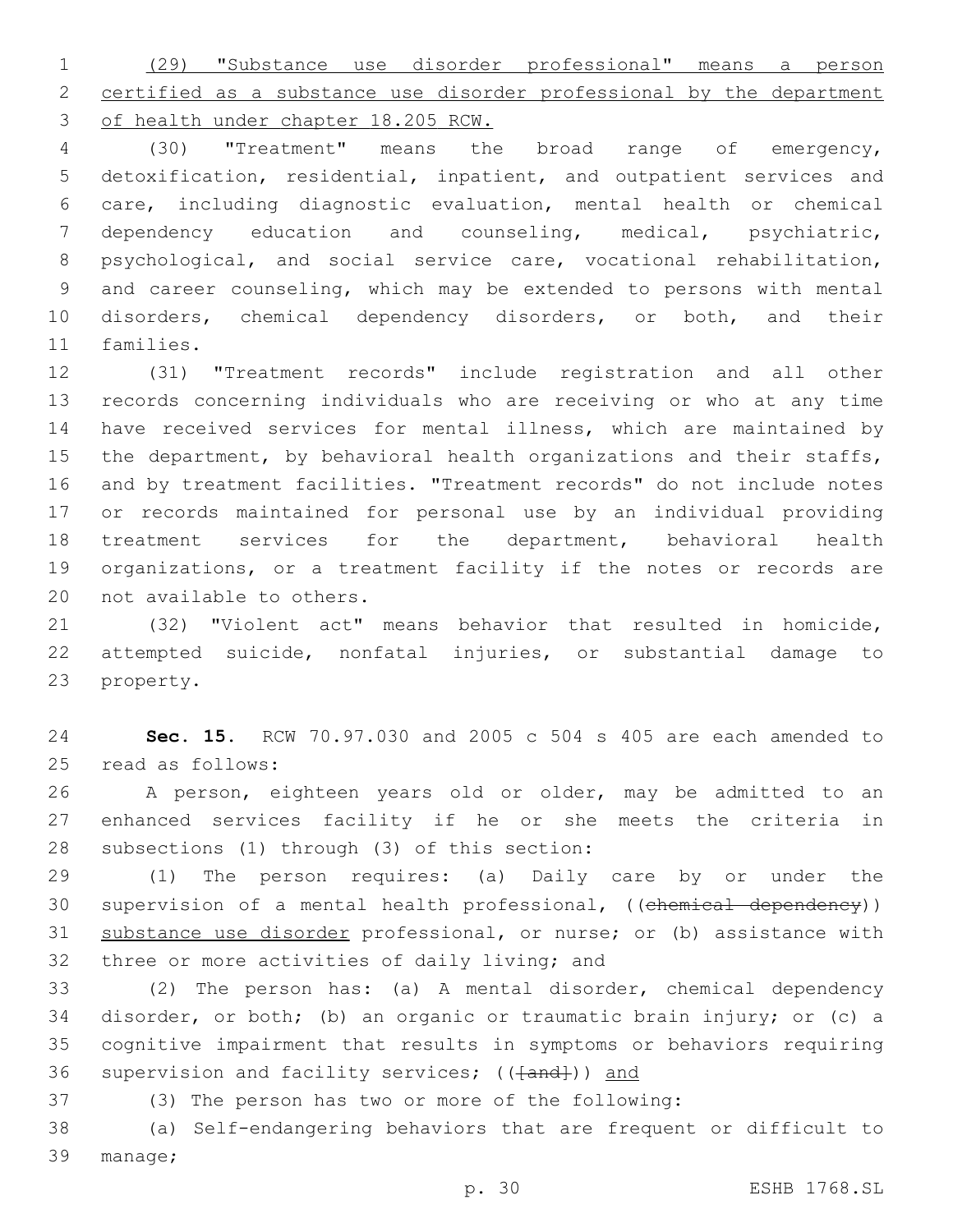(b) Aggressive, threatening, or assaultive behaviors that create a risk to the health or safety of other residents or staff, or a significant risk to property and these behaviors are frequent or 4 difficult to manage;

(c) Intrusive behaviors that put residents or staff at risk;

 (d) Complex medication needs and those needs include psychotropic 7 medications;

 (e) A history of or likelihood of unsuccessful placements in either a licensed facility or other state facility or a history of rejected applications for admission to other licensed facilities 11 based on the person's behaviors, history, or security needs;

 (f) A history of frequent or protracted mental health 13 hospitalizations;

 (g) A history of offenses against a person or felony offenses 15 that created substantial damage to property.

 **Sec. 16.** RCW 71.05.020 and 2018 c 305 s 1, 2018 c 291 s 1, and 2018 c 201 s 3001 are each reenacted and amended to read as follows: The definitions in this section apply throughout this chapter 19 unless the context clearly requires otherwise.

 (1) "Admission" or "admit" means a decision by a physician, physician assistant, or psychiatric advanced registered nurse practitioner that a person should be examined or treated as a patient 23 in a hospital;

 (2) "Alcoholism" means a disease, characterized by a dependency on alcoholic beverages, loss of control over the amount and circumstances of use, symptoms of tolerance, physiological or psychological withdrawal, or both, if use is reduced or discontinued, and impairment of health or disruption of social or economic 29 functioning;

 (3) "Antipsychotic medications" means that class of drugs primarily used to treat serious manifestations of mental illness associated with thought disorders, which includes, but is not limited 33 to atypical antipsychotic medications;

 (4) "Approved substance use disorder treatment program" means a program for persons with a substance use disorder provided by a treatment program certified by the department as meeting standards 37 adopted under chapter 71.24 RCW;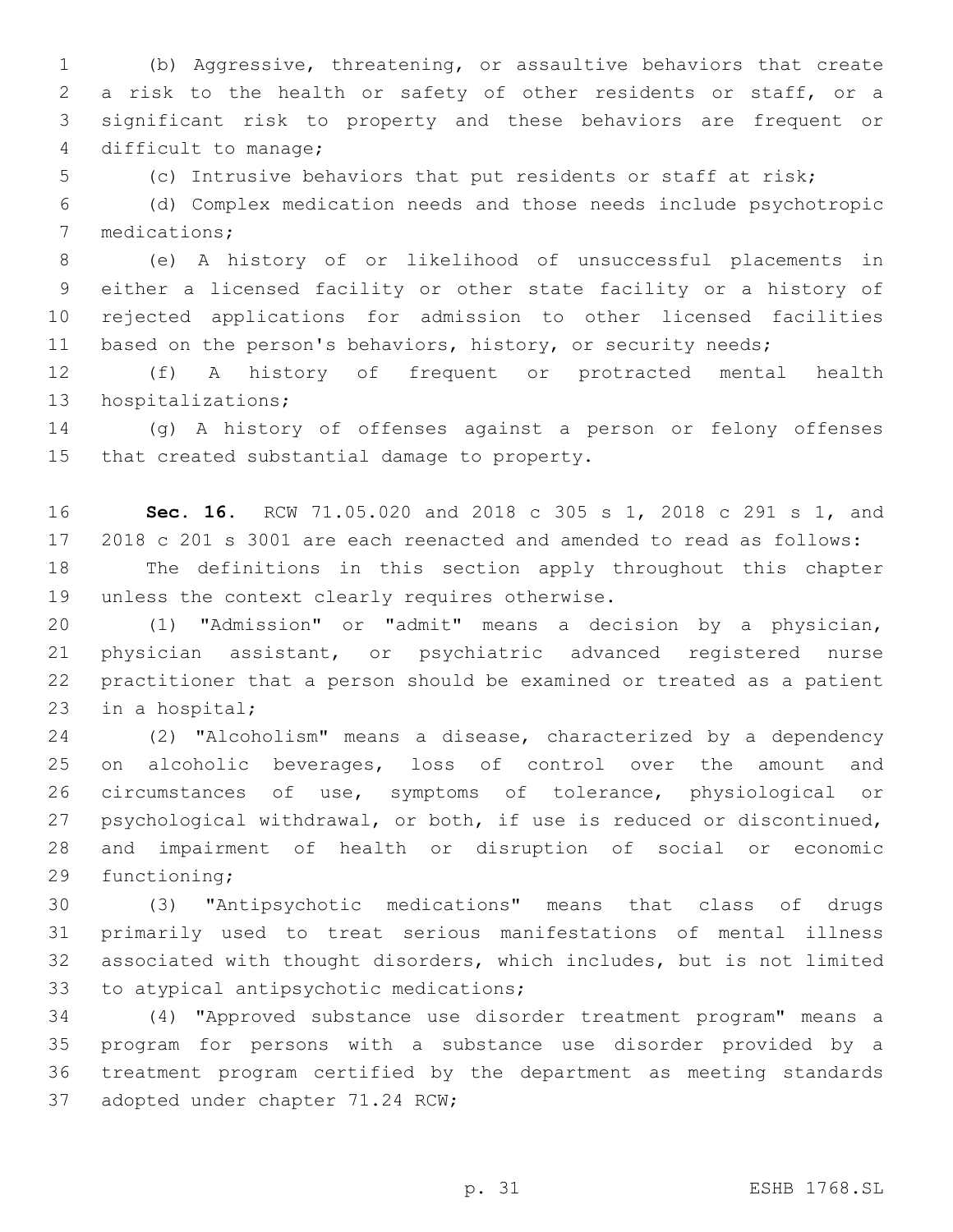1 (5) "Attending staff" means any person on the staff of a public 2 or private agency having responsibility for the care and treatment of 3 a patient;

4 (6) "Authority" means the Washington state health care authority;

(7) "Chemical dependency" means:5

(a) Alcoholism;6

7 (b) Drug addiction; or

8 (c) Dependence on alcohol and one or more psychoactive chemicals, 9 as the context requires;

10 (8) (("Chemical dependency professional" means a person certified 11 as a chemical dependency professional by the department under chapter 12 18.205 RCW;

13 (9))) "Commitment" means the determination by a court that a 14 person should be detained for a period of either evaluation or 15 treatment, or both, in an inpatient or a less restrictive setting;

16 ((+10)) (9) "Conditional release" means a revocable modification 17 of a commitment, which may be revoked upon violation of any of its 18 terms;

 (((11))) (10) "Crisis stabilization unit" means a short-term facility or a portion of a facility licensed or certified by the department under RCW 71.24.035, such as an evaluation and treatment facility or a hospital, which has been designed to assess, diagnose, and treat individuals experiencing an acute crisis without the use of 24 long-term hospitalization;

25 (((412))) (11) "Custody" means involuntary detention under the 26 provisions of this chapter or chapter 10.77 RCW, uninterrupted by any 27 period of unconditional release from commitment from a facility 28 providing involuntary care and treatment;

29  $((+13))$  (12) "Department" means the department of health;

 $((+14))$   $(13)$  "Designated crisis responder" means a mental health professional appointed by the county, an entity appointed by the county, or the behavioral health organization to perform the duties 33 specified in this chapter;

34 (( $(15)$ )) (14) "Detention" or "detain" means the lawful 35 confinement of a person, under the provisions of this chapter;

36 (((416))) (15) "Developmental disabilities professional" means a person who has specialized training and three years of experience in directly treating or working with persons with developmental disabilities and is a psychiatrist, physician assistant working with a supervising psychiatrist, psychologist, psychiatric advanced

p. 32 ESHB 1768.SL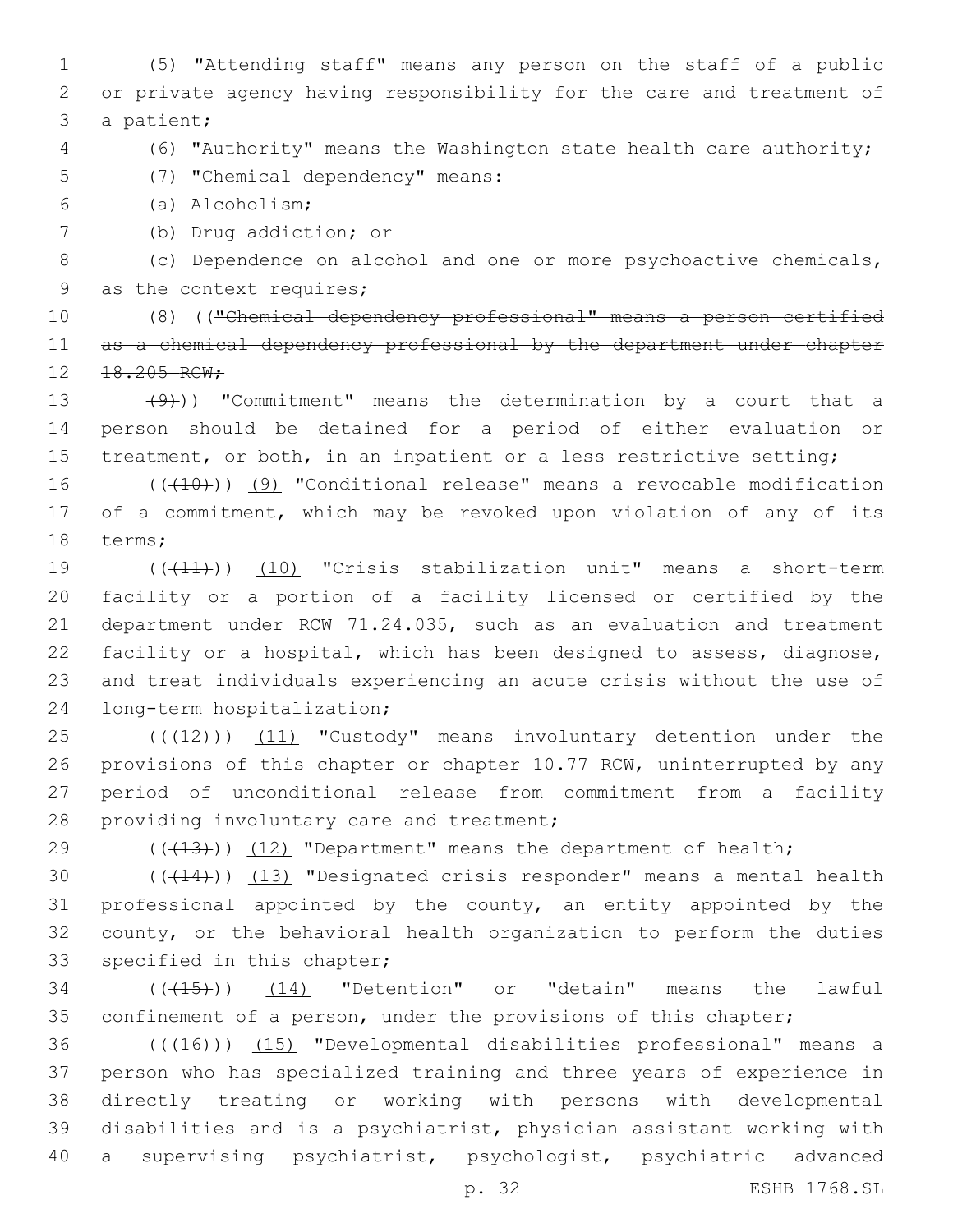registered nurse practitioner, or social worker, and such other developmental disabilities professionals as may be defined by rules adopted by the secretary of the department of social and health services;4

5 (( $(17)$ )) (16) "Developmental disability" means that condition 6 defined in RCW 71A.10.020(5);

7 (( $(18)$ )) (17) "Director" means the director of the authority;

8 (( $(19)$ )) (18) "Discharge" means the termination of hospital medical authority. The commitment may remain in place, be terminated, 10 or be amended by court order;

11 (((20))) (19) "Drug addiction" means a disease, characterized by a dependency on psychoactive chemicals, loss of control over the amount and circumstances of use, symptoms of tolerance, physiological or psychological withdrawal, or both, if use is reduced or discontinued, and impairment of health or disruption of social or 16 economic functioning;

17 (((21)) (20) "Evaluation and treatment facility" means any facility which can provide directly, or by direct arrangement with 19 other public or private agencies, emergency evaluation and treatment, outpatient care, and timely and appropriate inpatient care to persons suffering from a mental disorder, and which is licensed or certified as such by the department. The authority may certify single beds as temporary evaluation and treatment beds under RCW 71.05.745. A physically separate and separately operated portion of a state hospital may be designated as an evaluation and treatment facility. A facility which is part of, or operated by, the department of social and health services or any federal agency will not require certification. No correctional institution or facility, or jail, shall be an evaluation and treatment facility within the meaning of 30 this chapter;

 ( $(\frac{22}{1})$   $(21)$  "Gravely disabled" means a condition in which a person, as a result of a mental disorder, or as a result of the use of alcohol or other psychoactive chemicals: (a) Is in danger of serious physical harm resulting from a failure to provide for his or her essential human needs of health or safety; or (b) manifests severe deterioration in routine functioning evidenced by repeated and escalating loss of cognitive or volitional control over his or her actions and is not receiving such care as is essential for his or her 39 health or safety;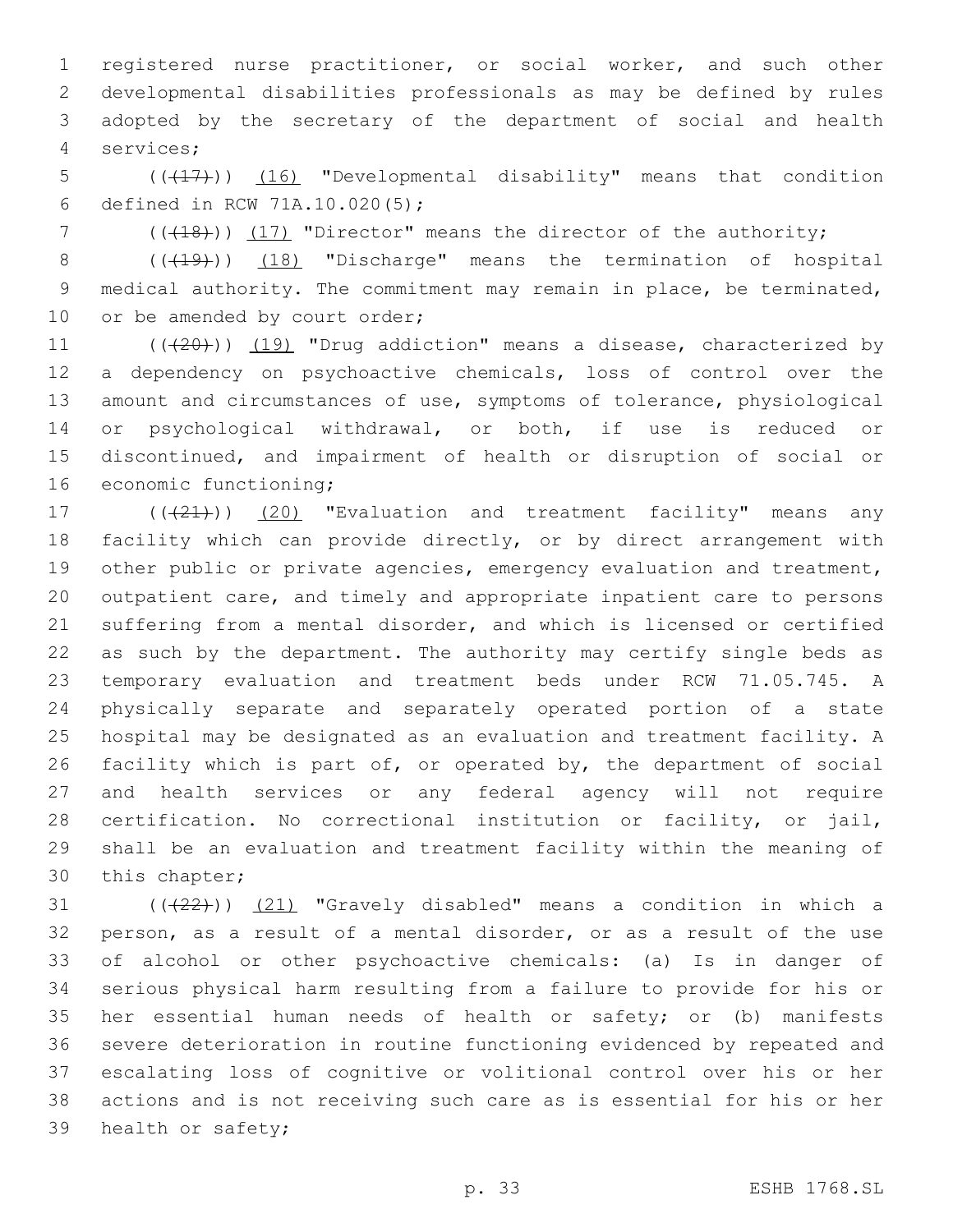1 (( $(23)$ )) (22) "Habilitative services" means those services provided by program personnel to assist persons in acquiring and maintaining life skills and in raising their levels of physical, mental, social, and vocational functioning. Habilitative services include education, training for employment, and therapy. The habilitative process shall be undertaken with recognition of the risk to the public safety presented by the person being assisted as 8 manifested by prior charged criminal conduct;

9 (( $(24)$ )) (23) "Hearing" means any proceeding conducted in open 10 court. For purposes of this chapter, at any hearing the petitioner, 11 the respondent, the witnesses, and the presiding judicial officer may be present and participate either in person or by video, as determined by the court. The term "video" as used herein shall include any functional equivalent. At any hearing conducted by video, 15 the technology used must permit the judicial officer, counsel, all 16 parties, and the witnesses to be able to see, hear, and speak, when authorized, during the hearing; to allow attorneys to use exhibits or other materials during the hearing; and to allow respondent's counsel to be in the same location as the respondent unless otherwise requested by the respondent or the respondent's counsel. Witnesses in a proceeding may also appear in court through other means, including telephonically, pursuant to the requirements of superior court civil rule 43. Notwithstanding the foregoing, the court, upon its own motion or upon a motion for good cause by any party, may require all parties and witnesses to participate in the hearing in person rather than by video. In ruling on any such motion, the court may allow in- person or video testimony; and the court may consider, among other things, whether the respondent's alleged mental illness affects the respondent's ability to perceive or participate in the proceeding by 30 video;

 $((+25))$   $(24)$  "History of one or more violent acts" refers to the period of time ten years prior to the filing of a petition under this chapter, excluding any time spent, but not any violent acts committed, in a mental health facility, a long-term alcoholism or drug treatment facility, or in confinement as a result of a criminal 36 conviction;

 $(1.37)$  ( $(1.26)$ ) (25) "Imminent" means the state or condition of being likely to occur at any moment or near at hand, rather than distant or 39 remote;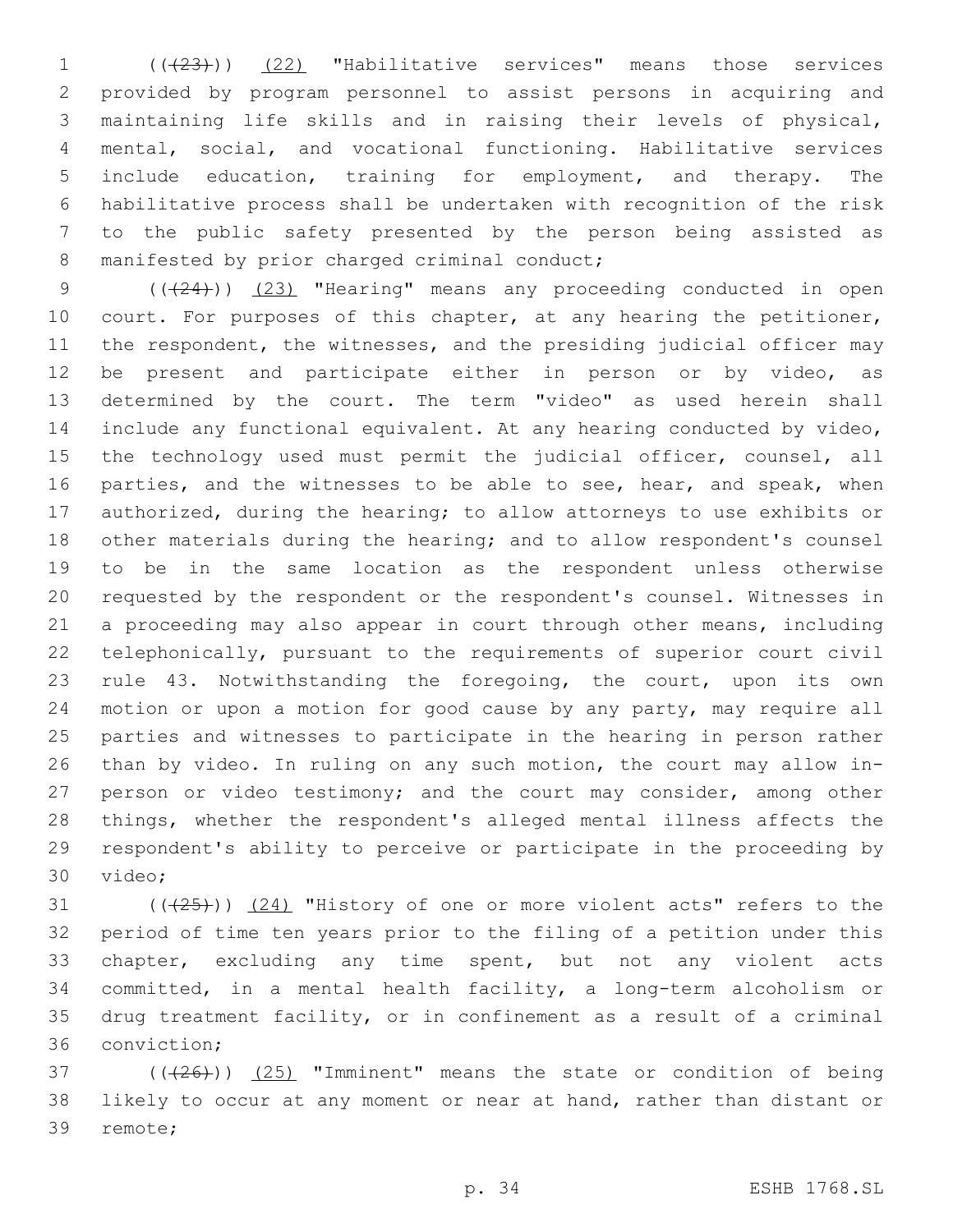(((27))) (26) "Individualized service plan" means a plan prepared by a developmental disabilities professional with other professionals as a team, for a person with developmental disabilities, which shall state:4

 (a) The nature of the person's specific problems, prior charged 6 criminal behavior, and habilitation needs;

 (b) The conditions and strategies necessary to achieve the 8 purposes of habilitation;

 (c) The intermediate and long-range goals of the habilitation 10 program, with a projected timetable for the attainment;

 (d) The rationale for using this plan of habilitation to achieve 12 those intermediate and long-range goals;

(e) The staff responsible for carrying out the plan;

 (f) Where relevant in light of past criminal behavior and due 15 consideration for public safety, the criteria for proposed movement to less-restrictive settings, criteria for proposed eventual discharge or release, and a projected possible date for discharge or 18 release; and

 (g) The type of residence immediately anticipated for the person 20 and possible future types of residences;

21 (((28))) (27) "Information related to mental health services" means all information and records compiled, obtained, or maintained in the course of providing services to either voluntary or involuntary recipients of services by a mental health service provider. This may include documents of legal proceedings under this chapter or chapter 71.34 or 10.77 RCW, or somatic health care 27 information:

28 (((29))) (28) "Intoxicated person" means a person whose mental or physical functioning is substantially impaired as a result of the use 30 of alcohol or other psychoactive chemicals;

 ( $(\overline{+30})$ )  $(29)$  "In need of assisted outpatient behavioral health treatment" means that a person, as a result of a mental disorder or substance use disorder: (a) Has been committed by a court to detention for involuntary behavioral health treatment during the preceding thirty-six months; (b) is unlikely to voluntarily participate in outpatient treatment without an order for less restrictive alternative treatment, based on a history of nonadherence with treatment or in view of the person's current behavior; (c) is likely to benefit from less restrictive alternative treatment; and (d) requires less restrictive alternative treatment to prevent a

p. 35 ESHB 1768.SL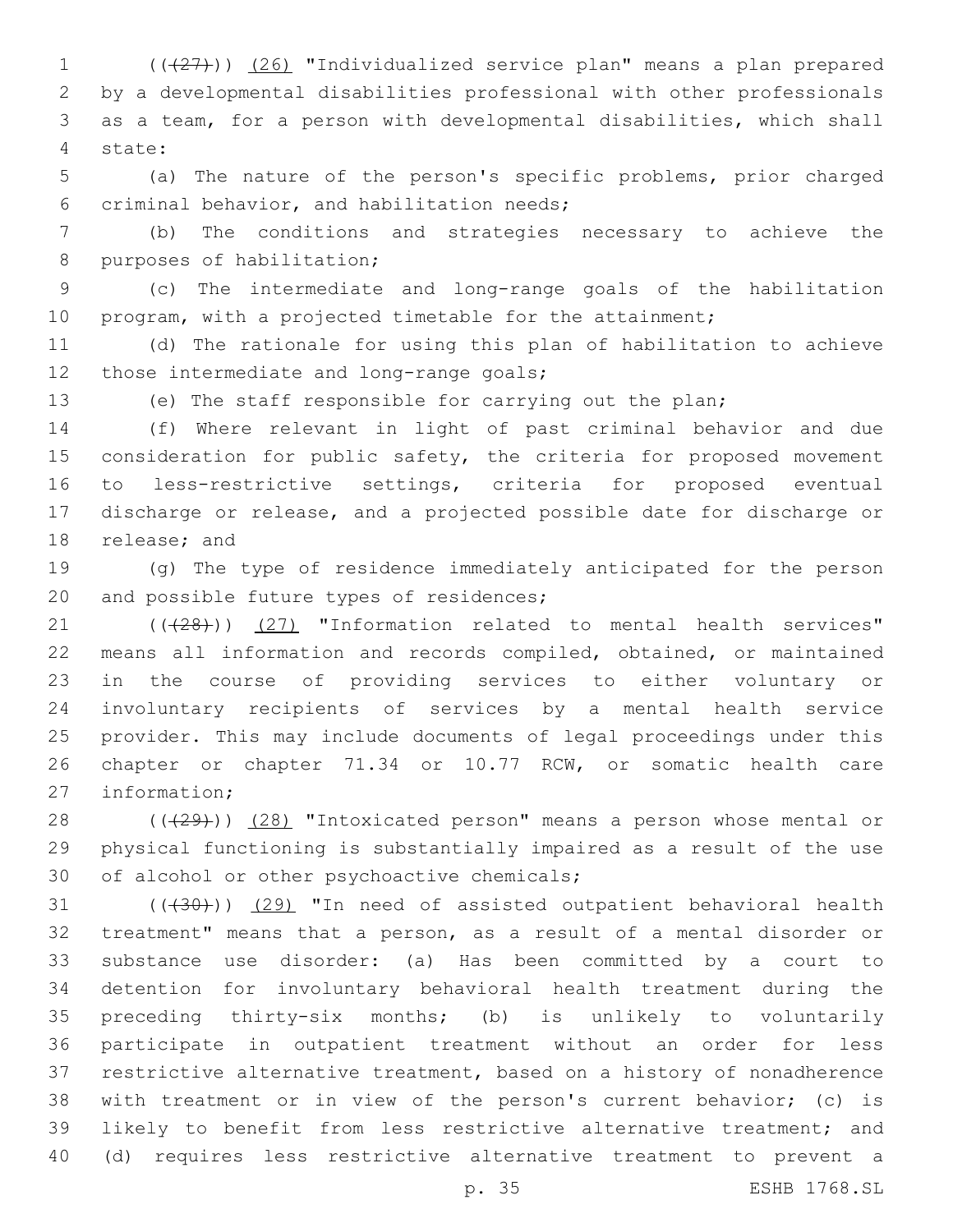relapse, decompensation, or deterioration that is likely to result in the person presenting a likelihood of serious harm or the person becoming gravely disabled within a reasonably short period of time;

 (((31))) (30) "Judicial commitment" means a commitment by a court 5 pursuant to the provisions of this chapter;

 (((32))) (31) "Legal counsel" means attorneys and staff employed by county prosecutor offices or the state attorney general acting in their capacity as legal representatives of public mental health and substance use disorder service providers under RCW 71.05.130;

10 (((433))) (32) "Less restrictive alternative treatment" means a program of individualized treatment in a less restrictive setting than inpatient treatment that includes the services described in RCW 13 71.05.585;

14 (( $(34)$ )) (33) "Licensed physician" means a person licensed to practice medicine or osteopathic medicine and surgery in the state of 16 Washington;

17 (( $(35)$ )) (34) "Likelihood of serious harm" means:

 (a) A substantial risk that: (i) Physical harm will be inflicted 19 by a person upon his or her own person, as evidenced by threats or attempts to commit suicide or inflict physical harm on oneself; (ii) physical harm will be inflicted by a person upon another, as evidenced by behavior which has caused such harm or which places another person or persons in reasonable fear of sustaining such harm; or (iii) physical harm will be inflicted by a person upon the property of others, as evidenced by behavior which has caused substantial loss or damage to the property of others; or

 (b) The person has threatened the physical safety of another and 28 has a history of one or more violent acts;

29 (( $(436)$ )) (35) "Medical clearance" means a physician or other health care provider has determined that a person is medically stable 31 and ready for referral to the designated crisis responder;

32 ((+37)) (36) "Mental disorder" means any organic, mental, or emotional impairment which has substantial adverse effects on a 34 person's cognitive or volitional functions;

35 (((438))) (37) "Mental health professional" means a psychiatrist, psychologist, physician assistant working with a supervising psychiatrist, psychiatric advanced registered nurse practitioner, psychiatric nurse, or social worker, and such other mental health professionals as may be defined by rules adopted by the secretary 40 pursuant to the provisions of this chapter;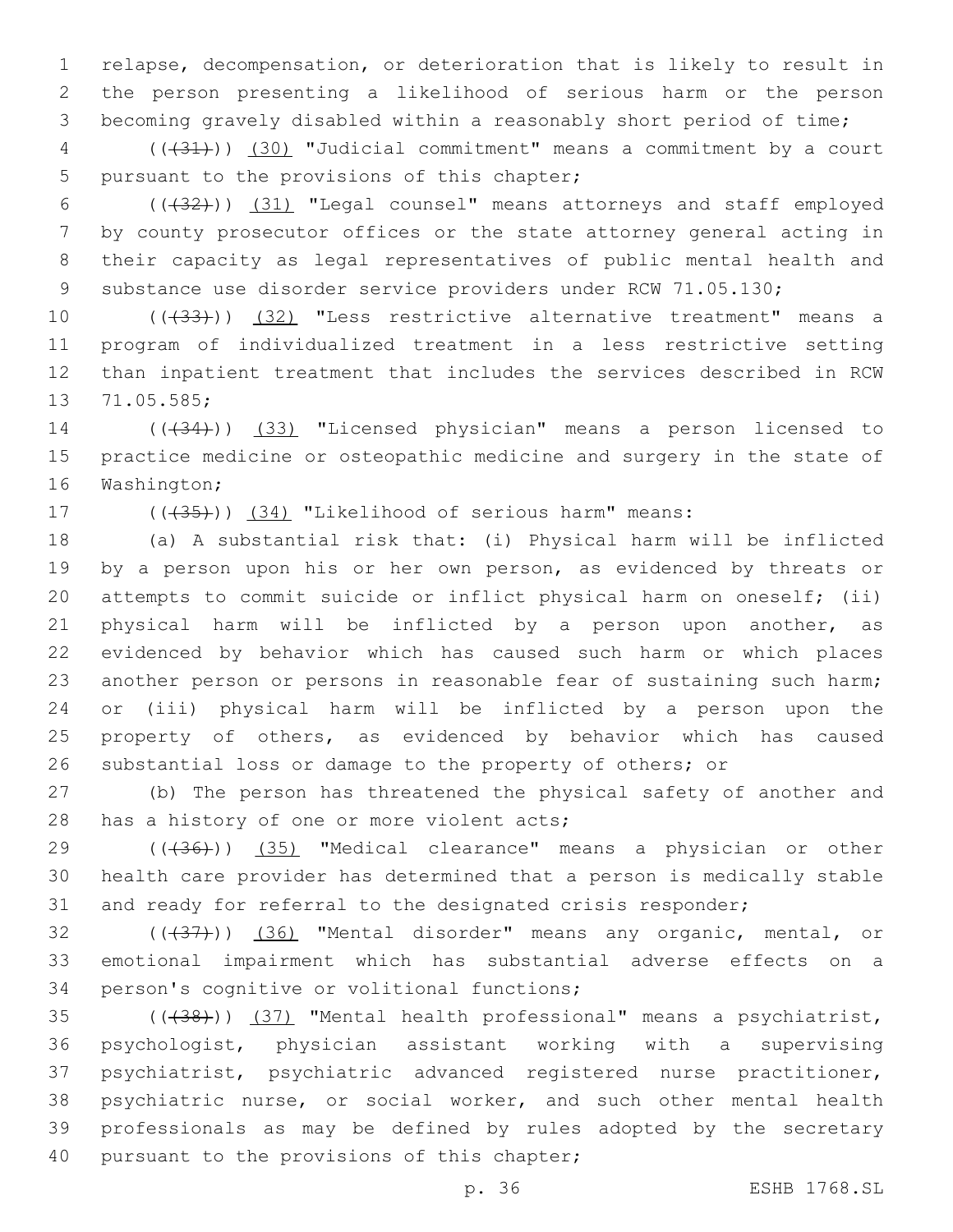(((39))) (38) "Mental health service provider" means a public or private agency that provides mental health services to persons with mental disorders or substance use disorders as defined under this section and receives funding from public sources. This includes, but is not limited to, hospitals licensed under chapter 70.41 RCW, evaluation and treatment facilities as defined in this section, community mental health service delivery systems or behavioral health programs as defined in RCW 71.24.025, facilities conducting competency evaluations and restoration under chapter 10.77 RCW, approved substance use disorder treatment programs as defined in this section, secure detoxification facilities as defined in this section, 12 and correctional facilities operated by state and local governments;

13 (((40))) (39) "Peace officer" means a law enforcement official of 14 a public agency or governmental unit, and includes persons specifically given peace officer powers by any state law, local 16 ordinance, or judicial order of appointment;

17 (((41))) (40) "Physician assistant" means a person licensed as a physician assistant under chapter 18.57A or 18.71A RCW;

19 (((42))) (41) "Private agency" means any person, partnership, corporation, or association that is not a public agency, whether or not financed in whole or in part by public funds, which constitutes an evaluation and treatment facility or private institution, or hospital, or approved substance use disorder treatment program, which is conducted for, or includes a department or ward conducted for, the 25 care and treatment of persons with mental illness, substance use disorders, or both mental illness and substance use disorders;

27 ((+43))) (42) "Professional person" means a mental health 28 professional, ((chemical dependency)) substance use disorder professional, or designated crisis responder and shall also mean a physician, physician assistant, psychiatric advanced registered nurse practitioner, registered nurse, and such others as may be defined by rules adopted by the secretary pursuant to the provisions of this 33 chapter;

34 (( $(444)$ )) (43) "Psychiatric advanced registered nurse practitioner" means a person who is licensed as an advanced registered nurse practitioner pursuant to chapter 18.79 RCW; and who is board certified in advanced practice psychiatric and mental health 38 nursing;

39  $((+45))$   $(44)$  "Psychiatrist" means a person having a license as a physician and surgeon in this state who has in addition completed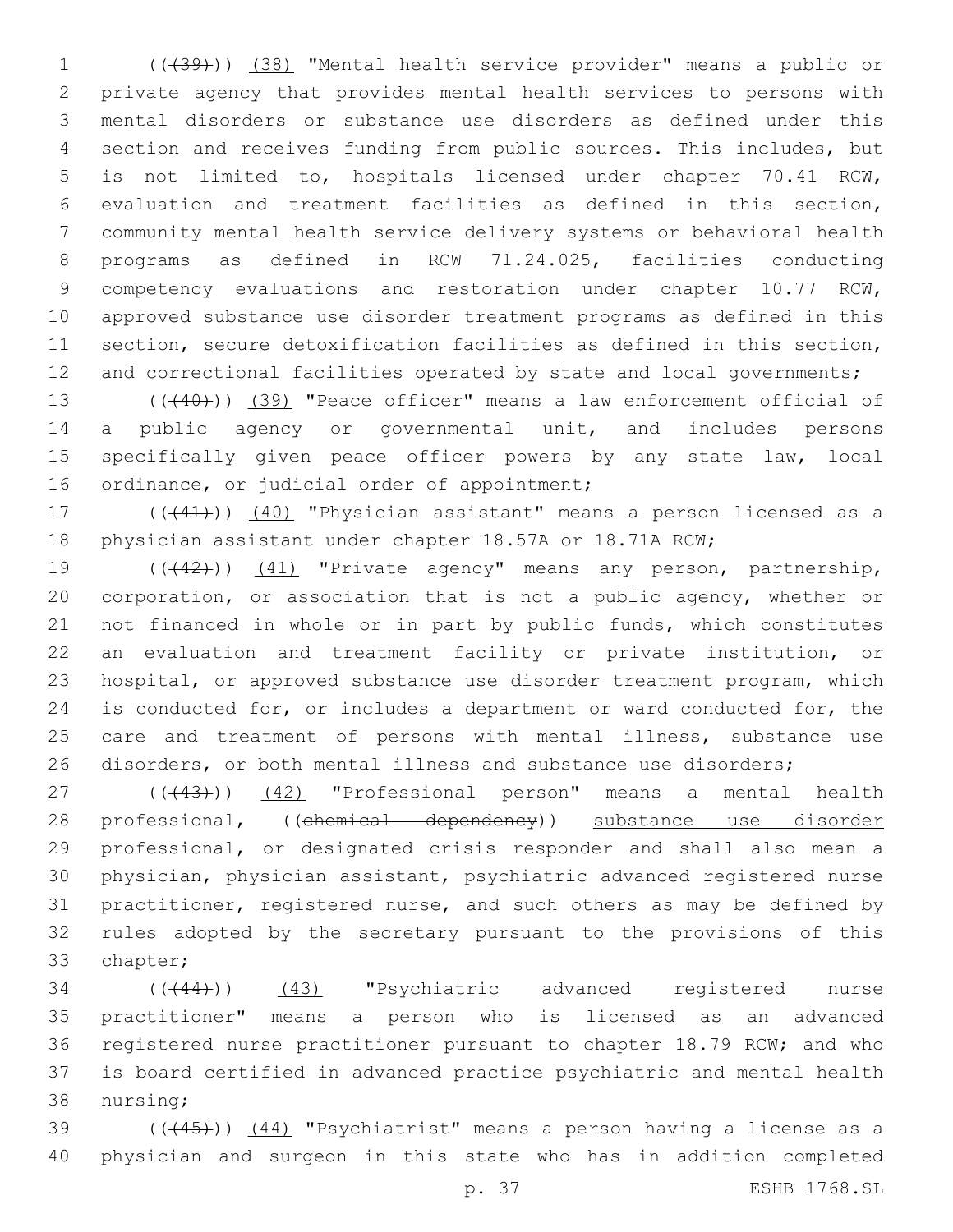three years of graduate training in psychiatry in a program approved by the American medical association or the American osteopathic association and is certified or eligible to be certified by the 4 American board of psychiatry and neurology;

5 ((+46))) (45) "Psychologist" means a person who has been licensed 6 as a psychologist pursuant to chapter 18.83 RCW;

7 (( $(47)$ )) (46) "Public agency" means any evaluation and treatment facility or institution, secure detoxification facility, approved substance use disorder treatment program, or hospital which is conducted for, or includes a department or ward conducted for, the care and treatment of persons with mental illness, substance use disorders, or both mental illness and substance use disorders, if the 13 agency is operated directly by federal, state, county, or municipal 14 government, or a combination of such governments;

15 (((48))) (47) "Release" means legal termination of the commitment 16 under the provisions of this chapter;

17 (((49))) (48) "Resource management services" has the meaning 18 qiven in chapter 71.24 RCW;

19 (( $(450)$ ) (49) "Secretary" means the secretary of the department 20 of health, or his or her designee;

21 (((451)) (50) "Secure detoxification facility" means a facility 22 operated by either a public or private agency or by the program of an 23 agency that:

(a) Provides for intoxicated persons:24

25 (i) Evaluation and assessment, provided by certified ((chemical 26 dependency)) substance use disorder professionals or co-occurring 27 disorder specialists;

28 (ii) Acute or subacute detoxification services; and

29 (iii) Discharge assistance provided by certified ((chemical dependency)) substance use disorder professionals or co-occurring disorder specialists, including facilitating transitions to appropriate voluntary or involuntary inpatient services or to less restrictive alternatives as appropriate for the individual;

34 (b) Includes security measures sufficient to protect the 35 patients, staff, and community; and

36 (c) Is licensed or certified as such by the department of health;

 $(1, 52)$  ( $(1, 52)$ ) (51) "Serious violent offense" has the same meaning as 38 provided in RCW 9.94A.030;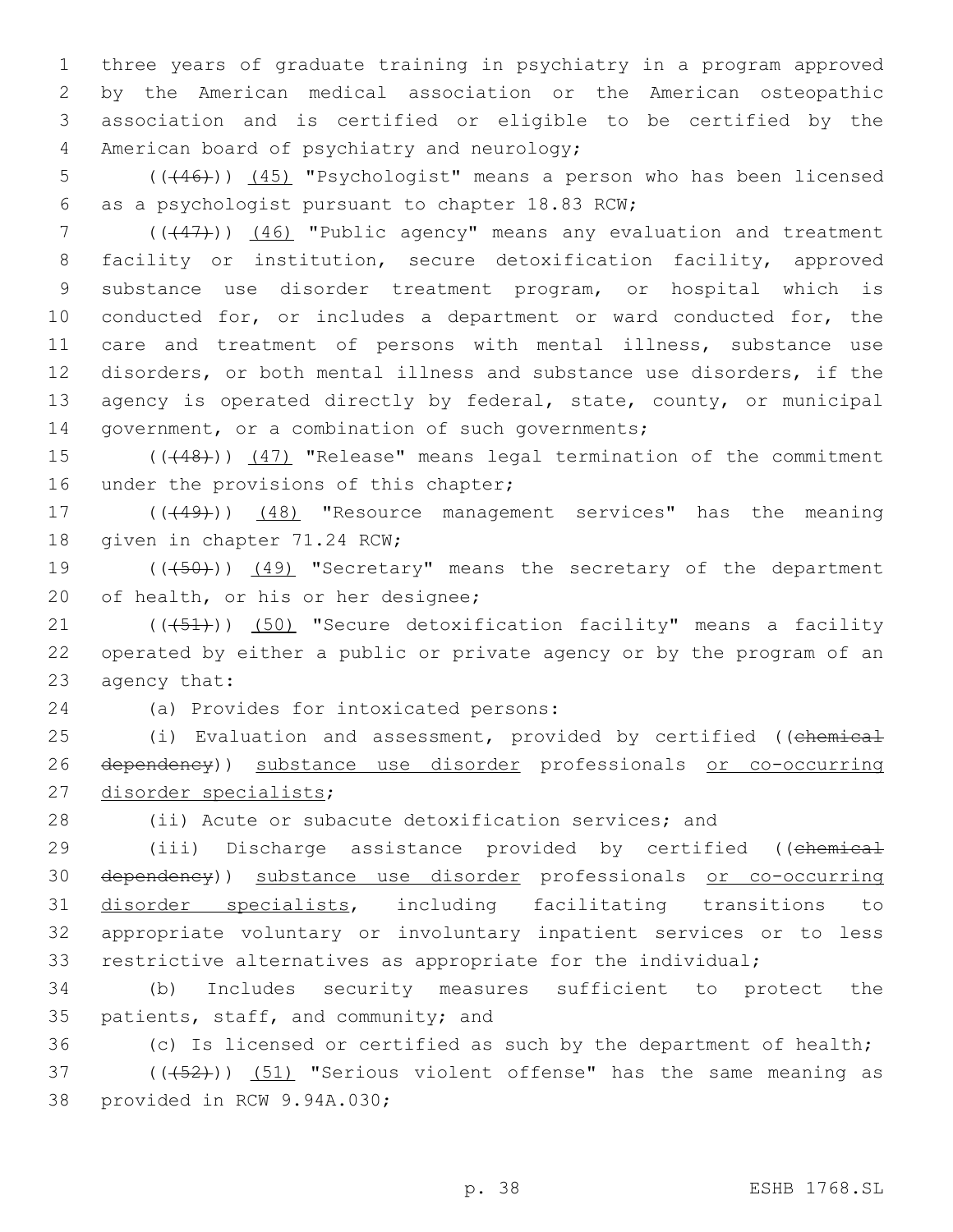(((53))) (52) "Social worker" means a person with a master's or further advanced degree from a social work educational program accredited and approved as provided in RCW 18.320.010;

 (((54))) (53) "Substance use disorder" means a cluster of cognitive, behavioral, and physiological symptoms indicating that an individual continues using the substance despite significant substance-related problems. The diagnosis of a substance use disorder is based on a pathological pattern of behaviors related to the use of 9 the substances;

 (54) "Substance use disorder professional" means a person certified as a substance use disorder professional by the department 12 of health under chapter 18.205 RCW;

 (55) "Therapeutic court personnel" means the staff of a mental health court or other therapeutic court which has jurisdiction over defendants who are dually diagnosed with mental disorders, including 16 court personnel, probation officers, a court monitor, prosecuting attorney, or defense counsel acting within the scope of therapeutic 18 court duties;

 (56) "Treatment records" include registration and all other records concerning persons who are receiving or who at any time have received services for mental illness, which are maintained by the department of social and health services, the department, the authority, behavioral health organizations and their staffs, and by treatment facilities. Treatment records include mental health information contained in a medical bill including but not limited to mental health drugs, a mental health diagnosis, provider name, and dates of service stemming from a medical service. Treatment records do not include notes or records maintained for personal use by a person providing treatment services for the department of social and health services, the department, the authority, behavioral health organizations, or a treatment facility if the notes or records are 32 not available to others;

 (57) "Triage facility" means a short-term facility or a portion of a facility licensed or certified by the department under RCW 71.24.035, which is designed as a facility to assess and stabilize an individual or determine the need for involuntary commitment of an individual, and must meet department residential treatment facility standards. A triage facility may be structured as a voluntary or 39 involuntary placement facility;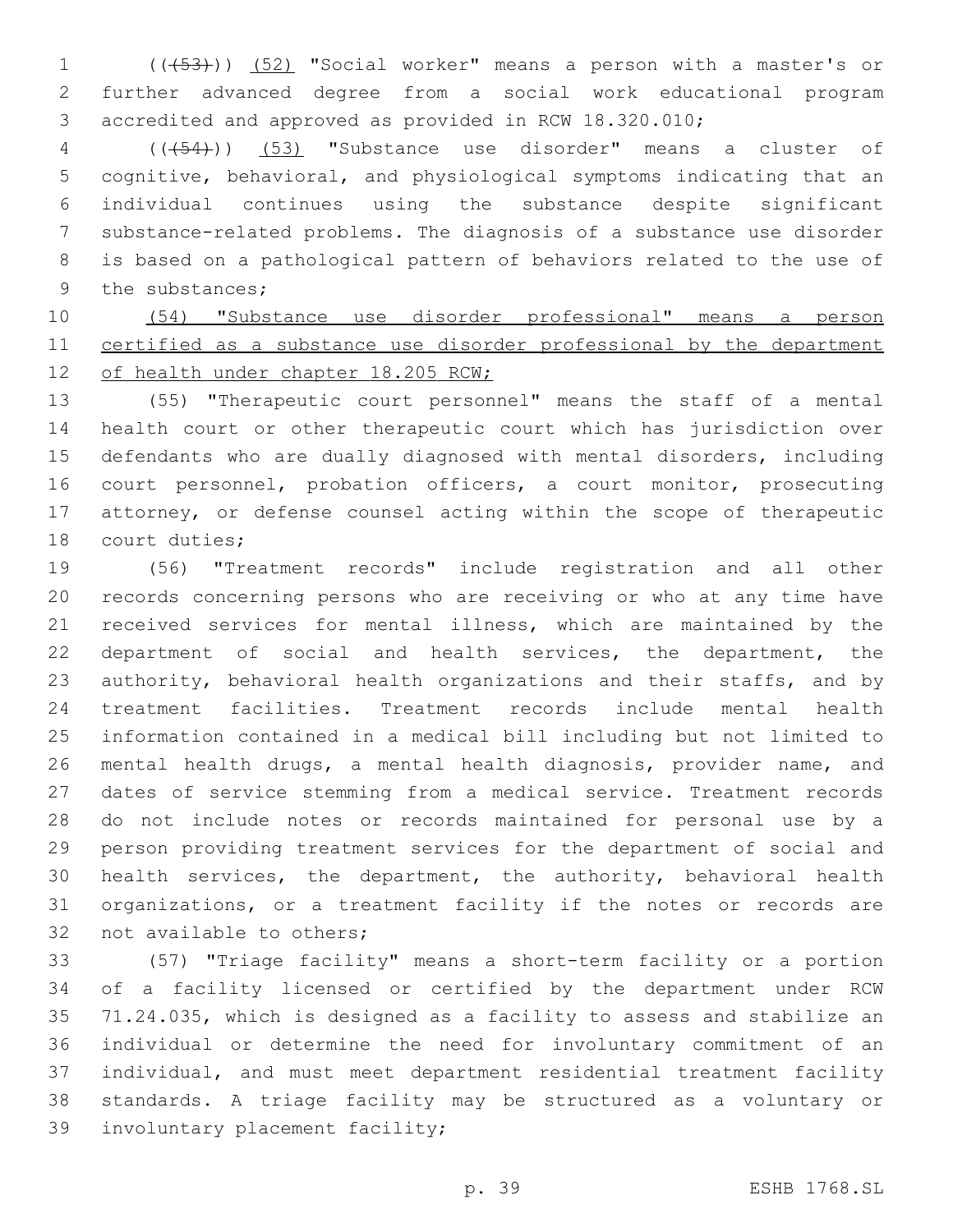(58) "Violent act" means behavior that resulted in homicide, attempted suicide, nonfatal injuries, or substantial damage to property;

 (59) "Co-occurring disorder specialist" means an individual possessing an enhancement granted by the department of health under chapter 18.205 RCW that certifies the individual to provide substance

use disorder counseling subject to the practice limitations under

8 section 25 of this act.

 **Sec. 17.** RCW 71.34.020 and 2018 c 201 s 5002 are each amended to 10 read as follows:

 Unless the context clearly requires otherwise, the definitions in 12 this section apply throughout this chapter.

 (1) "Alcoholism" means a disease, characterized by a dependency on alcoholic beverages, loss of control over the amount and circumstances of use, symptoms of tolerance, physiological or psychological withdrawal, or both, if use is reduced or discontinued, and impairment of health or disruption of social or economic 18 functioning.

 (2) "Approved substance use disorder treatment program" means a program for minors with substance use disorders provided by a treatment program licensed or certified by the department of health as meeting standards adopted under chapter 71.24 RCW.

(3) "Authority" means the Washington state health care authority.

(4) "Chemical dependency" means:24

(a) Alcoholism;25

26 (b) Drug addiction; or

 (c) Dependence on alcohol and one or more other psychoactive 28 chemicals, as the context requires.

 (5) (("Chemical dependency professional" means a person certified as a chemical dependency professional by the department of health under chapter 18.205 RCW.

 $(32 + 6)$ ) "Child psychiatrist" means a person having a license as a physician and surgeon in this state, who has had graduate training in child psychiatry in a program approved by the American Medical Association or the American Osteopathic Association, and who is board 36 eligible or board certified in child psychiatry.

 $(1)$   $(1)$   $(6)$  "Children's mental health specialist" means:

 (a) A mental health professional who has completed a minimum of one hundred actual hours, not quarter or semester hours, of

p. 40 ESHB 1768.SL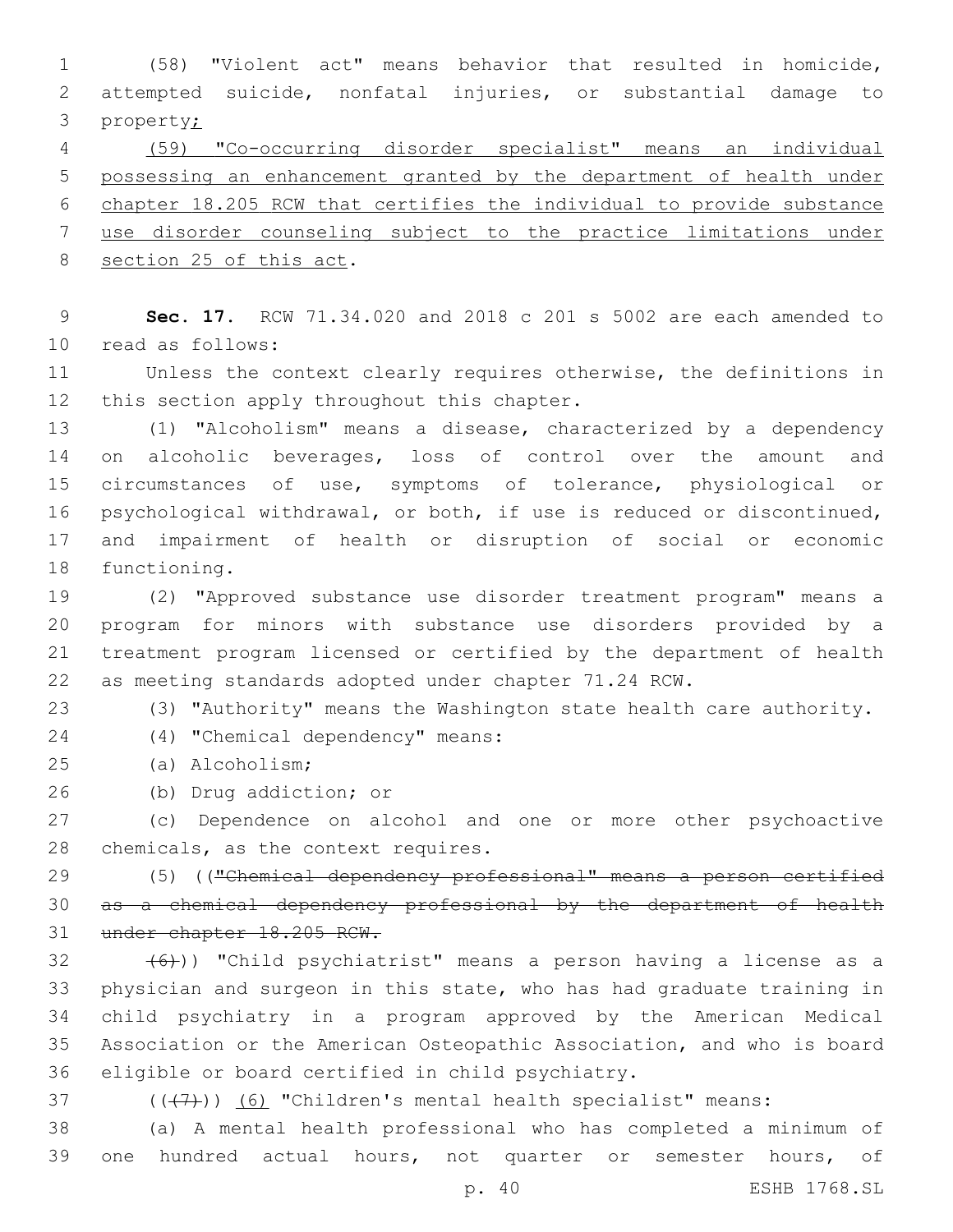specialized training devoted to the study of child development and 2 the treatment of children; and

 (b) A mental health professional who has the equivalent of one year of full-time experience in the treatment of children under the supervision of a children's mental health specialist.

 $((+8))$   $(7)$  "Commitment" means a determination by a judge or court commissioner, made after a commitment hearing, that the minor is in need of inpatient diagnosis, evaluation, or treatment or that the minor is in need of less restrictive alternative treatment.

10 (((49)) (8) "Department" means the department of social and 11 health services.

12 (((10)) (9) "Designated crisis responder" means a person designated by a behavioral health organization to perform the duties 14 specified in this chapter.

15 (( $(411)$ )) (10) "Director" means the director of the authority.

16 ((+12)) (11) "Drug addiction" means a disease, characterized by a dependency on psychoactive chemicals, loss of control over the amount and circumstances of use, symptoms of tolerance, physiological or psychological withdrawal, or both, if use is reduced or discontinued, and impairment of health or disruption of social or 21 economic functioning.

 $(1, 1, 2)$  ( $(1, 1, 3)$ ) (12) "Evaluation and treatment facility" means a public or private facility or unit that is licensed or certified by the department of health to provide emergency, inpatient, residential, or outpatient mental health evaluation and treatment services for minors. A physically separate and separately-operated portion of a state hospital may be designated as an evaluation and treatment facility for minors. A facility which is part of or operated by the state or federal agency does not require licensure or certification. No correctional institution or facility, juvenile court detention facility, or jail may be an evaluation and treatment facility within 32 the meaning of this chapter.

 $(14)$ ) (13) "Evaluation and treatment program" means the total system of services and facilities coordinated and approved by a county or combination of counties for the evaluation and treatment of 36 minors under this chapter.

37 ( $(415)$ )  $(14)$  "Gravely disabled minor" means a minor who, as a result of a mental disorder, or as a result of the use of alcohol or other psychoactive chemicals, is in danger of serious physical harm resulting from a failure to provide for his or her essential human

p. 41 ESHB 1768.SL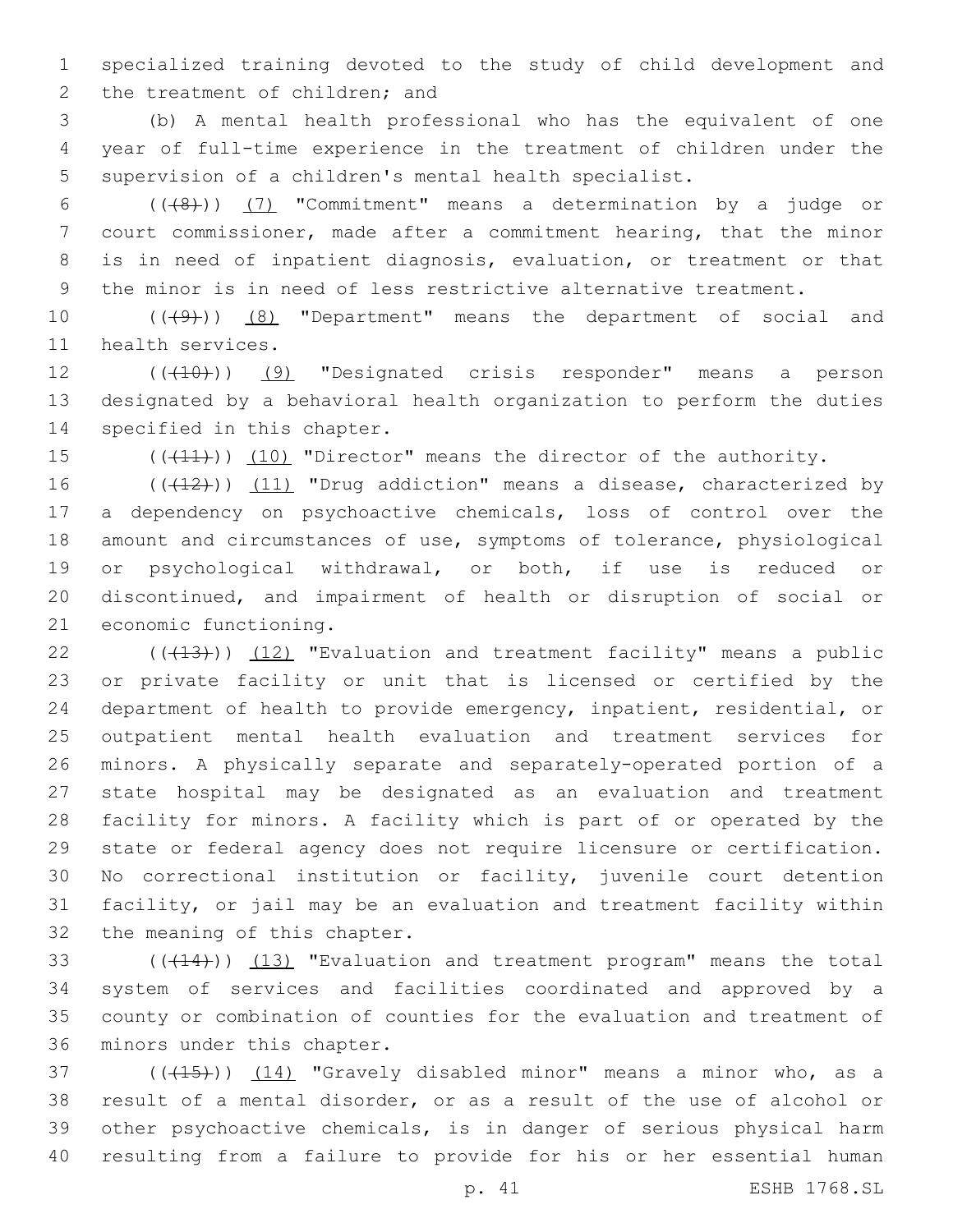needs of health or safety, or manifests severe deterioration in routine functioning evidenced by repeated and escalating loss of cognitive or volitional control over his or her actions and is not receiving such care as is essential for his or her health or safety.

5 (( $(16)$ )) (15) "Inpatient treatment" means twenty-four-hour-per- day mental health care provided within a general hospital, psychiatric hospital, residential treatment facility licensed or certified by the department of health as an evaluation and treatment facility for minors, secure detoxification facility for minors, or approved substance use disorder treatment program for minors.

11 (((417))) (16) "Intoxicated minor" means a minor whose mental or physical functioning is substantially impaired as a result of the use 13 of alcohol or other psychoactive chemicals.

14 (((18))) (17) "Less restrictive alternative" or "less restrictive setting" means outpatient treatment provided to a minor who is not residing in a facility providing inpatient treatment as defined in 17 this chapter.

18 (((19))) (18) "Likelihood of serious harm" means either:

 (a) A substantial risk that physical harm will be inflicted by an individual upon his or her own person, as evidenced by threats or attempts to commit suicide or inflict physical harm on oneself; (b) a substantial risk that physical harm will be inflicted by an individual upon another, as evidenced by behavior which has caused such harm or which places another person or persons in reasonable fear of sustaining such harm; or (c) a substantial risk that physical harm will be inflicted by an individual upon the property of others, as evidenced by behavior which has caused substantial loss or damage 28 to the property of others.

29 (( $(20)$ )) (19) "Medical necessity" for inpatient care means a requested service which is reasonably calculated to: (a) Diagnose, correct, cure, or alleviate a mental disorder or substance use disorder; or (b) prevent the progression of a substance use disorder that endangers life or causes suffering and pain, or results in illness or infirmity or threatens to cause or aggravate a handicap, or causes physical deformity or malfunction, and there is no adequate 36 less restrictive alternative available.

37 (((21)) (20) "Mental disorder" means any organic, mental, or emotional impairment that has substantial adverse effects on an individual's cognitive or volitional functions. The presence of alcohol abuse, drug abuse, juvenile criminal history, antisocial

p. 42 ESHB 1768.SL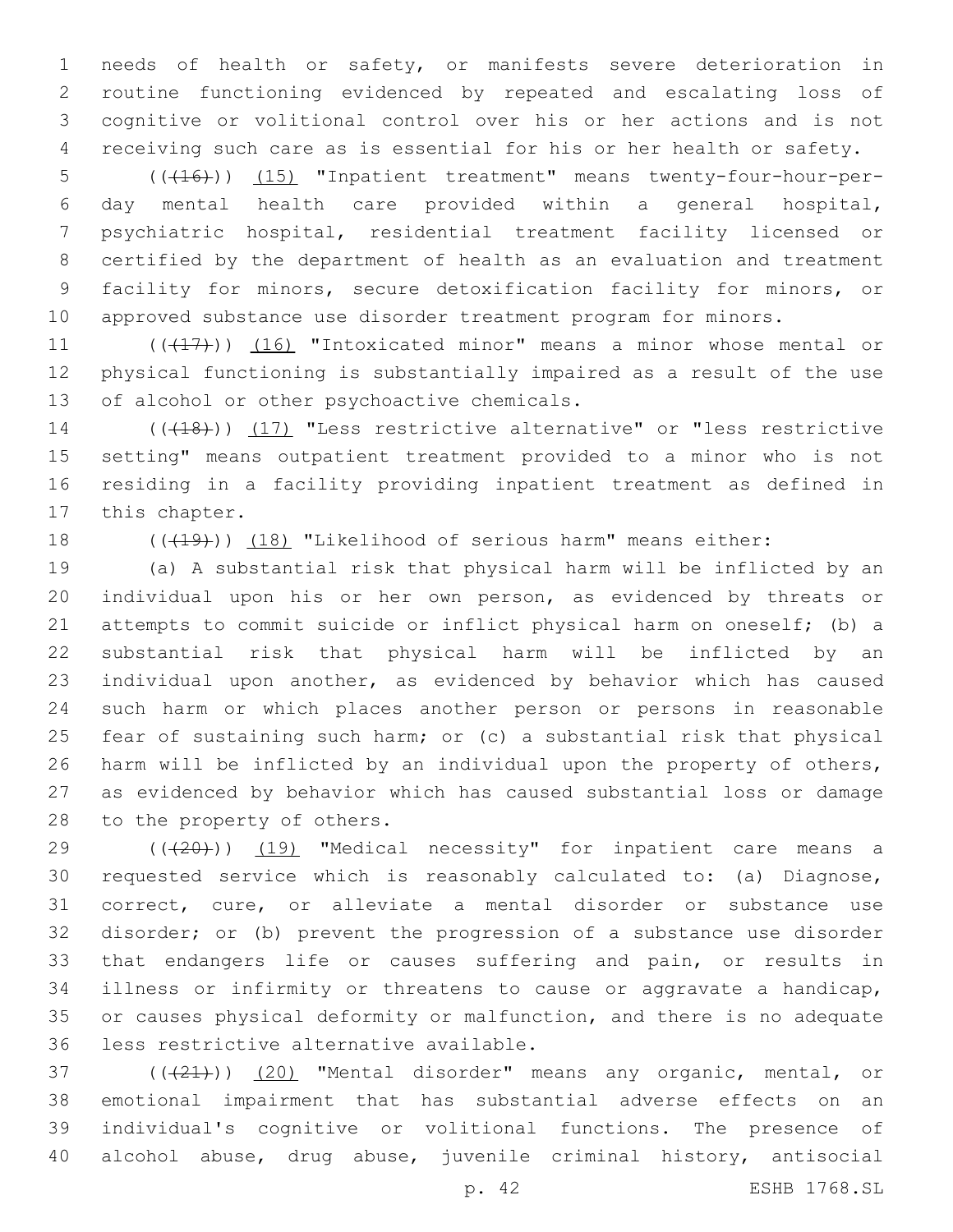behavior, or intellectual disabilities alone is insufficient to justify a finding of "mental disorder" within the meaning of this 3 section.

 (((22))) (21) "Mental health professional" means a psychiatrist, psychiatric advanced registered nurse practitioner, physician assistant working with a supervising psychiatrist, psychologist, psychiatric nurse, or social worker, and such other mental health professionals as may be defined by rules adopted by the secretary of 9 the department of health under this chapter.

10  $((+23))$   $(22)$  "Minor" means any person under the age of eighteen 11 years.

12 (( $(24)$ )) (23) "Outpatient treatment" means any of the nonresidential services mandated under chapter 71.24 RCW and provided by licensed or certified service providers as identified by RCW 15 71.24.025.

16 (((25))) (24) "Parent" means:

 (a) A biological or adoptive parent who has legal custody of the child, including either parent if custody is shared under a joint 19 custody agreement; or

 (b) A person or agency judicially appointed as legal guardian or 21 custodian of the child.

22 (( $(26)$ )) (25) "Private agency" means any person, partnership, corporation, or association that is not a public agency, whether or not financed in whole or in part by public funds, that constitutes an evaluation and treatment facility or private institution, or hospital, or approved substance use disorder treatment program, that is conducted for, or includes a distinct unit, floor, or ward conducted for, the care and treatment of persons with mental illness, substance use disorders, or both mental illness and substance use disorders.30

31  $((+27))$   $(26)$  "Physician assistant" means a person licensed as a physician assistant under chapter 18.57A or 18.71A RCW.

33 (((28))) (27) "Professional person in charge" or "professional person" means a physician, other mental health professional, or other person empowered by an evaluation and treatment facility, secure detoxification facility, or approved substance use disorder treatment program with authority to make admission and discharge decisions on 38 behalf of that facility.

39 (((29))) (28) "Psychiatric nurse" means a registered nurse who has experience in the direct treatment of persons who have a mental

p. 43 ESHB 1768.SL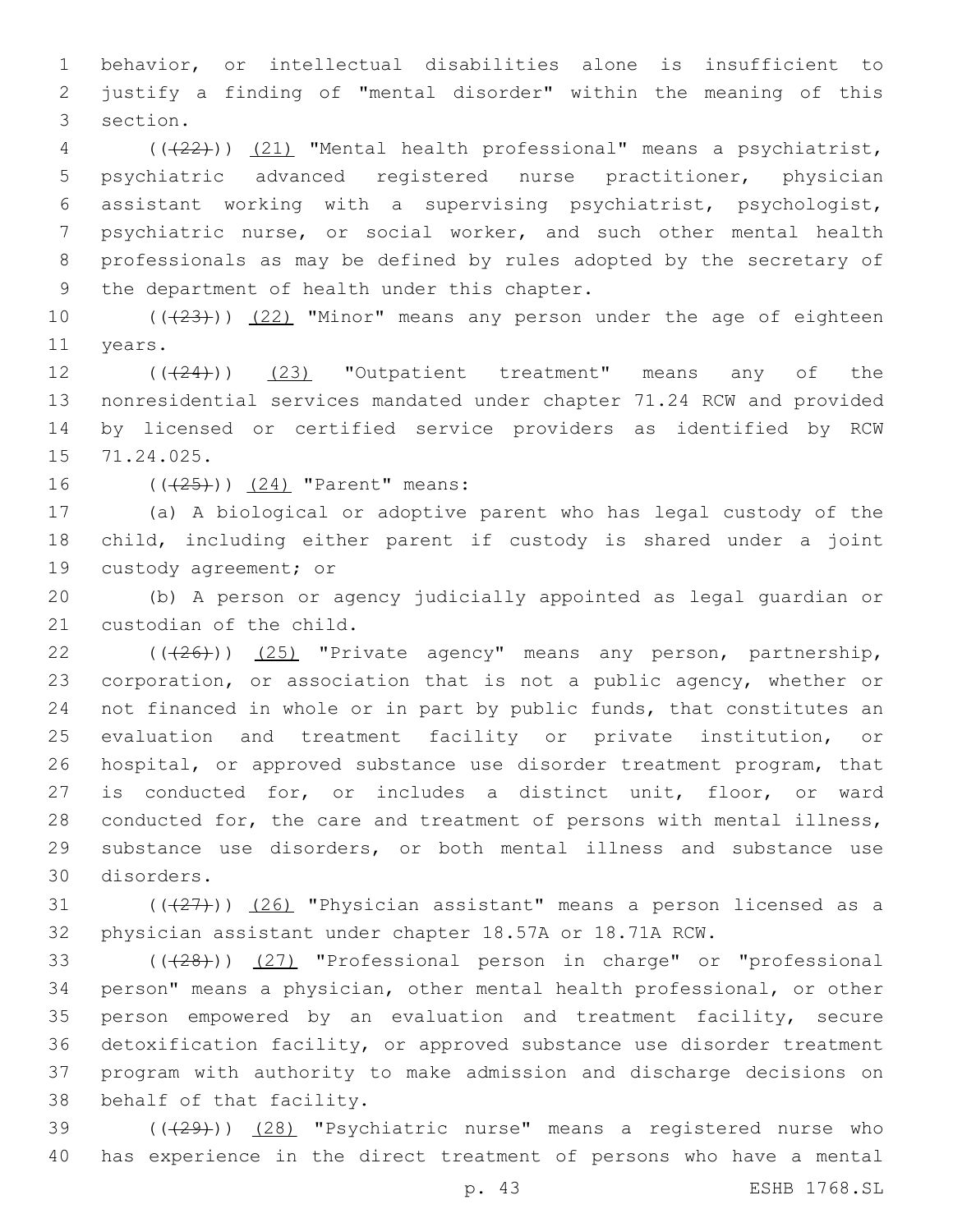1 illness or who are emotionally disturbed, such experience gained 2 under the supervision of a mental health professional.

 (((30))) (29) "Psychiatrist" means a person having a license as a physician in this state who has completed residency training in psychiatry in a program approved by the American Medical Association or the American Osteopathic Association, and is board eligible or 7 board certified in psychiatry.

8 (( $(31)$ )) (30) "Psychologist" means a person licensed as a 9 psychologist under chapter 18.83 RCW.

10 (( $(32)$ )) (31) "Public agency" means any evaluation and treatment facility or institution, or hospital, or approved substance use disorder treatment program that is conducted for, or includes a distinct unit, floor, or ward conducted for, the care and treatment of persons with mental illness, substance use disorders, or both mental illness and substance use disorders if the agency is operated directly by federal, state, county, or municipal government, or a 17 combination of such governments.

18 (((433))) (32) "Responsible other" means the minor, the minor's 19 parent or estate, or any other person legally responsible for support 20 of the minor.

21 (( $(34)$ )) (33) "Secretary" means the secretary of the department 22 or secretary's designee.

23 (((435))) (34) "Secure detoxification facility" means a facility 24 operated by either a public or private agency or by the program of an 25 agency that:

(a) Provides for intoxicated minors:26

27 (i) Evaluation and assessment, provided by certified ((chemical 28 dependency)) substance use disorder professionals or co-occurring 29 disorder specialists;

30 (ii) Acute or subacute detoxification services; and

 (iii) Discharge assistance provided by certified ((chemical dependency)) substance use disorder professionals or co-occurring disorder specialists, including facilitating transitions to appropriate voluntary or involuntary inpatient services or to less restrictive alternatives as appropriate for the minor;

36 (b) Includes security measures sufficient to protect the 37 patients, staff, and community; and

38 (c) Is licensed or certified as such by the department of health.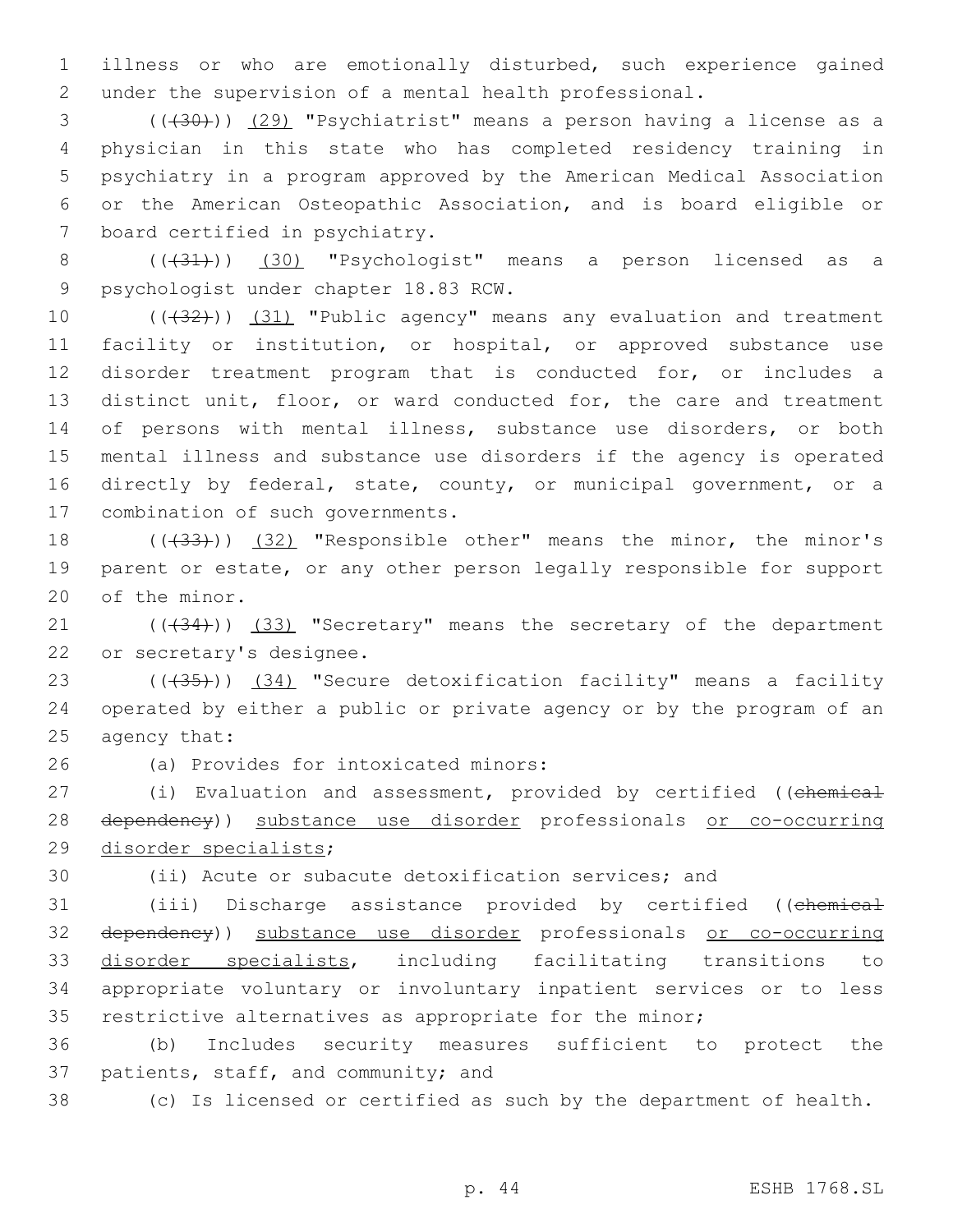(((36))) (35) "Social worker" means a person with a master's or further advanced degree from a social work educational program accredited and approved as provided in RCW 18.320.010.

 (((37))) (36) "Start of initial detention" means the time of arrival of the minor at the first evaluation and treatment facility, secure detoxification facility, or approved substance use disorder treatment program offering inpatient treatment if the minor is being involuntarily detained at the time. With regard to voluntary patients, "start of initial detention" means the time at which the minor gives notice of intent to leave under the provisions of this 11 chapter.

12 (( $(38)$ )) (37) "Substance use disorder" means a cluster of cognitive, behavioral, and physiological symptoms indicating that an individual continues using the substance despite significant substance-related problems. The diagnosis of a substance use disorder is based on a pathological pattern of behaviors related to the use of 17 the substances.

 (38) "Co-occurring disorder specialist" means an individual possessing an enhancement granted by the department of health under chapter 18.205 RCW that certifies the individual to provide substance 21 use disorder counseling subject to the practice limitations under section 25 of this act.

 (39) "Substance use disorder professional" means a person certified as a substance use disorder professional by the department of health under chapter 18.205 RCW.

 **Sec. 18.** RCW 71.34.720 and 2018 c 201 s 5017 are each amended to 27 read as follows:

 (1) Each minor approved by the facility for inpatient admission shall be examined and evaluated by a children's mental health specialist, for minors admitted as a result of a mental disorder, or 31 by a ((chemical dependency)) substance use disorder professional or 32 co-occurring disorder specialist, for minors admitted as a result of a substance use disorder, as to the child's mental condition and by a physician, physician assistant, or psychiatric advanced registered nurse practitioner as to the child's physical condition within twenty-four hours of admission. Reasonable measures shall be taken to ensure medical treatment is provided for any condition requiring 38 immediate medical attention.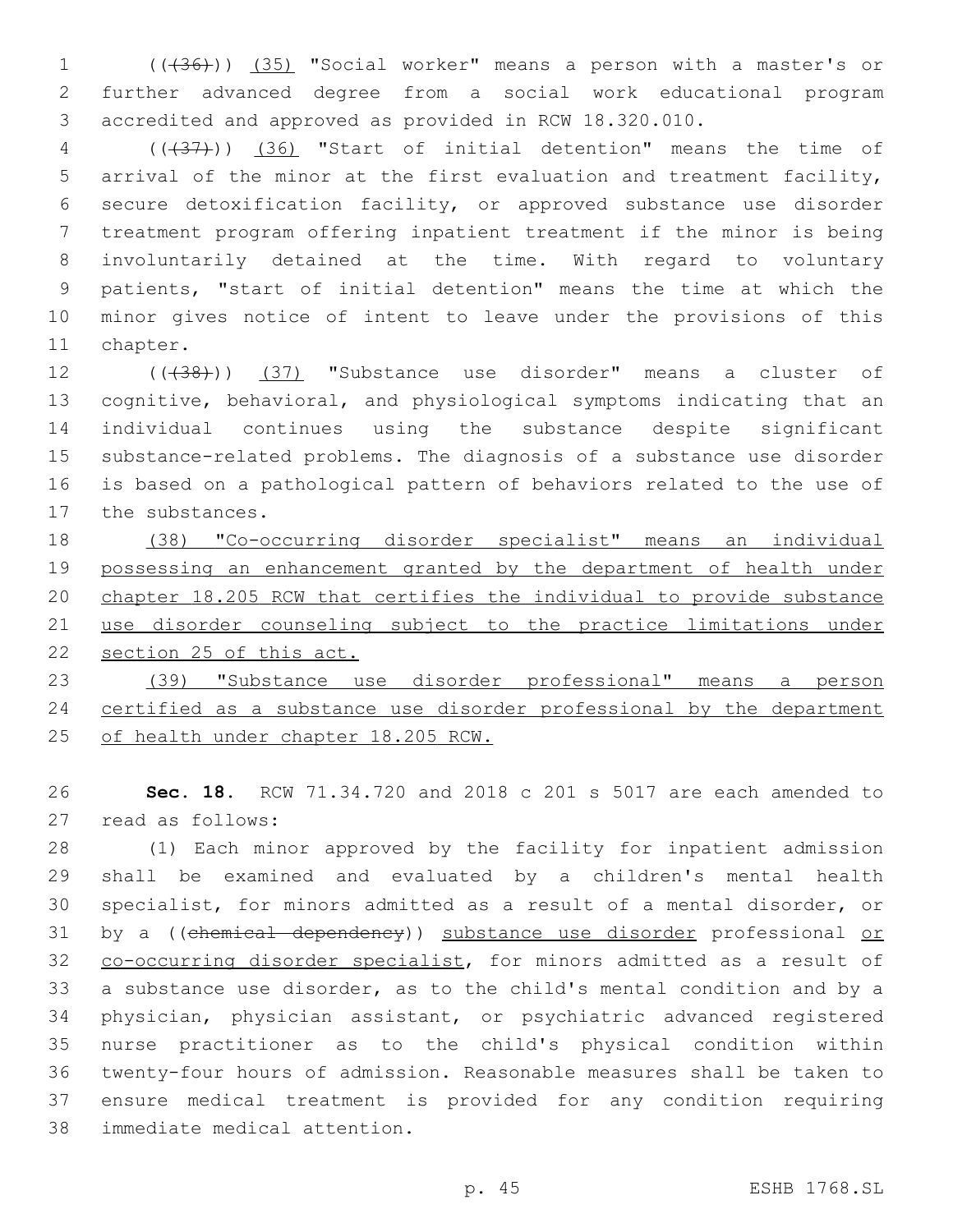(2) If, after examination and evaluation, the children's mental health specialist or substance use disorder specialist and the physician, physician assistant, or psychiatric advanced registered nurse practitioner determine that the initial needs of the minor, if detained to an evaluation and treatment facility, would be better served by placement in a substance use disorder treatment program or, if detained to a secure detoxification facility or approved substance use disorder treatment program, would be better served in an evaluation and treatment facility, then the minor shall be referred to the more appropriate placement; however a minor may only be referred to a secure detoxification facility or approved substance use disorder treatment program if there is a secure detoxification facility or approved substance use disorder treatment program available and that has adequate space for the minor.

 (3) The admitting facility shall take reasonable steps to notify 16 immediately the minor's parent of the admission.

 (4) During the initial seventy-two hour treatment period, the minor has a right to associate or receive communications from parents or others unless the professional person in charge determines that such communication would be seriously detrimental to the minor's condition or treatment and so indicates in the minor's clinical record, and notifies the minor's parents of this determination. In no event may the minor be denied the opportunity to consult an attorney.

 (5) If the evaluation and treatment facility, secure detoxification facility, or approved substance use disorder treatment program admits the minor, it may detain the minor for evaluation and treatment for a period not to exceed seventy-two hours from the time of provisional acceptance. The computation of such seventy-two hour period shall exclude Saturdays, Sundays, and holidays. This initial treatment period shall not exceed seventy-two hours except when an application for voluntary inpatient treatment is received or a 32 petition for fourteen-day commitment is filed.

 (6) Within twelve hours of the admission, the facility shall advise the minor of his or her rights as set forth in this chapter.

 **Sec. 19.** RCW 71.34.720 and 2018 c 201 s 5018 are each amended to read as follows:36

 (1) Each minor approved by the facility for inpatient admission shall be examined and evaluated by a children's mental health specialist, for minors admitted as a result of a mental disorder, or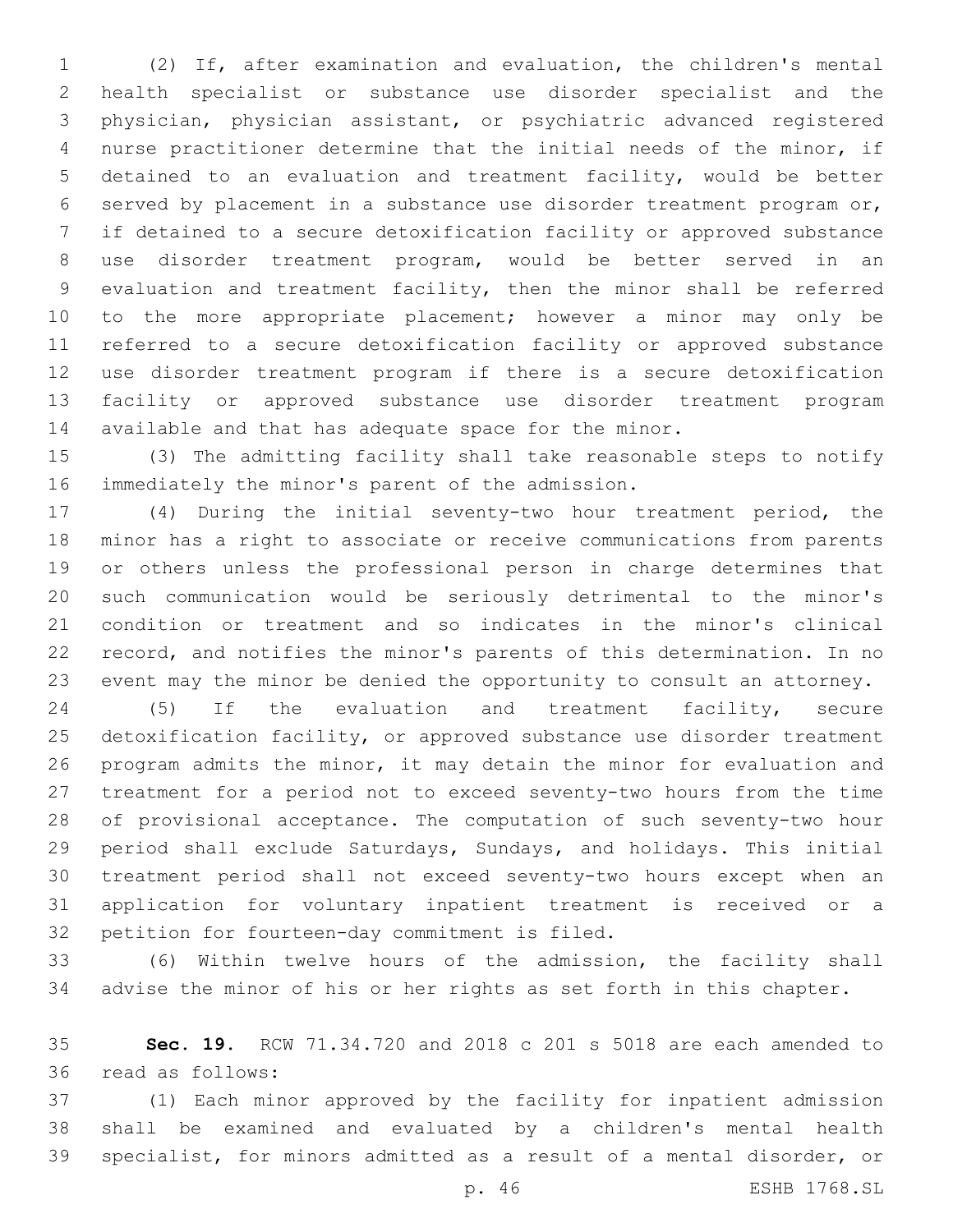1 by a ((chemical dependency)) substance use disorder professional or co-occurring disorder specialist, for minors admitted as a result of a substance use disorder, as to the child's mental condition and by a physician, physician assistant, or psychiatric advanced registered nurse practitioner as to the child's physical condition within twenty-four hours of admission. Reasonable measures shall be taken to ensure medical treatment is provided for any condition requiring 8 immediate medical attention.

 (2) If, after examination and evaluation, the children's mental health specialist or substance use disorder specialist and the physician, physician assistant, or psychiatric advanced registered nurse practitioner determine that the initial needs of the minor, if detained to an evaluation and treatment facility, would be better served by placement in a substance use disorder treatment program or, if detained to a secure detoxification facility or approved substance use disorder treatment program, would be better served in an evaluation and treatment facility, then the minor shall be referred 18 to the more appropriate placement.

 (3) The admitting facility shall take reasonable steps to notify 20 immediately the minor's parent of the admission.

 (4) During the initial seventy-two hour treatment period, the minor has a right to associate or receive communications from parents or others unless the professional person in charge determines that such communication would be seriously detrimental to the minor's condition or treatment and so indicates in the minor's clinical record, and notifies the minor's parents of this determination. In no event may the minor be denied the opportunity to consult an attorney.

 (5) If the evaluation and treatment facility, secure detoxification facility, or approved substance use disorder treatment program admits the minor, it may detain the minor for evaluation and treatment for a period not to exceed seventy-two hours from the time of provisional acceptance. The computation of such seventy-two hour period shall exclude Saturdays, Sundays, and holidays. This initial treatment period shall not exceed seventy-two hours except when an application for voluntary inpatient treatment is received or a 36 petition for fourteen-day commitment is filed.

 (6) Within twelve hours of the admission, the facility shall advise the minor of his or her rights as set forth in this chapter.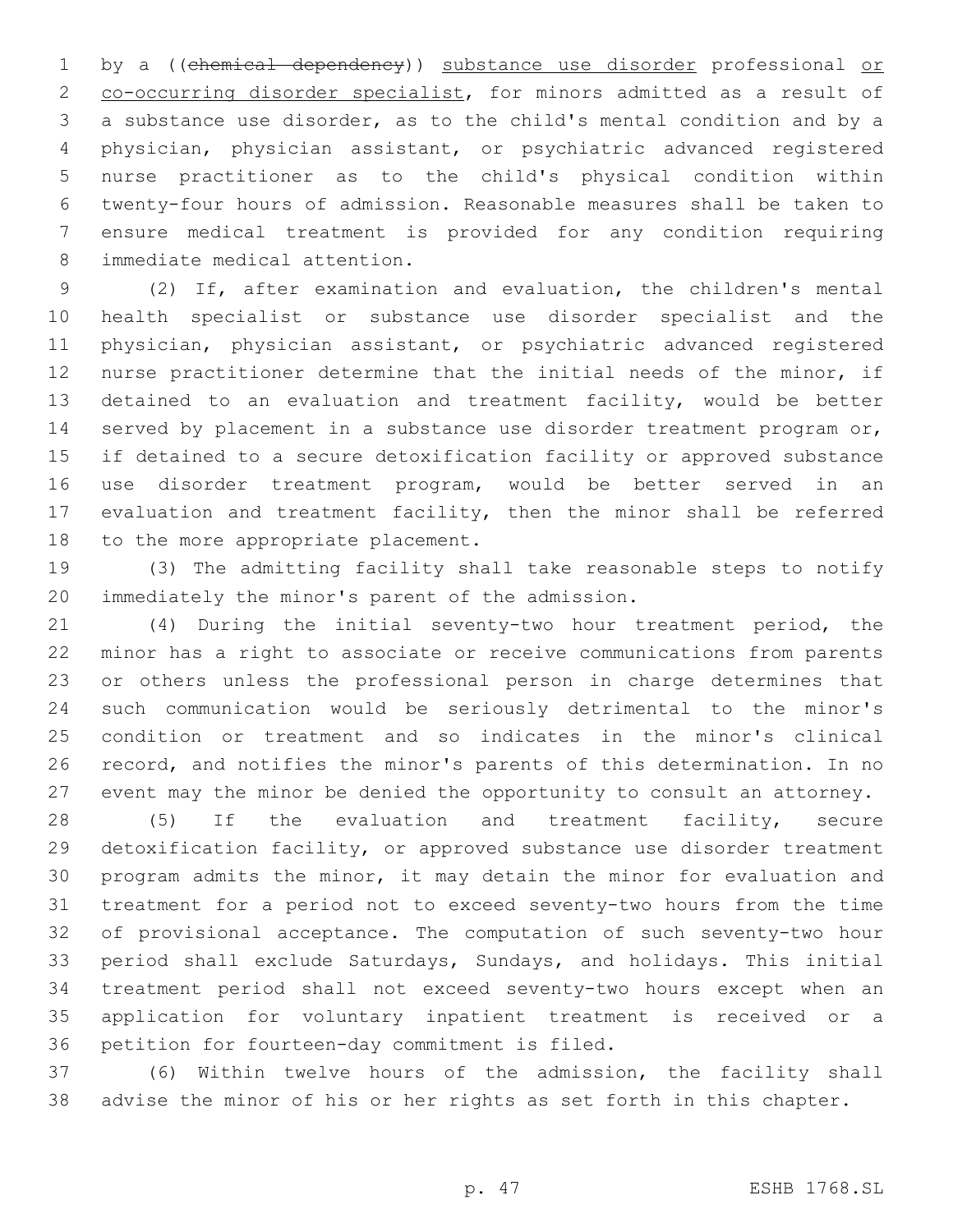**Sec. 20.** RCW 71.34.760 and 2018 c 201 s 5019 are each amended to 2 read as follows:

 (1) If a minor is committed for one hundred eighty-day inpatient treatment and is to be placed in a state-supported program, the director shall accept immediately and place the minor in a state- funded long-term evaluation and treatment facility or state-funded 7 approved substance use disorder treatment program.

 (2) The director's placement authority shall be exercised through a designated placement committee appointed by the director and 10 composed of children's mental health specialists and ((chemical dependency)) substance use disorder professionals, including at least one child psychiatrist who represents the state-funded, long-term, 13 evaluation and treatment facility for minors and one ((chemical 14 dependency)) substance use disorder professional who represents the state-funded approved substance use disorder treatment program. The responsibility of the placement committee will be to:

 (a) Make the long-term placement of the minor in the most appropriate, available state-funded evaluation and treatment facility or approved substance use disorder treatment program, having carefully considered factors including the treatment needs of the minor, the most appropriate facility able to respond to the minor's identified treatment needs, the geographic proximity of the facility to the minor's family, the immediate availability of bed space, and the probable impact of the placement on other residents of the facility;

 (b) Approve or deny requests from treatment facilities for 27 transfer of a minor to another facility;

(c) Receive and monitor reports required under this section;

(d) Receive and monitor reports of all discharges.

 (3) The director may authorize transfer of minors among treatment facilities if the transfer is in the best interests of the minor or 32 due to treatment priorities.

 (4) The responsible state-funded evaluation and treatment facility or approved substance use disorder treatment program shall submit a report to the authority's designated placement committee within ninety days of admission and no less than every one hundred 37 eighty days thereafter, setting forth such facts as the authority requires, including the minor's individual treatment plan and progress, recommendations for future treatment, and possible less 40 restrictive treatment.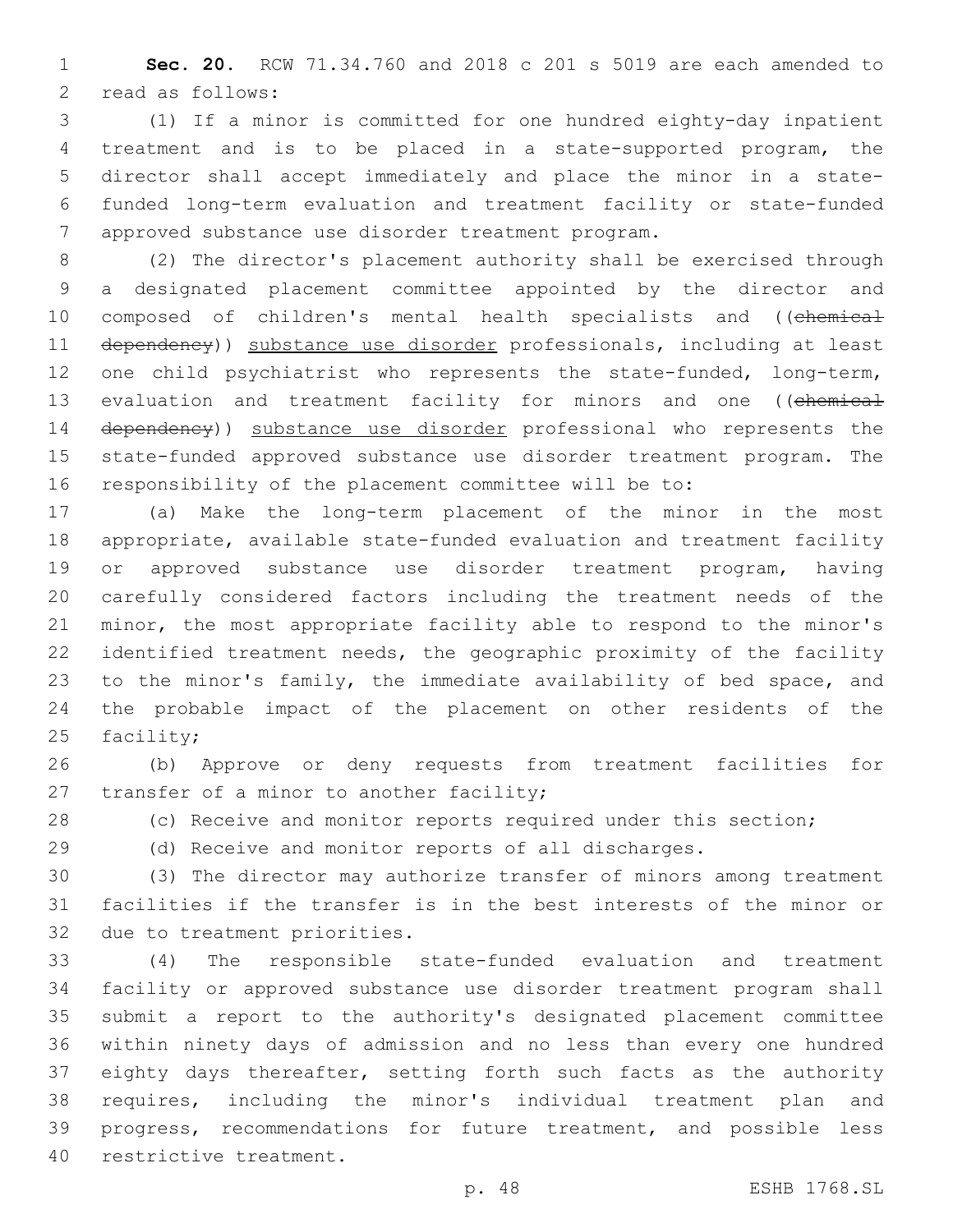**Sec. 21.** RCW 18.130.175 and 2006 c 99 s 7 are each amended to 2 read as follows:

 (1) In lieu of disciplinary action under RCW 18.130.160 and if the disciplining authority determines that the unprofessional conduct may be the result of substance abuse, the disciplining authority may refer the license holder to a voluntary substance abuse monitoring 7 program approved by the disciplining authority.

 The cost of the treatment shall be the responsibility of the license holder, but the responsibility does not preclude payment by 10 an employer, existing insurance coverage, or other sources. Primary alcoholism or other drug addiction treatment shall be provided by approved treatment programs under RCW 70.96A.020 or by any other provider approved by the entity or the commission. However, nothing shall prohibit the disciplining authority from approving additional services and programs as an adjunct to primary alcoholism or other drug addiction treatment. The disciplining authority may also approve the use of out-of-state programs. Referral of the license holder to the program shall be done only with the consent of the license holder. Referral to the program may also include probationary conditions for a designated period of time. If the license holder does not consent to be referred to the program or does not successfully complete the program, the disciplining authority may take appropriate action under RCW 18.130.160 which includes suspension of the license unless or until the disciplining authority, in consultation with the director of the voluntary substance abuse monitoring program, determines the license holder is able to practice safely. The secretary shall adopt uniform rules for the evaluation by 28 the ((disciplinary [disciplining])) disciplining authority of a relapse or program violation on the part of a license holder in the substance abuse monitoring program. The evaluation shall encourage program participation with additional conditions, in lieu of 32 disciplinary action, when the ((disciplinary [disciplining])) disciplining authority determines that the license holder is able to continue to practice with reasonable skill and safety.

 (2) In addition to approving substance abuse monitoring programs 36 that may receive referrals from the disciplining authority, the disciplining authority may establish by rule requirements for participation of license holders who are not being investigated or monitored by the disciplining authority for substance abuse. License holders voluntarily participating in the approved programs without

p. 49 ESHB 1768.SL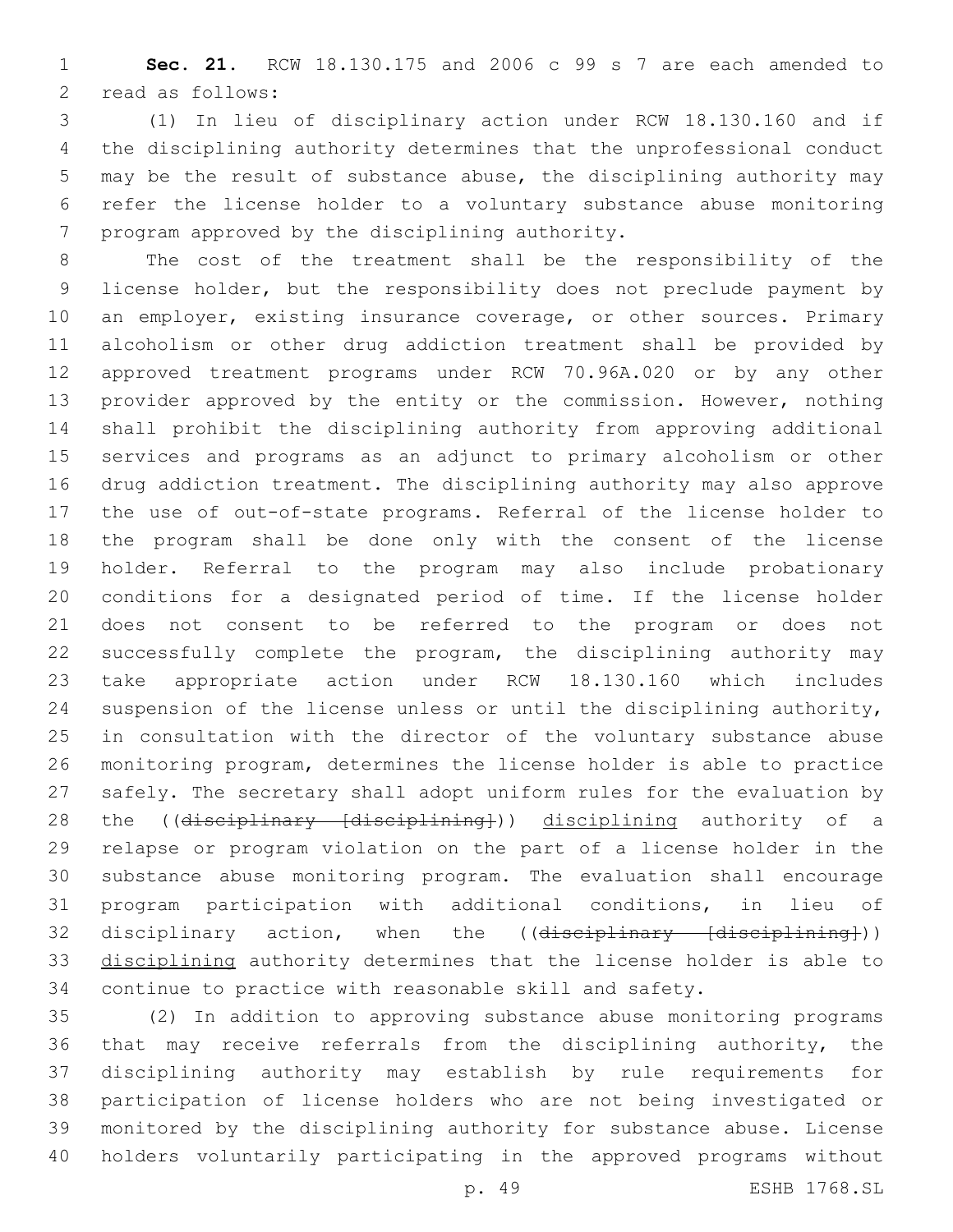being referred by the disciplining authority shall not be subject to disciplinary action under RCW 18.130.160 for their substance abuse, and shall not have their participation made known to the disciplining authority, if they meet the requirements of this section and the 5 program in which they are participating.

 (3) The license holder shall sign a waiver allowing the program to release information to the disciplining authority if the licensee does not comply with the requirements of this section or is unable to practice with reasonable skill or safety. The substance abuse program shall report to the disciplining authority any license holder who fails to comply with the requirements of this section or the program 12 or who, in the opinion of the program, is unable to practice with reasonable skill or safety. License holders shall report to the disciplining authority if they fail to comply with this section or do 15 not complete the program's requirements. License holders may, upon the agreement of the program and disciplining authority, reenter the program if they have previously failed to comply with this section.

 (4) The treatment and pretreatment records of license holders referred to or voluntarily participating in approved programs shall be confidential, shall be exempt from chapter 42.56 RCW, and shall not be subject to discovery by subpoena or admissible as evidence except for monitoring records reported to the disciplining authority for cause as defined in subsection (3) of this section. Monitoring records relating to license holders referred to the program by the disciplining authority or relating to license holders reported to the disciplining authority by the program for cause, shall be released to the disciplining authority at the request of the disciplining authority. Records held by the disciplining authority under this section shall be exempt from chapter 42.56 RCW and shall not be subject to discovery by subpoena except by the license holder.

 (5) "Substance abuse," as used in this section, means the impairment, as determined by the disciplining authority, of a license holder's professional services by an addiction to, a dependency on, or the use of alcohol, legend drugs, or controlled substances.

 (6) This section does not affect an employer's right or ability to make employment-related decisions regarding a license holder. This section does not restrict the authority of the disciplining authority to take disciplinary action for any other unprofessional conduct.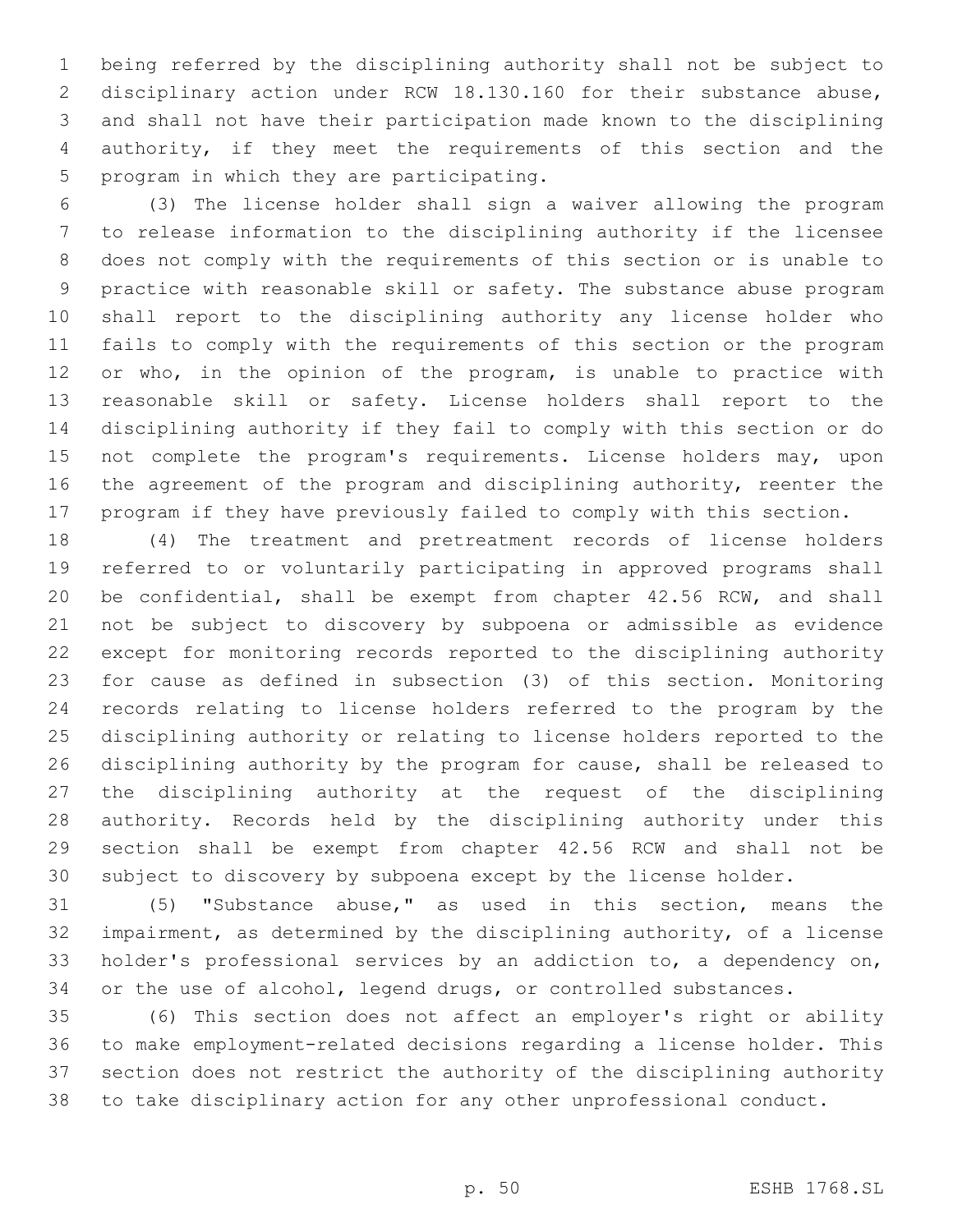(7) A person who, in good faith, reports information or takes action in connection with this section is immune from civil liability 3 for reporting information or taking the action.

 (a) The immunity from civil liability provided by this section shall be liberally construed to accomplish the purposes of this section and the persons entitled to immunity shall include:

(i) An approved monitoring treatment program;7

8 (ii) The professional association operating the program;

 (iii) Members, employees, or agents of the program or 10 association;

 (iv) Persons reporting a license holder as being possibly impaired or providing information about the license holder's 13 impairment; and

 (v) Professionals supervising or monitoring the course of the impaired license holder's treatment or rehabilitation.

 (b) The courts are strongly encouraged to impose sanctions on clients and their attorneys whose allegations under this subsection are not made in good faith and are without either reasonable 19 objective, substantive grounds, or both.

 (c) The immunity provided in this section is in addition to any 21 other immunity provided by law.

 (8) In the case of a person who is applying to be a substance use disorder professional or substance use disorder professional trainee certified under chapter 18.205 RCW, if the person is:

 (a) Less than one year in recovery from a substance use disorder, the duration of time that the person may be required to participate 27 in the voluntary substance abuse monitoring program may not exceed 28 the amount of time necessary for the person to achieve one year in recovery; or

 (b) At least one year in recovery from a substance use disorder, the person may not be required to participate in the substance abuse monitoring program.

 **Sec. 22.** RCW 43.43.842 and 2014 c 88 s 1 are each amended to 34 read as follows:

 (1)(a) The secretary of social and health services and the secretary of health shall adopt additional requirements for the licensure or relicensure of agencies, facilities, and licensed individuals who provide care and treatment to vulnerable adults, including nursing pools registered under chapter 18.52C RCW. These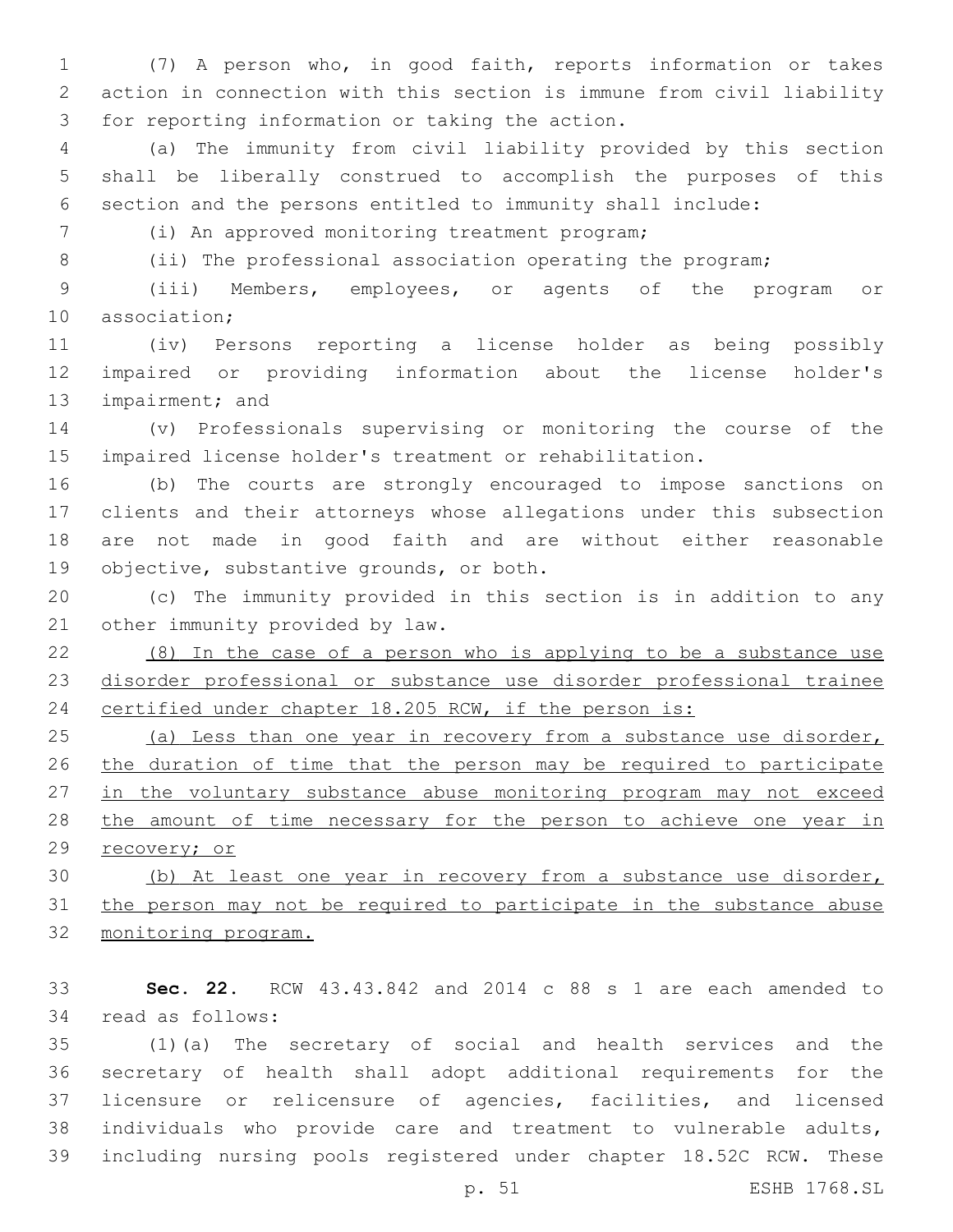additional requirements shall ensure that any person associated with a licensed agency or facility having unsupervised access with a vulnerable adult shall not be the respondent in an active protective order under RCW 74.34.130, nor have been: (i) Convicted of a crime against persons as defined in RCW 43.43.830, except as provided in this section; (ii) convicted of crimes relating to financial exploitation as defined in RCW 43.43.830, except as provided in this section; or (iii) found in any disciplinary board final decision to have abused a vulnerable adult under RCW 43.43.830.

 (b) A person associated with a licensed agency or facility who has unsupervised access with a vulnerable adult shall make the disclosures specified in RCW 43.43.834(2). The person shall make the disclosures in writing, sign, and swear to the contents under penalty of perjury. The person shall, in the disclosures, specify all crimes against children or other persons, all crimes relating to financial exploitation, and all crimes relating to drugs as defined in RCW 17 43.43.830, committed by the person.

 (2) The rules adopted under this section shall permit the licensee to consider the criminal history of an applicant for employment in a licensed facility when the applicant has one or more 21 convictions for a past offense and:

 (a) The offense was simple assault, assault in the fourth degree, 23 or the same offense as it may be renamed, and three or more years have passed between the most recent conviction and the date of 25 application for employment;

 (b) The offense was prostitution, or the same offense as it may be renamed, and three or more years have passed between the most recent conviction and the date of application for employment;

 (c) The offense was theft in the third degree, or the same offense as it may be renamed, and three or more years have passed between the most recent conviction and the date of application for 32 employment;

 (d) The offense was theft in the second degree, or the same offense as it may be renamed, and five or more years have passed between the most recent conviction and the date of application for 36 employment;

 (e) The offense was forgery, or the same offense as it may be renamed, and five or more years have passed between the most recent conviction and the date of application for employment;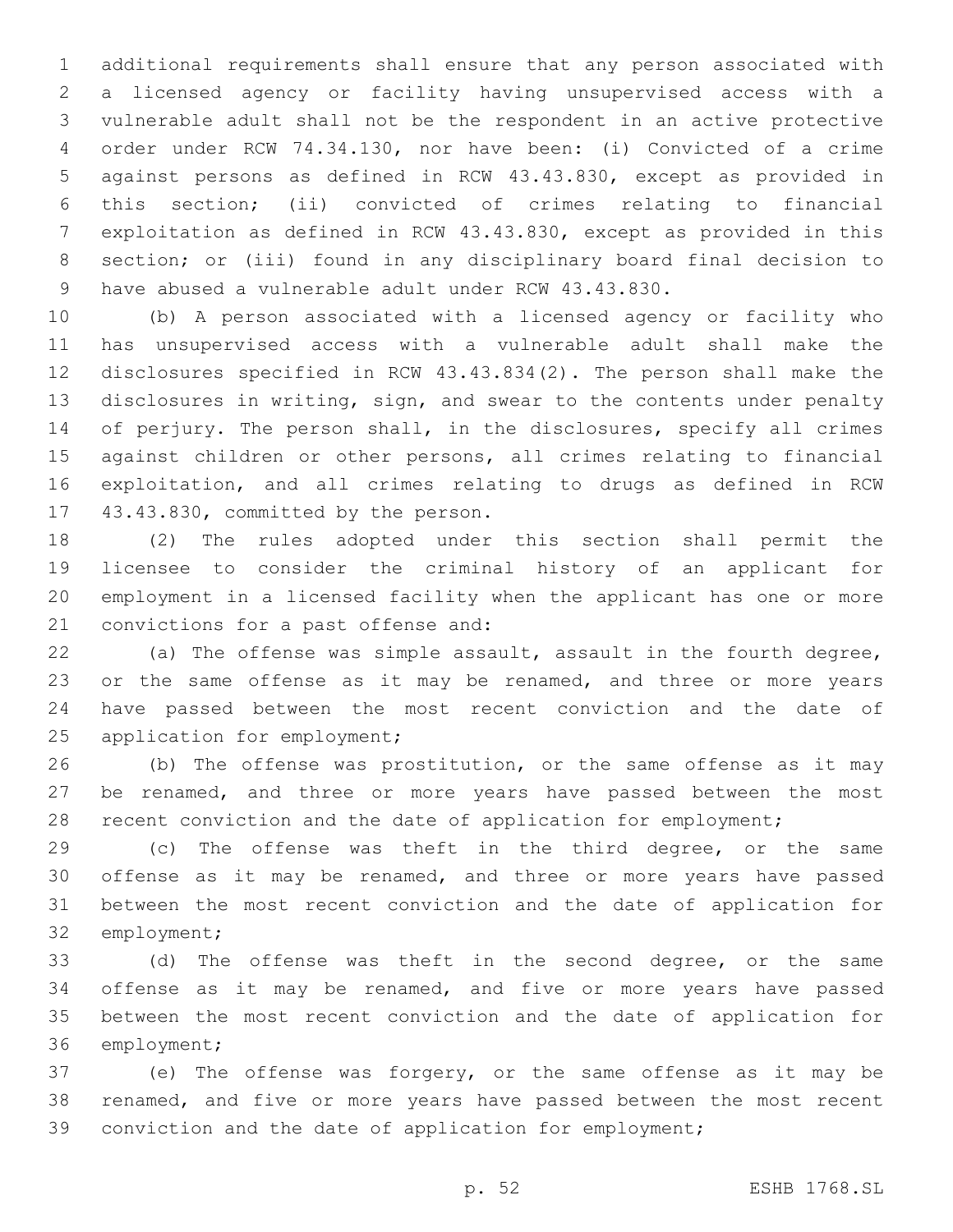(f) The department of social and health services reviewed the employee's otherwise disqualifying criminal history through the department of social and health services' background assessment review team process conducted in 2002, and determined that such employee could remain in a position covered by this section; or

 (g) The otherwise disqualifying conviction or disposition has been the subject of a pardon, annulment, or other equivalent 8 procedure.

 The offenses set forth in (a) through (g) of this subsection do not automatically disqualify an applicant from employment by a licensee. Nothing in this section may be construed to require the employment of any person against a licensee's judgment.

 (3) The rules adopted pursuant to subsection (2) of this section 14 may not allow a licensee to automatically deny an applicant with a conviction for an offense set forth in subsection (2) of this section for a position as a substance use disorder professional or substance use disorder professional trainee certified under chapter 18.205 RCW if:

 (a) At least one year has passed between the applicant's most 20 recent conviction for an offense set forth in subsection (2) of this 21 section and the date of application for employment;

 (b) The offense was committed as a result of the applicant's 23 substance use or untreated mental health symptoms; and

24 (c) The applicant is at least one year in recovery from a 25 substance use disorder, whether through abstinence or stability on medication-assisted therapy, or in recovery from a mental health disorder.

28 (4) In consultation with law enforcement personnel, the secretary of social and health services and the secretary of health shall investigate, or cause to be investigated, the conviction record and the protection proceeding record information under this chapter of the staff of each agency or facility under their respective jurisdictions seeking licensure or relicensure. An individual responding to a criminal background inquiry request from his or her employer or potential employer shall disclose the information about his or her criminal history under penalty of perjury. The secretaries shall use the information solely for the purpose of determining eligibility for licensure or relicensure. Criminal justice agencies shall provide the secretaries such information as they may have and 40 that the secretaries may require for such purpose.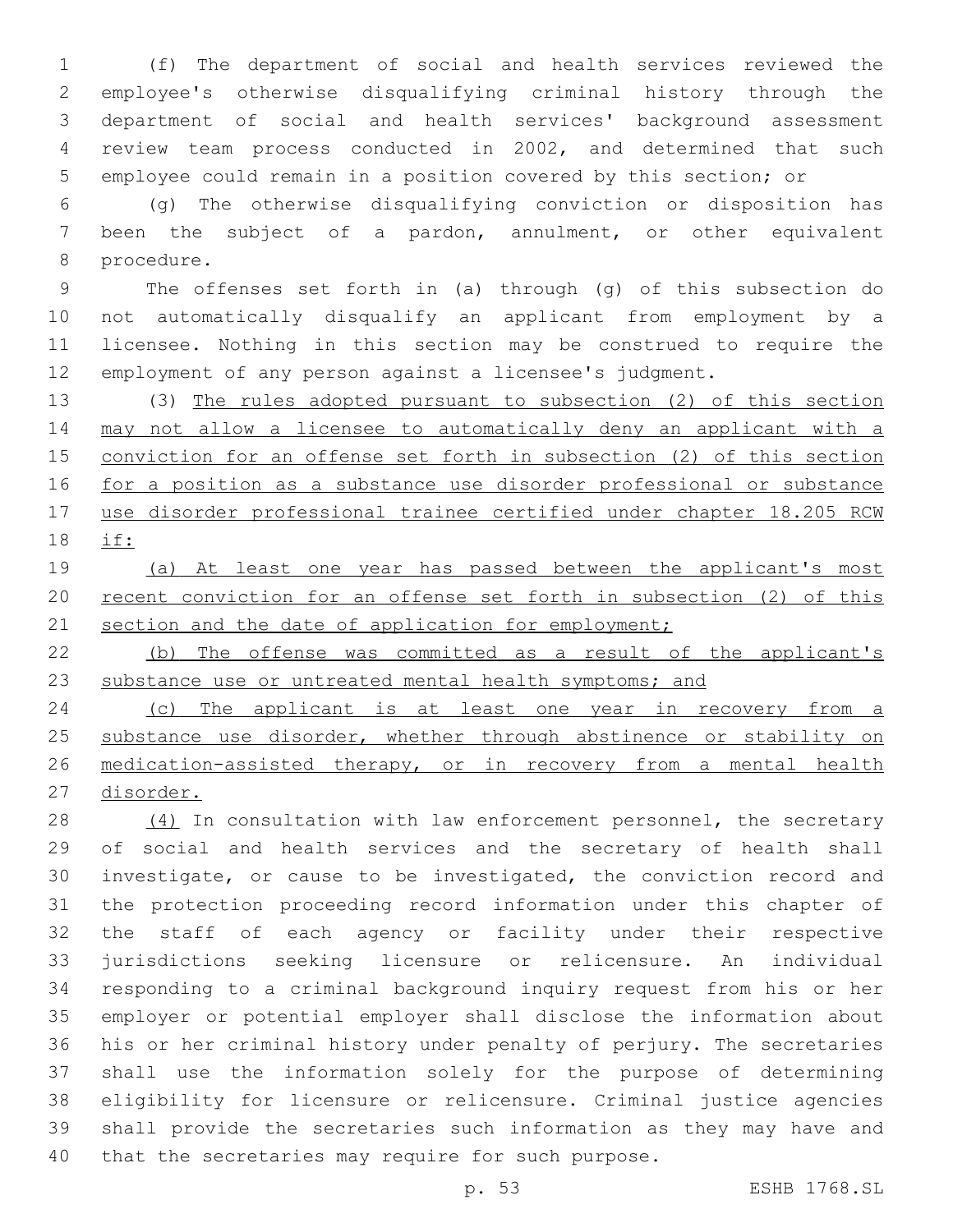NEW SECTION. **Sec. 23.** A new section is added to chapter 18.205 2 RCW to read as follows:

 The department may not automatically deny an applicant for certification under this chapter for a position as a substance use disorder professional or substance use disorder professional trainee based on a conviction history consisting of convictions for simple assault, assault in the fourth degree, prostitution, theft in the third degree, theft in the second degree, or forgery, the same offenses as they may be renamed, or substantially equivalent offenses 10 committed in other states or jurisdictions if:

 (1) At least one year has passed between the applicant's most recent conviction for an offense set forth in this section and the 13 date of application for employment;

 (2) The offense was committed as a result of the person's substance use or untreated mental health symptoms; and

 (3) The applicant is at least one year in recovery from a substance use disorder, whether through abstinence or stability on medication-assisted therapy, or in recovery from mental health 19 challenges.

 **Sec. 24.** RCW 18.130.055 and 2016 c 81 s 12 are each amended to 21 read as follows:

 (1) The disciplining authority may deny an application for licensure or grant a license with conditions if the applicant:

 (a) Has had his or her license to practice any health care profession suspended, revoked, or restricted, by competent authority 26 in any state, federal, or foreign jurisdiction;

 (b) Has committed any act defined as unprofessional conduct for a license holder under RCW 18.130.180, except as provided in RCW 29 9.97.020;

 (c) Has been convicted or is subject to current prosecution or pending charges of a crime involving moral turpitude or a crime identified in RCW 43.43.830, except as provided in RCW 9.97.020 and section 23 of this act. For purposes of this section, conviction includes all instances in which a plea of guilty or nolo contendere is the basis for the conviction and all proceedings in which the prosecution or sentence has been deferred or suspended. At the request of an applicant for an original license whose conviction is under appeal, the disciplining authority may defer decision upon the 39 application during the pendency of such a prosecution or appeal;

p. 54 ESHB 1768.SL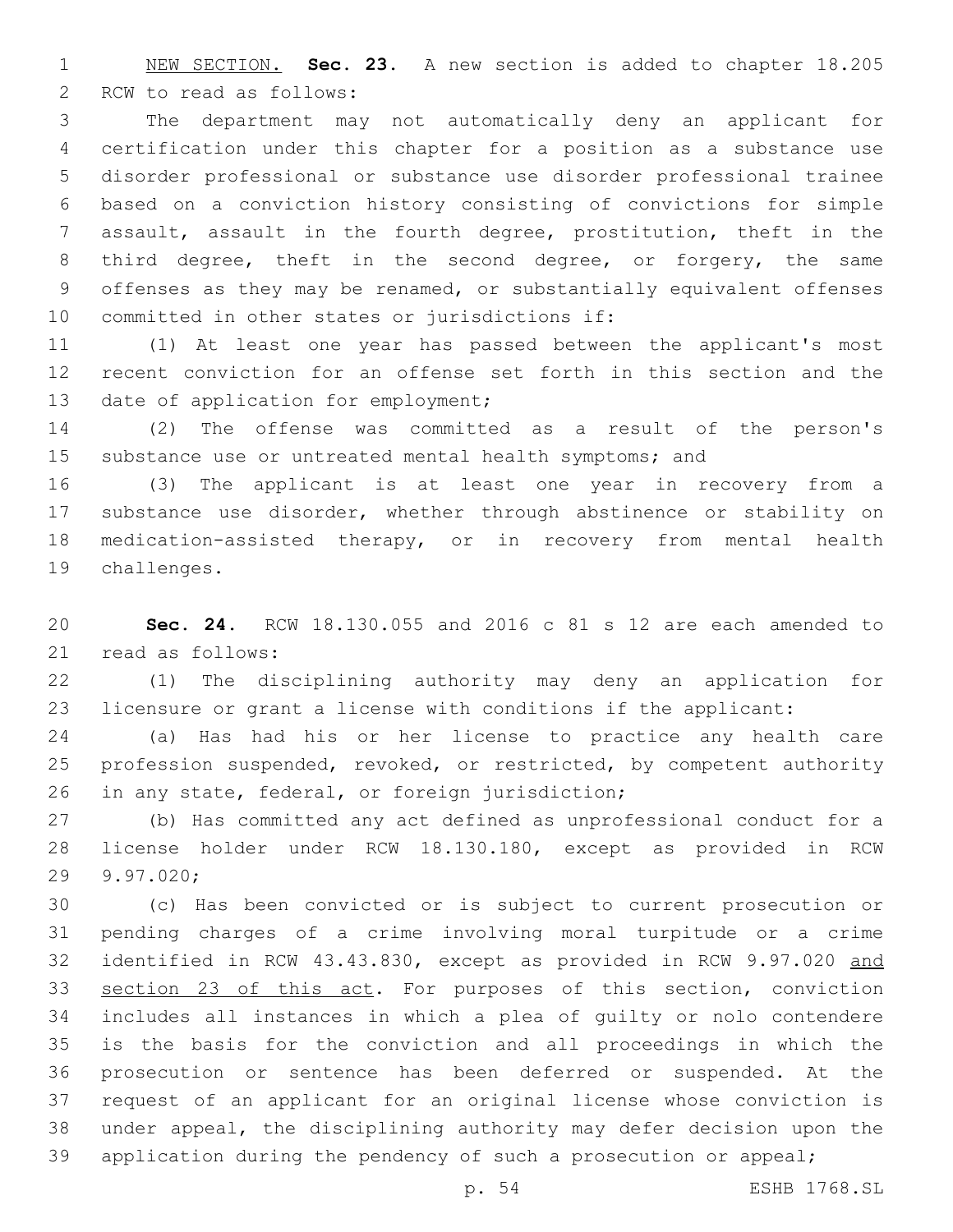(d) Fails to prove that he or she is qualified in accordance with the provisions of this chapter, the chapters identified in RCW 18.130.040(2), or the rules adopted by the disciplining authority; or (e) Is not able to practice with reasonable skill and safety to consumers by reason of any mental or physical condition.

 (i) The disciplining authority may require the applicant, at his or her own expense, to submit to a mental, physical, or psychological examination by one or more licensed health professionals designated by the disciplining authority. The disciplining authority shall provide written notice of its requirement for a mental or physical examination that includes a statement of the specific conduct, event, or circumstances justifying an examination and a statement of the nature, purpose, scope, and content of the intended examination. If the applicant fails to submit to the examination or provide the results of the examination or any required waivers, the disciplining 16 authority may deny the application.

 (ii) An applicant governed by this chapter is deemed to have given consent to submit to a mental, physical, or psychological examination when directed in writing by the disciplining authority and further to have waived all objections to the admissibility or use of the examining health professional's testimony or examination reports by the disciplining authority on the grounds that the testimony or reports constitute privileged communications.

 (2) The provisions of RCW 9.95.240 and chapter 9.96A RCW do not apply to a decision to deny a license under this section.

 (3) The disciplining authority shall give written notice to the applicant of the decision to deny a license or grant a license with conditions in response to an application for a license. The notice must state the grounds and factual basis for the action and be served 30 upon the applicant.

 (4) A license applicant who is aggrieved by the decision to deny the license or grant the license with conditions has the right to an adjudicative proceeding. The application for adjudicative proceeding must be in writing, state the basis for contesting the adverse 35 action, include a copy of the adverse notice, and be served on and received by the department within twenty-eight days of the decision. The license applicant has the burden to establish, by a preponderance of evidence, that the license applicant is qualified in accordance with the provisions of this chapter, the chapters identified in RCW 18.130.040(2), and the rules adopted by the disciplining authority.

p. 55 ESHB 1768.SL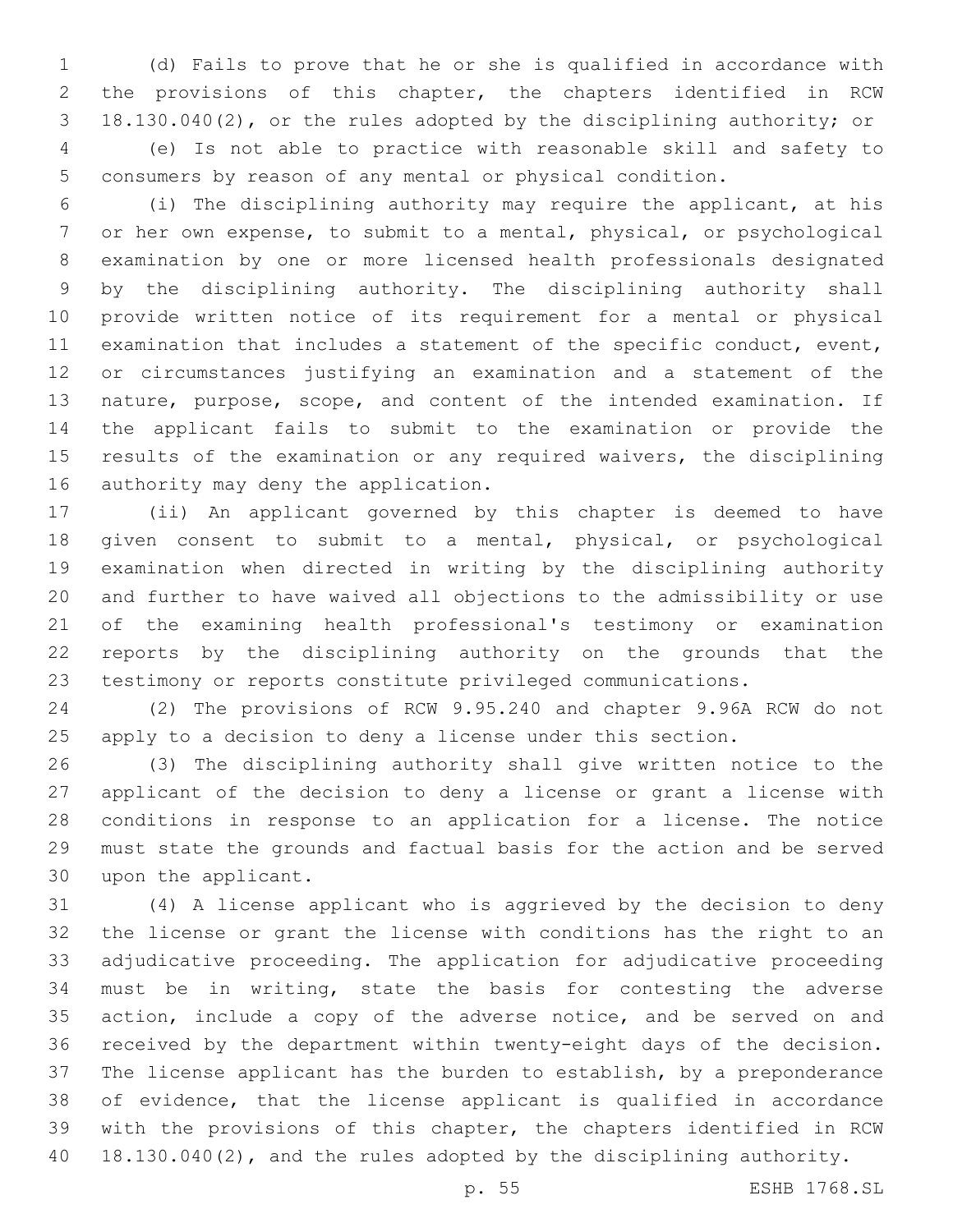NEW SECTION. **Sec. 25.** A new section is added to chapter 18.205 2 RCW to read as follows:

 (1) The department shall develop training standards for the creation of a co-occurring disorder specialist enhancement which may be added to the license or registration held by one of the following:

(a) Psychologists licensed under chapter 18.83 RCW;

 (b) Independent clinical social workers licensed under chapter 8 18.225 RCW;

 (c) Marriage and family therapists licensed under chapter 18.225 10 RCW;

 (d) Mental health counselors licensed under chapter 18.225 RCW; 12 and

 (e) An agency affiliated counselor under chapter 18.19 RCW with a master's degree or further advanced degree in counseling or one of the social sciences from an accredited college or university who has at least two years of experience, experience gained under the supervision of a mental health professional recognized by the department or attested to by the licensed behavioral health agency, in direct treatment of persons with mental illness or emotional 20 disturbance.

 (2) To obtain the co-occurring disorder specialist enhancement, the applicant must meet training standards and experience requirements. The training standards must be designed with consideration of the practices of the health professions listed in subsection (1) of this section and consisting of sixty hours of instruction consisting of (a) thirty hours in understanding the disease pattern of addiction and the pharmacology of alcohol and other drugs; and (b) thirty hours in understanding addiction placement, continuing care, and discharge criteria, including the American society of addiction medicine criteria; treatment planning specific to substance abuse; relapse prevention; and confidentiality issues specific to substance use disorder treatment.

 (3) In developing the training standards, the department shall consult with the examining board of psychology established in chapter 18.83 RCW, the Washington state mental health counselors, marriage and family therapists, and social workers advisory committee established in chapter 18.225 RCW, the substance use disorder certification advisory committee established in chapter 18.205 RCW, and educational institutions in Washington state that train psychologists, marriage and family therapists, mental health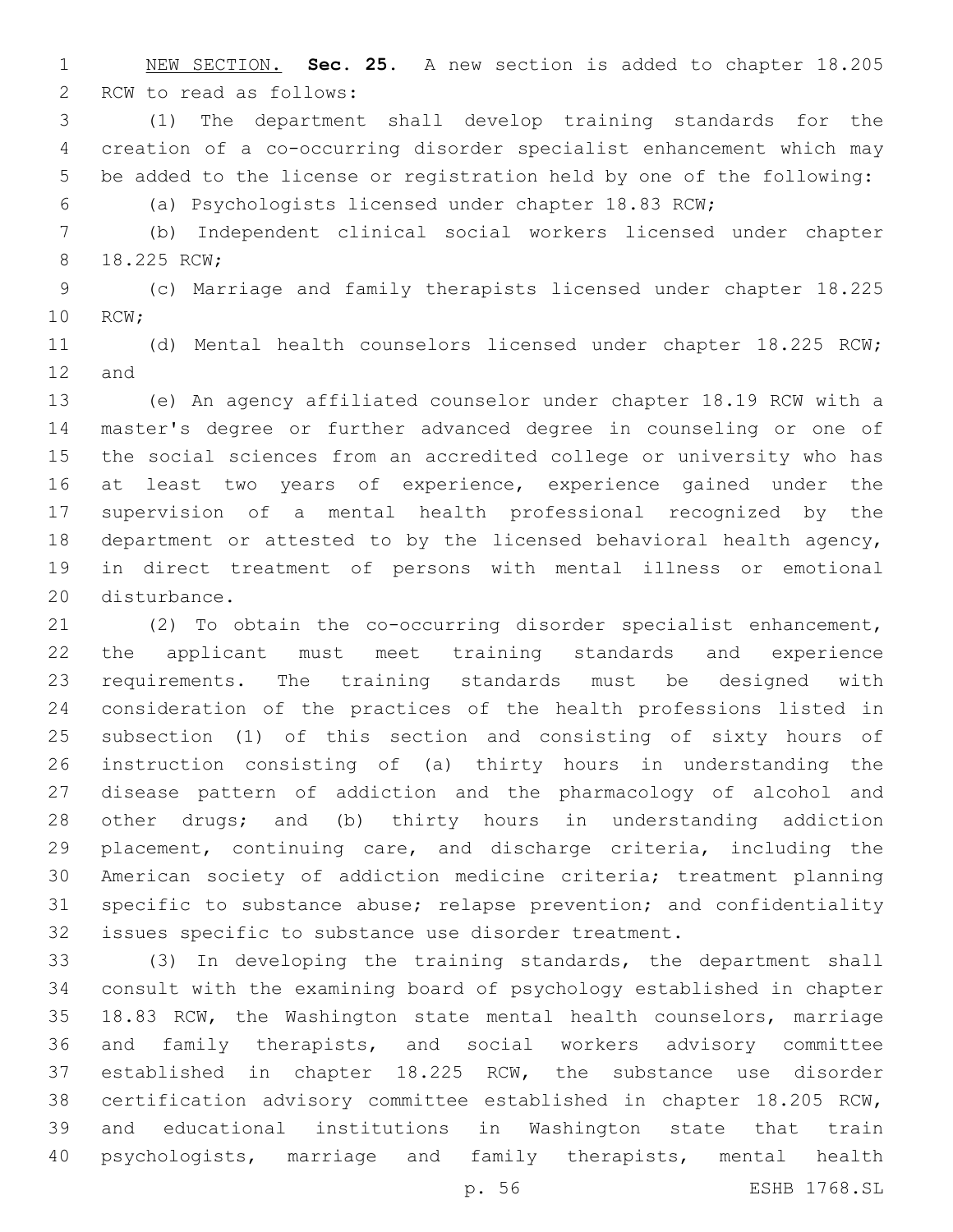counselors, independent clinical social workers, and substance use 2 disorder professionals.

 (4) The department shall approve educational programs that meet the training standards, and must not limit its approval to 5 university-based courses.

 (5) The secretary shall issue a co-occurring disorder specialist enhancement to any applicant who demonstrates to the secretary's 8 satisfaction that the following requirements have been met:

(a) Completion of the training standards;9

 (b) Successful completion of an approved examination based on core competencies of substance use disorder counseling;

(c) Successful completion of an experience requirement of:

 (i) Eighty hours of supervised experience for an applicant listed under subsection (1) of this section with fewer than five years of 15 experience; or

 (ii) Forty hours of supervised experience for an applicant listed under subsection (1) of this section with five or more years of 18 experience; and

 (d) Payment of any fees that may be established by the 20 department.

 (6) An applicant for the co-occurring disorder specialist enhancement may receive supervised experience from any person who meets or exceeds the requirements of a certified substance use disorder professional in the state of Washington and who would be eligible to take the examination required for substance use disorder 26 professional certification.

 (7) A person who has obtained a co-occurring disorder specialist enhancement may provide substance use disorder counseling services which are equal in scope with those provided by substance use disorder professionals under this chapter, subject to the following 31 limitations:

 (a) A co-occurring disorder specialist may only provide substance use disorder counseling services if the co-occurring disorder 34 specialist is employed by:

(i) An agency that provides counseling services;

36 (ii) A federally qualified health center; or

37 (iii) A hospital;

 (b) Following an initial intake or assessment, a co-occurring disorder specialist may provide substance use disorder treatment only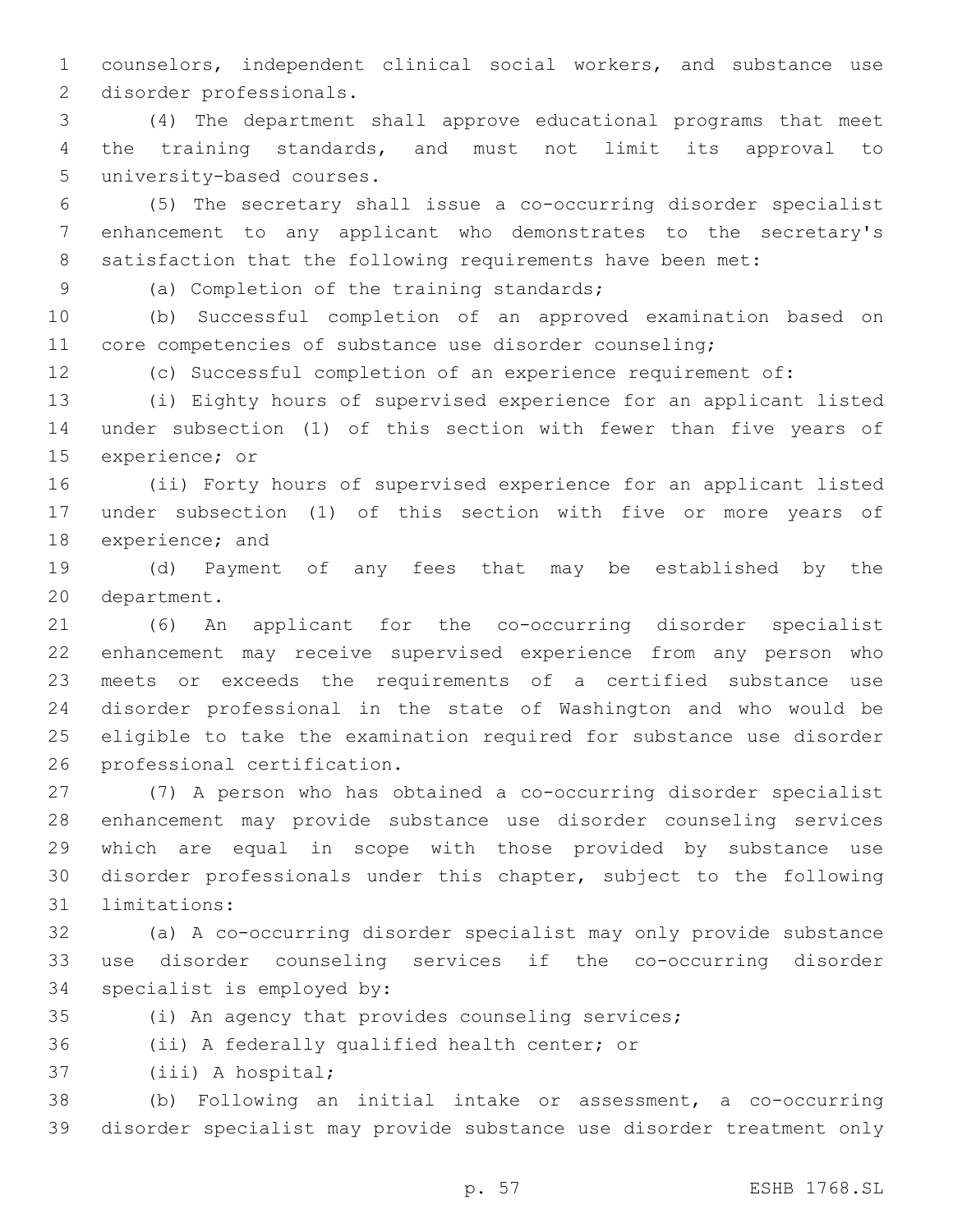to clients diagnosed with a substance use disorder and a mental 2 health disorder;

 (c) Prior to providing substance use disorder treatment to a client assessed to be in need of 2.1 or higher level of care according to American society of addiction medicine criteria, a co- occurring disorder specialist must make a reasonable effort to refer and connect the client to the appropriate care setting, as indicated by the client's American society of addiction medicine level of care; 9 and

 (d) A co-occurring disorder specialist must comply with rules promulgated by the department under subsection (11) of this section.

 (8) The secretary shall establish by rule what constitutes 13 adequate proof of meeting the criteria.

 (9) Applicants are subject to the grounds for denial of a certificate or issuance of a conditional certificate under chapter 16 18.130 RCW.

 (10) The department may adopt a fee to defray the cost of regulatory activities related to the issuance of co-occurring disorder specialist enhancements and any related disciplinary 20 activities.

 (11) The department shall adopt rules regarding the role of co- occurring disorder specialists across the American society of 23 addiction medicine continuum of care.

 (12) Any increase in fees necessary to cover the cost of regulating co-occurring disorder professionals who receive an enhancement under this section must be borne by persons licensed as psychologists under chapter 18.83 RCW, independent clinical social workers under chapter 18.225 RCW, marriage and family therapists under chapter 18.225 RCW, or mental health counselors under chapter 18.225 RCW. The cost of regulating co-occurring disorder specialists who receive an enhancement under this section may not be borne by substance use disorder professionals or substance use disorder professional trainees certified under this chapter and may not be included in the calculation of fees for substance use disorder professionals or substance use disorder professional trainees 36 certified under this chapter.

 NEW SECTION. **Sec. 26.** A new section is added to chapter 18.205 38 RCW to read as follows: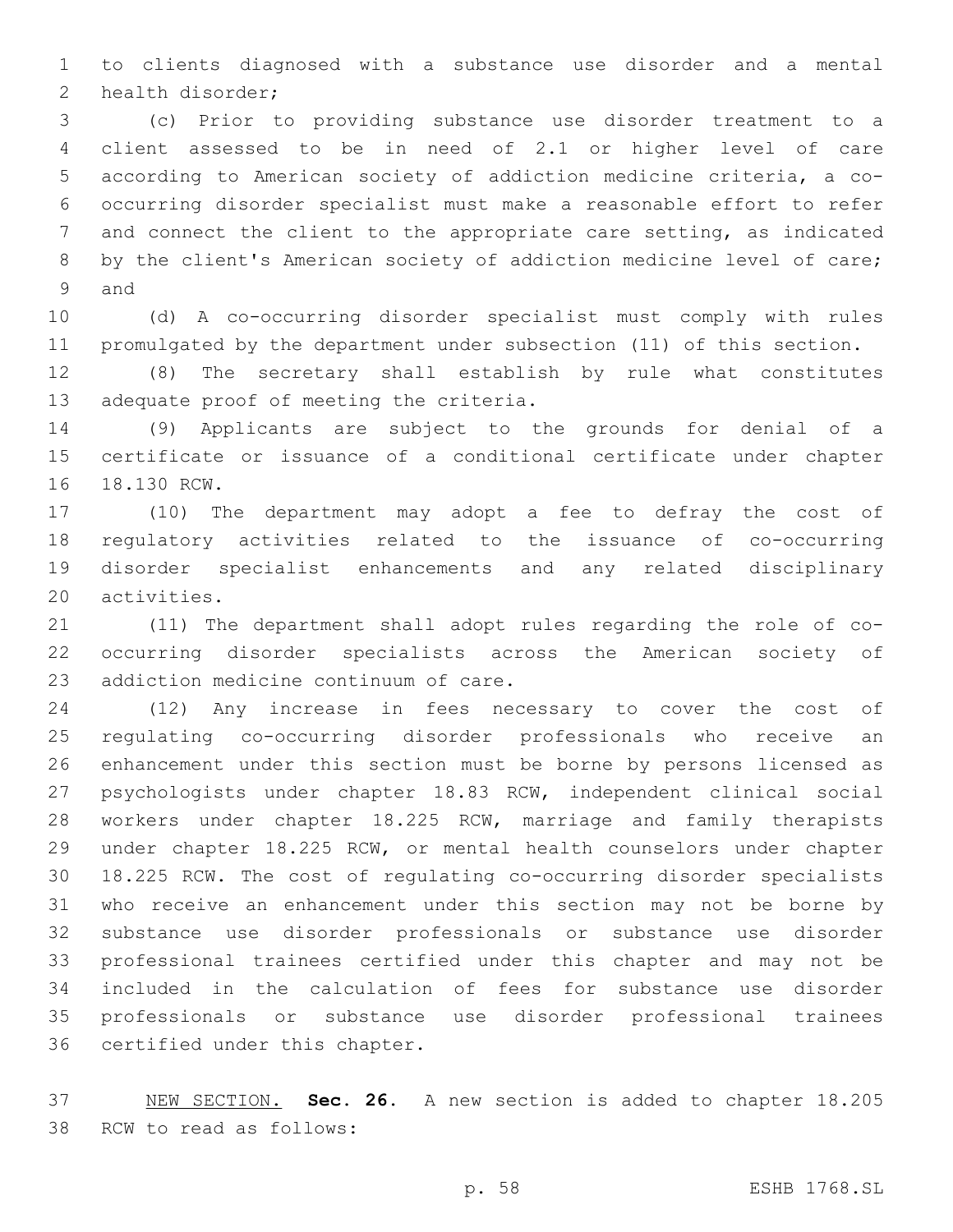(1) Beginning July 1, 2020, subject to the availability of amounts appropriated for this specific purpose, the department shall contract with an educational program to offer the training developed under section 25 of this act. The contracted educational program shall offer the training at a reduced cost to health care providers identified in section 25 of this act. The training must be (a) available online on an ongoing basis and (b) offered in person at 8 least four times per calendar year.

 (2) Beginning July 1, 2020, subject to the availability of amounts appropriated for this specific purpose, the department shall contract with an entity to provide a telephonic consultation service to assist health care providers who have been issued a substance use disorder professional certification pursuant to RCW 18.205.090 or a co-occurring disorder specialist enhancement under section 25 of this act with the diagnosis and treatment of patients with co-occurring 16 behavioral health disorders.

 (3) The department shall identify supervisors who are trained and available to supervise persons seeking to meet the supervised experience requirements established under section 25 of this act.

20 (4) This section expires July 1, 2025.

 NEW SECTION. **Sec. 27.** A new section is added to chapter 18.83 22 RCW to read as follows:

 The department shall reduce the total number of supervised experience hours required under RCW 18.83.070 by three months for any applicant for a license under this chapter who has practiced as a certified chemical dependency professional for three years in the 27 previous ten years.

 NEW SECTION. **Sec. 28.** A new section is added to chapter 18.225 29 RCW to read as follows:

 The department shall reduce the total number of supervised experience hours required under RCW 18.225.090 by ten percent for any applicant for a license under this chapter who has practiced as a certified chemical dependency professional for three years in the 34 previous ten years.

 NEW SECTION. **Sec. 29.** The department of health must amend its rules, including WAC 246-341-0515, to allow persons with a co-occurring disorder specialist enhancement under chapter 18.205 RCW to

p. 59 ESHB 1768.SL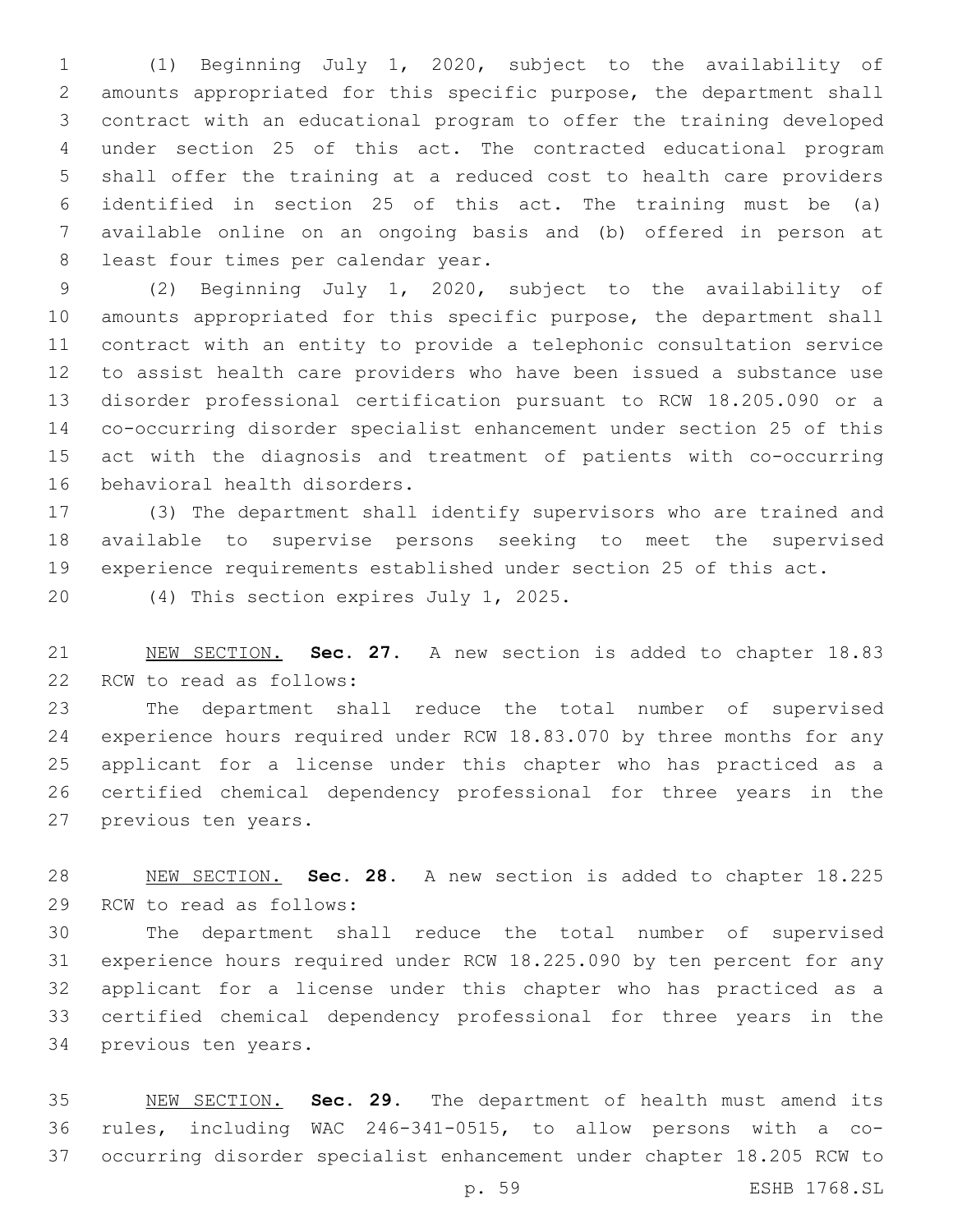provide substance use disorder counseling services that are equal in scope with the scope and practice of a substance use disorder professional under chapter 18.205 RCW, subject to the practice 4 limitations under section 25 of this act.

 NEW SECTION. **Sec. 30.** A new section is added to chapter 18.205 6 RCW to read as follows:

 (1) The department, in collaboration with the behavioral health institute at the University of Washington, the research and data analysis division at the department of social and health services, and the division of behavioral health and recovery at the health care authority, must conduct a review and analysis regarding the effects of the co-occurring disorder specialist enhancement created by this act on increasing the number of providers qualified to provide substance use disorder services and improving outcomes for persons 15 with a substance use disorder.

16 (2) The review and analysis shall assess:

 (a) The effects of the availability of the co-occurring disorder 18 specialist enhancement on:

 (i) Increasing the number of providers qualified to provide 20 substance use disorder services; and

 (ii) Improving outcomes for persons with a substance use 22 disorder:

 (b) The number of co-occurring disorder specialist enhancements 24 that have been issued;

 (c) The settings in which co-occurring disorder specialists are 26 working;

 (d) The geographic distribution of co-occurring disorder 28 specialists;

 (e) Any change in the number of certified substance use disorder professionals and substance use disorder professional trainees;

 (f) Any change in the number of people receiving treatment at the 32 appropriate level of care, including:

 (i) The number of American society of addiction medicine assessments made by co-occurring disorder specialists;

 (ii) The assessed level of care for clients according to American 36 society of addiction medicine criteria;

 (iii) Co-occurring mental health diagnoses for clients receiving 38 services from a co-occurring disorder specialist;